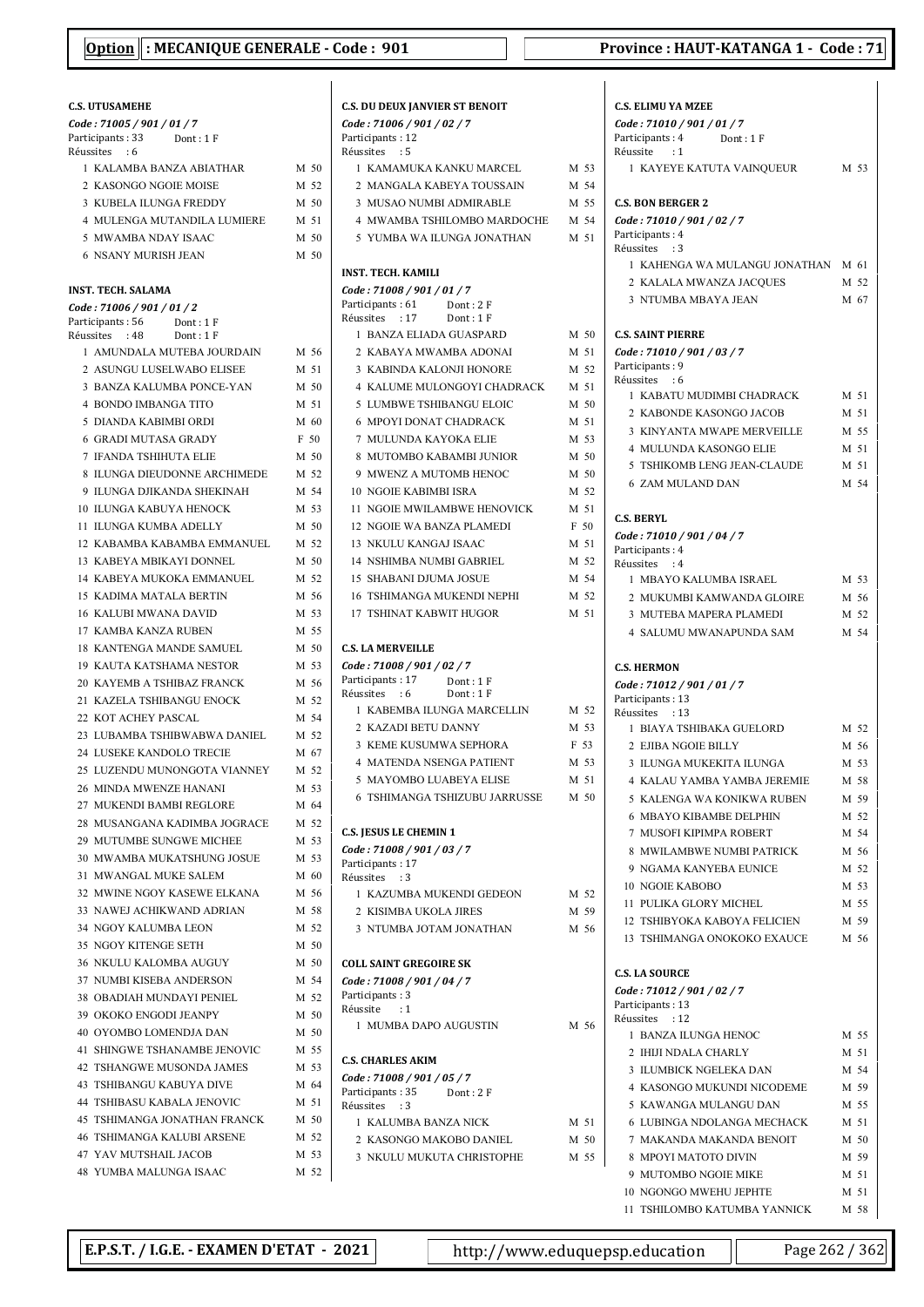| Option : MECANIQUE GENERALE - Code : 901                           |              |                                                            |              | Province: HAUT-KATANGA 1 - Code: 71                        |              |
|--------------------------------------------------------------------|--------------|------------------------------------------------------------|--------------|------------------------------------------------------------|--------------|
| 12 YAV MAKONGO ARISTOTE                                            | M 59         | 1 SHAKENA DIASA JONATHAN                                   | M 52         | 20 NGOY ABEL ABEL                                          | M 63         |
|                                                                    |              |                                                            |              | 21 NTANGA KILUBA CALEB                                     | M 59         |
| <b>C.S. TONY</b>                                                   |              | <b>C.S. MGR KATALIKO</b>                                   |              | 22 NTUMBA BILOLO HISSEN                                    | M 50         |
| Code: 71013 / 901 / 02 / 7                                         |              | Code: 71016 / 901 / 16 / 7                                 |              | 23 NYONGANI MANGALA WILLY                                  | M 59         |
| Participants: 5                                                    |              | Participants: 6                                            |              | 24 TSHIBANDA NGOY EXCELLENT                                | M 62         |
| Réussite<br>$\cdot$ 1                                              |              | Réussites : 2                                              |              | 25 TSHIKOMB NZAM                                           | M 57         |
| 1 NKONGOLO NZEWU JEAN-BOSCO                                        | M 52         | 1 KABELA MUZEMBA JUNIOR<br>2 KAPENGA NKONKO EMMANUEL       | M 52<br>M 53 | <b>26 UMBA YUMBA ENOCK</b>                                 | M 56         |
| <b>C.S. SAINT ATHANASE TEGEMEO</b>                                 |              |                                                            |              | <b>IT KISANGA</b>                                          |              |
| Code: 71013 / 901 / 03 / 7                                         |              | <b>C.S. L'AURORE DE GLOIRE</b>                             |              | Code: 71020 / 901 / 01 / 7                                 |              |
| Participant: 1<br>Dont: 1 F<br>$\cdot$ :1<br>Réussite<br>Dont: 1 F |              | Code: 71017 / 901 / 01 / 7                                 |              | Participants: 32<br>Dont: 3F                               |              |
| 1 KABWIZ KAPEND NICLAIRE                                           | F 51         | Participants: 23<br>Dont: 1F<br>Réussites : 18<br>Dont: 1F |              | Réussites : 21<br>Dont: 2F                                 |              |
|                                                                    |              | 1 IKUMB KABWIT TSHITSHELE KEN                              | M 50         | 1 KABEY NAWEJ CALEB                                        | M 50         |
| <b>INST. TECH. DOEL</b>                                            |              | 2 ILUNGA BIDWAYA GLOIRE                                    | M 51         | 2 KABEYA KABANGU PLAMEDIE                                  | M 53         |
| Code: 71016 / 901 / 01 / 7                                         |              | 3 ILUNGA DIANDA MEDARD                                     | M 50         | 3 KABONGO KATENDE JOHN                                     | M 56         |
| Participants: 4                                                    |              | <b>4 KASONGO ILUNGA JACOUES</b>                            | M 56         | <b>4 KABWIK TSHIMWANG RICHARD</b>                          | M 54         |
| Réussites : 2                                                      |              | 5 KAWANGA WA KAWANGA WILLY                                 | M 55         | 5 KANGOMBE BARUTI AARON                                    | M 52         |
| 1 KABEMB MAKAL PATRICK                                             | M 53         | <b>6 KIBAMBE KATUMBAYI CHADRACK</b>                        | M 58         | <b>6 KASONGO YAV ELOGE</b>                                 | M 56         |
| 2 KABILA KABOZYA CHRINOVIC                                         | M 50         | 7 KONGOLO TSHISWAKA LUCK                                   | M 53         | 7 KAVUNGU MASAL ARCEL                                      | M 57         |
|                                                                    |              | 8 KYAPI KIZOMBE ENNOCK                                     | M 57         | 8 KAZADI MULENDE CHADRACK                                  | M 56         |
| <b>C.S. BAKOLE LE VAINQUEUR</b>                                    |              | 9 LUTE KALUMBWA GRETA                                      | F 56         | 9 KAZADI NGOY ELIE                                         | M 51         |
| Code: 71016 / 901 / 02 / 7<br>Participants: 14<br>Dont: 2F         |              | 10 MATONDO VITANIMI MARTIN                                 | M 50         | 10 MATAND FAT DANIEL                                       | M 51         |
| Réussites : 6<br>Dont: 2F                                          |              | 11 MULENGA MUSONDA HENRY                                   | M 50         | 11 MBENGWE NAMIRENDE JULES                                 | M 61         |
| 1 KAMANDA MUKENDI MARDOCHEE                                        | M 55         | 12 MUTOMBO KABA TEGRA                                      | M 51         | 12 MIANDABU KAHOHA NAOMIE                                  | F 50         |
| 2 KATONGOLA MULONGOY JOSUE                                         | F 51         | 13 MWABU KWANU MORRISON                                    | M 53         | 13 MIJI MUNYIKA ELISEE                                     | M 54         |
| 3 KAYEMBE MBAYO OBED                                               | F 51         | 14 MWANZA MUTONKOLE FLORENT                                | M 55         | 14 MUJINGA NGOY GRACIA                                     | M 53         |
| 4 NGOY KALALA JEAN-MARC                                            | M 52         | 15 NSENGA KUDIMBA FISTON                                   | M 51         | 15 MULUNDU KASHALA MANASSE                                 | M 56         |
| 5 NKULU SHIMBI DIEUMERCI                                           | M 55         | 16 RAMAZANI MWATSHA MANIX                                  | M 50         | <b>16 NGOIE KAFUTWA MESCHACK</b>                           | M 54         |
| <b>6 NUMBI KABUYA FREDDY</b>                                       | M 52         | 17 RASHIDI MUTAONA DAVID                                   | M 51         | 17 NGOIE MPIANA CHARLY<br><b>18 NGOMBA NTAMBWE DEBORAH</b> | M 53<br>F 53 |
|                                                                    |              | <b>18 SAMUEL MASUDI PSALMISTE</b>                          | M 51         |                                                            | M 52         |
| <b>C.S. LA MERVEILLE DE DIEU</b>                                   |              |                                                            |              | 19 NTUMBA LUMBU JOSEPH<br>20 TSHAMA MUKONKOLE MANASSE      | M 50         |
| Code: 71016 / 901 / 03 / 7                                         |              | <b>C.S. LES AMIS DE JOSEPHINE</b>                          |              | 21 TSHIMANGA NSENDA MARCEL                                 | M 52         |
| Participants: 22<br>Dont: 2F                                       |              | Code: 71018 / 901 / 01 / 7                                 |              |                                                            |              |
| Réussites : 3                                                      | M 53         | Participants: 8<br>Réussites : 2                           |              | <b>C.S. PAX</b>                                            |              |
| 1 KIBAMBE KASONGO JOSUE<br>2 LUMBALA MBUYI SHADRACK                | M 53         | 1 MUKOJ YAV JEAN LUC                                       | M 50         | Code: 71021 / 901 / 01 / 7                                 |              |
| 3 MBWEMA KAMANGU SHEKINAH                                          | M 51         | 2 MUTOMBO AMITA MOISE                                      | M 50         | Participants: 13<br>Réussites : 2                          |              |
|                                                                    |              | <b>ECOLE TECHNIQUE IND. LE ROC</b>                         |              | 1 BANZA TSHIKALA YOULENS                                   | M 52         |
| <b>INSTITUT MWEMA</b>                                              |              | Code: 71019 / 901 / 01 / 7                                 |              | 2 KASHIYA KISHALA BERNARD                                  | M 50         |
| Code: 71016 / 901 / 04 / 9<br>Participants: 4                      |              | Participant: 1                                             |              |                                                            |              |
| Réussites : 2                                                      |              | Réussite<br>$\cdot$ :1                                     |              | <b>C.S. LE PROGRES</b>                                     |              |
| 1 KAKOMA SUNUNU JOSEPH                                             | M 56         | 1 NKULU BISEKE MECHACK                                     | M 55         | Code: 71021 / 901 / 02 / 7                                 |              |
| 2 KISIMBA AMEDE MARC                                               | M 57         | I.T. KILIMA                                                |              | Participants: 7<br>Réussites : 6                           |              |
| <b>C.S. PISCINE DE CONNAISSANCE</b>                                |              | Code: 71019 / 901 / 02 / 1                                 |              | 1 KABANGE NUMBI LUC                                        | M 56         |
|                                                                    |              | Participants: 31<br>Dont: $1 F$                            |              | 2 KABONGO FIDEL ENCELM                                     | M 58         |
| Code: 71016 / 901 / 05 / 7<br>Participants: 39                     |              | Réussites : 26<br>Dont: 1F                                 |              | 3 KAHILU MUJINGA TRESOR                                    | M 53         |
| Réussites : 5                                                      |              | 1 DAVID MASIMANGO OSCAR                                    | M 57         | 4 MPANGA NSHIMBA RAUDRICK                                  | M 56         |
| 1 AMISI SADIKI KENEDY                                              | M 50         | 2 DIUR KATONDA MICHAEL                                     | M 60         | 5 SANGWA DESTURI JEAN-JACOUES                              | M 53         |
| 2 KABALI KABILA ISTRAEL                                            | M 50         | 3 KABULO ILUNGA SAUVEUR                                    | M 60         | <b>6 WASHILE WASHILE EVARIST</b>                           | M 51         |
| 3 LUFUNGULA HERADI ISTRAEL                                         | M 52         | 4 KASONGO MALELA LEONARD                                   | M 59         |                                                            |              |
| 4 MAMBILIMA MUTSHAPA ALAIN                                         | M 51         | 5 KASUKU BULAITI MARIAM                                    | F 57         | <b>C.S. LES AMIS D'ANUARITE</b>                            |              |
| 5 NTAMBWE MARTIN MARTIN                                            | M 52         | <b>6 KATUMBAY JONATHAN</b>                                 | M 54         | Code: 71021 / 901 / 03 / 7                                 |              |
|                                                                    |              | 7 KAZADI MASHINDA JOEL                                     | M 54         | Participants: 51<br>Dont: 2F<br>Réussites : 42<br>Dont: 2F |              |
| <b>C.S. LA GLOIRE GOLF</b>                                         |              | 8 KAZADI NDUBA MENDY                                       | M 58         | 1 AMISI MULIMINWA AMISI                                    | M 56         |
| Code: 71016 / 901 / 09 / 7                                         |              | 9 KEMA KINDA DORSAY                                        | M 59         | 2 BANZA ILUNGA FABRICE                                     | M 57         |
| Participants: 8                                                    |              | <b>10 KIPILI KIBWE TEDDY</b>                               | M 58         | 3 BANZA NGANDU JEAN                                        | M 61         |
| Réussites : 4                                                      |              | 11 KYAMA BASESE EPI                                        | M 57         | 4 JACQUES MUFUNGA GLOIRE                                   | M 51         |
| 1 KUNGWA KENGE GASTON<br>2 MBUYI WA MBUYI ISAAC                    | M 50<br>M 53 | 12 MONGA KITOKEJA SAM                                      | M 62         | 5 JINGA VULAMA GEORGES                                     | M 57         |
|                                                                    | M 50         | 13 MPYANA KAFITA ENOCK                                     | M 58         | 6 KABALA NSALA ELKANA                                      | M 54         |
| 3 MUTEBA MPUNGU BOANERGE<br><b>4 USENI CHALUKA MICHEL</b>          | M 50         | 14 MUHIYA KALIMBE MECHACK                                  | M 59         | 7 KABAMBA BANGALA GLOIRE                                   | M 53         |
|                                                                    |              | 15 MULONDA KAPOMPOLE DONATIEN                              | M 58         | 8 KABANGE YEBONDO AARON                                    | M 52         |
| <b>CS LES ETANGS</b>                                               |              | 16 MUMBA IZA JOSEPH JOSUE                                  | M 59         | 9 KABEYA LUKOJI JOHN                                       | M 53         |
| Code: 71016 / 901 / 11 / 7                                         |              | 17 MUYAYA KATSHINA SAMUEL                                  | M 60         | 10 KABWE MAFUTA TSPHNATH                                   | M 60         |
| Participants: 5                                                    |              | <b>18 MUYEMBE MWENZE SARAH</b>                             | M 54         | 11 KAMUNZA LULU KEVINE                                     | M 52         |
| Réussite : 1                                                       |              | 19 NGANDU MABWISHA PASCAL                                  | M 60         |                                                            |              |

| M 52 | 20 NGOY ABEL ABEL                                         | M 63         |
|------|-----------------------------------------------------------|--------------|
|      | 21 NTANGA KILUBA CALEB                                    | M 59         |
|      | 22 NTUMBA BILOLO HISSEN                                   | M 50         |
|      | 23 NYONGANI MANGALA WILLY                                 | M 59         |
|      | 24 TSHIBANDA NGOY EXCELLENT                               | M 62         |
|      | 25 TSHIKOMB NZAM                                          | M 57         |
| M 52 | 26 UMBA YUMBA ENOCK                                       | M 56         |
| M 53 |                                                           |              |
|      | <b>IT KISANGA</b>                                         |              |
|      | Code: 71020 / 901 / 01 / 7                                |              |
|      | Participants: 32<br>Dont: 3F                              |              |
|      | Réussites<br>: 21<br>Dont: $2 F$                          |              |
| M 50 | 1 KABEY NAWEJ CALEB                                       | M 50         |
| M 51 | 2 KABEYA KABANGU PLAMEDIE                                 | M 53         |
|      | 3 KABONGO KATENDE JOHN                                    | M 56         |
| M 50 | <b>4 KABWIK TSHIMWANG RICHARD</b>                         | M 54         |
| M 56 | 5 KANGOMBE BARUTI AARON                                   | M 52         |
| M 55 | <b>6 KASONGO YAV ELOGE</b>                                | M 56         |
| M 58 | 7 KAVUNGU MASAL ARCEL                                     | M 57         |
| M 53 | 8 KAZADI MULENDE CHADRACK                                 | M 56         |
| M 57 | 9 KAZADI NGOY ELIE                                        | M 51         |
| F 56 | 10 MATAND FAT DANIEL                                      | M 51         |
| M 50 | 11 MBENGWE NAMIRENDE JULES                                | M 61         |
| M 50 | 12 MIANDABU KAHOHA NAOMIE                                 | F 50         |
| M 51 | 13 MIJI MUNYIKA ELISEE                                    | M 54         |
| M 53 | 14 MUJINGA NGOY GRACIA                                    | M 53         |
| M 55 | 15 MULUNDU KASHALA MANASSE                                | M 56         |
| M 51 | 16 NGOIE KAFUTWA MESCHACK                                 | M 54         |
| M 50 | 17 NGOIE MPIANA CHARLY                                    | M 53         |
| M 51 | 18 NGOMBA NTAMBWE DEBORAH                                 | F 53         |
| M 51 | 19 NTUMBA LUMBU JOSEPH                                    | M 52         |
|      | 20 TSHAMA MUKONKOLE MANASSE                               | M 50         |
|      | 21 TSHIMANGA NSENDA MARCEL                                | M 52         |
|      |                                                           |              |
|      | C.S. PAX                                                  |              |
| M 50 | Code : 71021 / 901 / 01 / 7                               |              |
| M 50 | Participants: 13                                          |              |
|      | Réussites : 2                                             |              |
|      |                                                           |              |
|      | 1 BANZA TSHIKALA YOULENS                                  | M 52         |
|      | 2 KASHIYA KISHALA BERNARD                                 | M 50         |
|      |                                                           |              |
|      | <b>C.S. LE PROGRES</b>                                    |              |
| M 55 | Code : 71021 / 901 / 02 / 7                               |              |
|      | Participants: 7                                           |              |
|      | Réussites<br>: 6<br>1 KABANGE NUMBI LUC                   | M 56         |
|      | 2 KABONGO FIDEL ENCELM                                    | M 58         |
|      | 3 KAHILU MUJINGA TRESOR                                   | M 53         |
| M 57 | <b>4 MPANGA NSHIMBA RAUDRICK</b>                          | M 56         |
| M 60 | 5 SANGWA DESTURI JEAN-JACQUES                             | M 53         |
| M 60 | <b>6 WASHILE WASHILE EVARIST</b>                          | M 51         |
| M 59 |                                                           |              |
| F 57 | <b>C.S. LES AMIS D'ANUARITE</b>                           |              |
| M 54 | Code: 71021 / 901 / 03 / 7                                |              |
| M 54 | Participants: 51<br>Dont: 2F                              |              |
| M 58 | Réussites<br>Dont: 2F<br>: 42                             |              |
| M 59 | 1 AMISI MULIMINWA AMISI                                   | M 56         |
| M 58 | 2 BANZA ILUNGA FABRICE                                    | M 57         |
| M 57 | 3 BANZA NGANDU JEAN                                       | M 61         |
| M 62 | 4 JACQUES MUFUNGA GLOIRE                                  | M 51         |
| M 58 | 5 JINGA VULAMA GEORGES                                    | M 57         |
| M 59 | <b>6 KABALA NSALA ELKANA</b>                              | M 54         |
| M 58 | 7 KABAMBA BANGALA GLOIRE                                  | M 53         |
| M 59 | 8 KABANGE YEBONDO AARON                                   | M 52         |
| M 60 | 9 KABEYA LUKOJI JOHN                                      | M 53         |
| M 54 | <b>10 KABWE MAFUTA TSPHNATH</b><br>11 KAMUNZA LULU KEVINE | M 60<br>M 52 |

E.P.S.T. / I.G.E. - EXAMEN D'ETAT - 2021 http://www.eduquepsp.education Page 263 / 362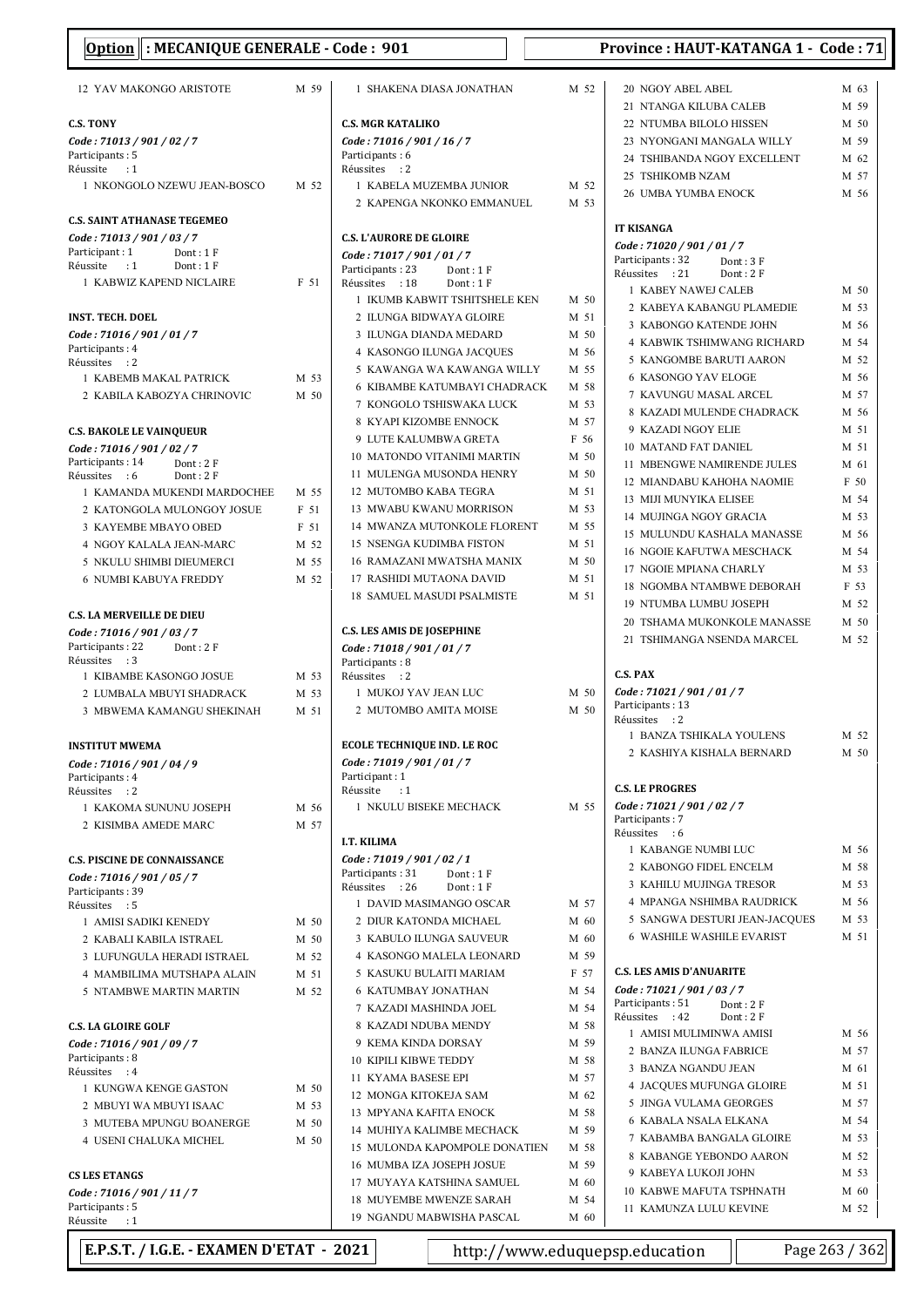| : MECANIQUE GENERALE - Code: 901<br><b>Option</b>  |              |                                               |      | Province: HAUT-KATANGA 1 - Code: 71                            |          |                |
|----------------------------------------------------|--------------|-----------------------------------------------|------|----------------------------------------------------------------|----------|----------------|
| 12 KAPETA ILUNGA GLOIRE                            | M 60         | 4 KASONGO BANZE CHRISNOVIC                    | M 50 |                                                                |          |                |
| <b>13 KATEMBO KASONGO HENRY</b>                    | M 50         | 5 LUBO LUPWEKA PATRICK                        | M 50 | <b>C.S. SAINTE CHRISTINE 2</b>                                 |          |                |
| <b>14 KIKONKOBENE KAWELE MOISE</b>                 | M 58         | <b>6 MBUMB MITIYA PETER</b>                   | M 50 | Code: 71025 / 901 / 02 / 7                                     |          |                |
| 15 KISONDE KAFANDA WILLY                           | M 54         | 7 MUTOMBO ILUNGA DAVID                        | M 52 | Participants: 18                                               |          |                |
| <b>16 KUMWIMBA WA MBUYU ESPERANT</b>               | M 56         | 8 SHIPOPA BANGU DONATIENT                     | M 50 | Réussites : 2                                                  |          |                |
| 17 LIWELE KIPAMPE STYVE                            | M 56         |                                               |      | 1 KABANGE MUKEKWA ELIE                                         |          | M 50           |
| <b>18 LWAMBA FRANCOIS FRANCK</b>                   | M 57         | <b>COLLEGE AMANI</b>                          |      | 2 KALUNGA MWANSA HERITIER                                      |          | M 50           |
| <b>19 LWANGA BIN KAS VENCE-LAS</b>                 | M 62         | Code: 71022 / 901 / 06 / 7                    |      |                                                                |          |                |
| 20 MANYONGA MWAMBA ARISTOTE                        | M 57         | Participants: 9                               |      | <b>G.S. LES JEUNES CHAMPIONS</b><br>Code: 71025 / 901 / 03 / 7 |          |                |
| 21 MBAMBA KANONGE DORCAS                           | F 61         | Réussites : 3<br>1 MAYANGA TSHIJIK FELIX      | M 52 | Participants: 29                                               |          |                |
| 22 MBAYO NINZI KEVIN                               | M 52         | 2 NKUBA TSHIMENGA ANDRE                       | M 50 | Réussites : 2                                                  |          |                |
| 23 MBUYAMBA KABONGO FISTON                         | M 58         | 3 NKUTWA MAKOLE FRANCIS                       | M 51 | 1 ELUTA SANGADILA HERITIER                                     |          | M 55           |
| 24 MUKEMBE MWENDA EMMA                             | M 59         |                                               |      | 2 MUKUTA KABENGE JUNIOR                                        |          | M 52           |
| 25 MUMBA ABITI MANASSE                             | M 51         | <b>COLLEGE CHRIST-VIE</b>                     |      |                                                                |          |                |
| 26 MUMBERE KAVUNGA GILBERT                         | M 54         | Code: 71022 / 901 / 07 / 7                    |      | <b>COLLEGE ZENITH</b>                                          |          |                |
| 27 MUTEBA YAMPANYA RAPHAEL                         | M 55         | Participants: 9                               |      | Code: 71027 / 901 / 02 / 7                                     |          |                |
| 28 MUYUMBA WA MWANGE DANIEL                        | M 64         | Réussite<br>$\cdot$ :1                        |      | Participants: 12<br>Réussites : 11                             |          |                |
| 29 MWAPE MWELWA DIEUDONNE                          | M 56         | 1 KASONGO MASUKA GRACIA                       | M 53 | 1 ILUNGA MPIANA DANNY                                          |          | M 54           |
| 30 MWILAMBWE NGOY MIKE                             | M 58         |                                               |      | 2 KADIMA KALOLO ALBERT                                         |          | M 57           |
| 31 NGOYI KABAMUSU PAUL<br>32 ONUNTU KITOKO JOSUE   | M 53<br>M 56 | <b>C.S. ROSSIGNOL</b>                         |      | 3 KALENGE NYEMBO JULES                                         |          | M 53           |
| 33 SHIMBA MWENYI LEON                              | M 54         | Code: 71022 / 901 / 08 / 7<br>Participants: 5 |      | <b>4 KANKU NTUMBA EXAUCE</b>                                   |          | M 53           |
| <b>34 SUMBA NGOY ELISEE</b>                        | M 56         | Réussites : 4                                 |      | 5 KASANDA MWAMBA REAGAN                                        |          | M 54           |
| 35 TSHIBI NKUFWA ELKANA                            | M 53         | 1 KAVUL LEM'S LEM'S                           | M 56 | 6 MAMUNGA MUGOLO KELVIN                                        |          | M 51           |
| <b>36 TSHIBUYANGA KUBELWA DAN</b>                  | M 55         | 2 MADILA WA MADILA SAM                        | M 50 | 7 MWANZA BASWA SALOMON                                         |          | M 50           |
| 37 TSHIKUSA WA ILUNGA KEVINE                       | M 50         | 3 MBAY-A-LEU HERMAN                           | M 54 | 8 NGOYI TSHITETA GLOIRE                                        |          | M 55           |
| <b>38 TSHIMANGA KAYABWE GAD</b>                    | M 54         | 4 MBOMBO TSHIABUKOLA ISAAC                    | M 53 | 9 NUMBI MUSANGI CHADRACK                                       |          | M 51           |
| 39 TSHIMWANGA NGUVULU JEREMIE                      | M 50         |                                               |      | 10 TSHIBANGU KABWANSEYA MERVEIL                                |          | M 55           |
| 40 TSHOSHA MUKONKOLE PASCAL                        | M 51         | <b>C.S. CHAPELLE DU SAVOIR</b>                |      | 11 TSHIYAMU NYEMBUE FREDDY                                     |          | M 54           |
| <b>41 TSHUNGU NTAMBWE SOPHIE</b>                   | F 52         | Code: 71023 / 901 / 02 / 7                    |      |                                                                |          |                |
| 42 YASINI ASANI YAMS                               | M 51         | Participants: 19<br>Réussites : 4             |      | <b>C.S. LE MESSIE</b>                                          |          |                |
|                                                    |              | 1 KYUNGU YAMUKABO PRINCE                      | M 51 | Code: 71027 / 901 / 03 / 7<br>Participants: 5                  |          |                |
| <b>COLLEGE HIMALAYA</b>                            |              | 2 LUNDA MAKONGA PASCAL                        | M 51 | Réussites : 3                                                  |          |                |
| Code: 71021 / 901 / 04 / 7                         |              | 3 MAMBWE KIJIBA TIMOTHEE                      | M 51 | 1 KATAMBA TSHIBANDA JOSUE                                      |          | M 52           |
| Participants: 4<br>Réussite<br>$\cdot$ :1          |              | <b>4 MUYAMBO KAPESA ALAIN</b>                 | M 52 | 2 NGOY WA NGOY AKIM                                            |          | M 52           |
| 1 NGOY WA NGOY MEDARD                              | M 53         |                                               |      | 3 SHINGAMBO WATALA EJE                                         |          | M 53           |
|                                                    |              | <b>C.S. LES IMMACULEES</b>                    |      |                                                                |          |                |
| <b>C.S. STELLA MATUTINA 2</b>                      |              | Code: 71023 / 901 / 07 / 7                    |      | <b>COLLEGE LA SEVE</b>                                         |          |                |
| Code: 71022 / 901 / 02 / 7                         |              | Participants: 4<br>Réussite                   |      | Code: 71029 / 901 / 01 / 7                                     |          |                |
| Participants: 61<br>Dont: 1 F                      |              | $\cdot$ :1<br>1 NGOY KATULO BARDEN            | M 50 | Participants: 3<br>Réussites : 3                               |          |                |
| Réussite<br>$\cdot$ :1                             |              |                                               |      | 1 FATHY MUKISHI FRANCK                                         |          | M 54           |
| 1 NGOY KABOBO JEAN                                 | M 52         | <b>COLLEGE SAINT AUGUSTIN</b>                 |      | 2 MUTOMBO MALOBA NOLAIN                                        |          | M 54           |
|                                                    |              | Code: 71024 / 901 / 02 / 7                    |      | 3 NDUWA MUKAZA DJHO                                            |          | M 51           |
| <b>C.S. UTUSAMEHE 2</b>                            |              | Participants: 8                               |      |                                                                |          |                |
| Code: 71022 / 901 / 03 / 7                         |              | Réussites : 3                                 |      | <b>C.S. LE CH-TEAU</b>                                         |          |                |
| Participants: 13<br>Réussites : 4                  |              | 1 KABWE EDMOND PRINCE                         | M 55 | Code: 71029 / 901 / 03 / 7                                     |          |                |
| 1 KADIATA MUKANDIANG JOHN                          | M 54         | 2 MALANDO MUYUMBA RODRIGUE                    | M 52 | Participants: 8                                                |          |                |
| 2 KALUMBA NKULU PRINCE                             | M 50         | 3 SIMBI KISULA JEFF                           | M 51 | Réussites : 5                                                  |          |                |
| 3 NGOY KAMPANGALA YVES                             | M 50         |                                               |      | 1 BANZA WA BANZA JOSEPH                                        |          | M 55           |
| 4 NGOY KATANGA ALPHA                               | M 50         | <b>C.S. LE TORRENT</b>                        |      | 2 KABEMBA NKASHAMA DAVID                                       |          | M 50           |
|                                                    |              | Code: 71024 / 901 / 03 / 7                    |      | 3 MUTAMBAYI TSHIKALA DAVIDO                                    |          | M 50           |
| <b>COLL. LES AIGLONS BENIS DU CON</b>              |              | Participants: 5<br>Réussites : 2              |      | <b>4 SHAKOBE SHAKOBE HUBERT</b>                                |          | M 55           |
| Code: 71022 / 901 / 04 / 7                         |              | 1 MWEPU TSHAMALA HENOCK                       | M 54 | 5 TSHAKA KATSHINYINGI DIEUDO                                   |          | M 50           |
| Participants: 3                                    |              | 2 NYEMBO FAUSTIN THERRY                       | M 54 |                                                                |          |                |
| Réussites : 3                                      | M 53         |                                               |      | <b>C.S. MUCHUNGAJI BESA</b>                                    |          |                |
| 1 KABEYA KABASELE EVORA                            | M 50         | <b>C.S. AGNEAU IMMOLEE 2</b>                  |      | Code: 71029 / 901 / 04 / 7<br>Participants: 6                  | Dont: 1F |                |
| 2 KASONGO MASAMBA ENOVIC<br>3 NKONKO TSHITE PASCAL | M 54         | Code: 71025 / 901 / 01 / 7                    |      | Réussites : 3                                                  | Dont: 1F |                |
|                                                    |              | Participants: 37                              |      | 1 NASIBU DJUMAINI SERAPHIN                                     |          | M 52           |
| <b>C.S. STELLA MATUTINA 1</b>                      |              | Réussites : 3                                 |      | 2 NDULWA MUKOTE NADEGE                                         |          | F 54           |
| Code: 71022 / 901 / 05 / 7                         |              | 1 KALEMBA MUKOMA MARCEL                       | M 50 | 3 NKULU WA KILUBA DOUGLAS                                      |          | M 53           |
| Participants: 18                                   |              | 2 LUTANGALA MUTEBA DIEUNOVIC                  | M 50 |                                                                |          |                |
| Réussites : 8                                      |              | 3 TSHITENGE WA TSHITENGE CHERUBI M 50         |      | C.S. LA VICTOIRE/KAMPEMBA                                      |          |                |
| 1 BANZA NGOY LUMPONGE FAUSTIN                      | M 53         |                                               |      | Code: 71031 / 901 / 02 / 7                                     |          |                |
| 2 DIEMO NGOY CHRIS                                 | M 52         |                                               |      | Participants: 17<br>Réussite<br>$\cdot$ 1                      |          |                |
| 3 KABEYA NGOY ROYAUME                              | M 50         |                                               |      |                                                                |          |                |
| E.P.S.T. / I.G.E. - EXAMEN D'ETAT - 2021           |              | http://www.eduquepsp.education                |      |                                                                |          | Page 264 / 362 |
|                                                    |              |                                               |      |                                                                |          |                |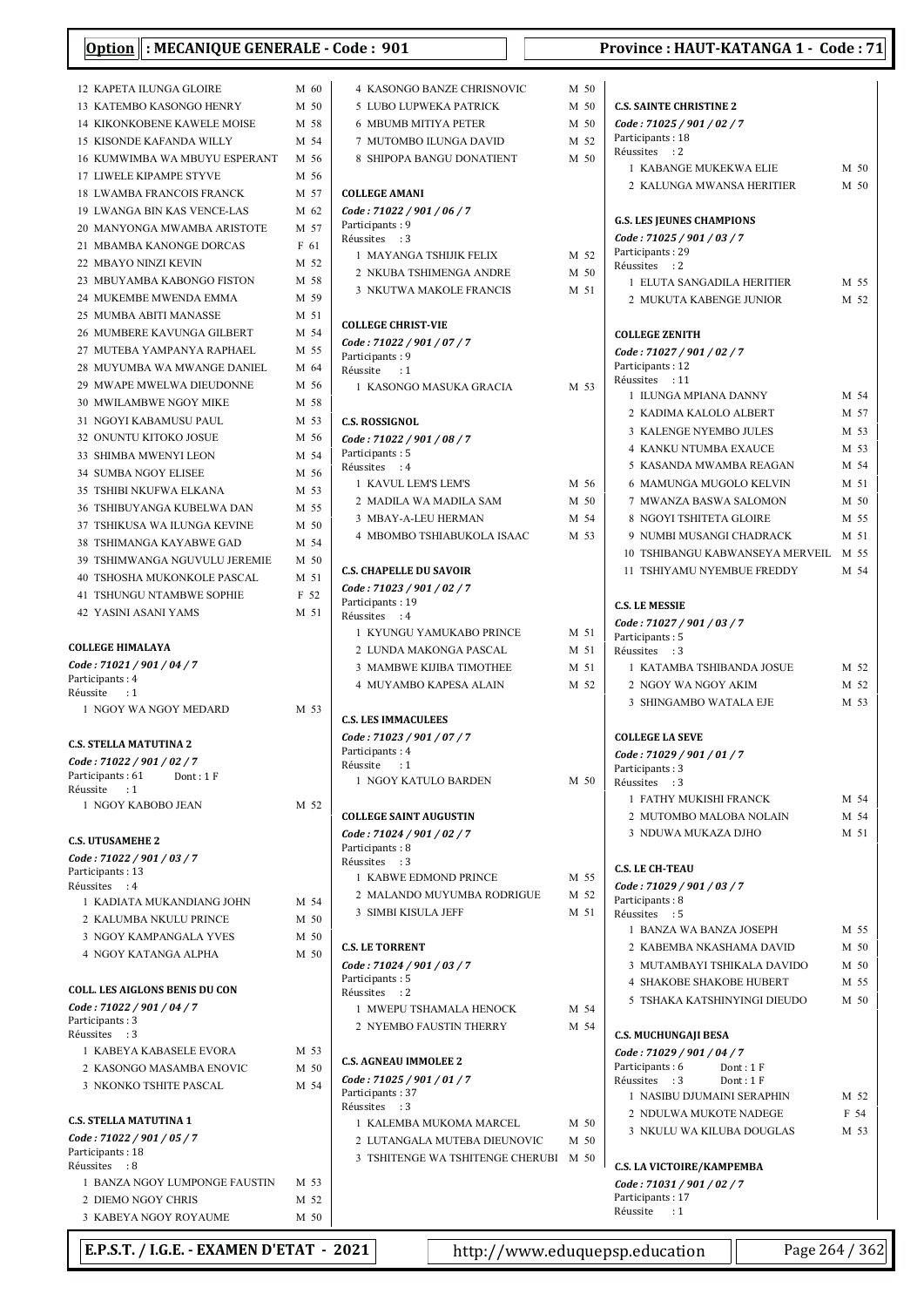| Option : MECANIQUE GENERALE - Code : 901  |      |                                                            |      | Province: HAUT-KATANGA 1 - Code: 71 |      |  |
|-------------------------------------------|------|------------------------------------------------------------|------|-------------------------------------|------|--|
| 1 BULABA BULOBA DAVID                     | M 57 | 3 KITENGE YALUMBILA FAUSTIN                                | M 52 | 5 BOKAR TSHONO JOHN                 | M 56 |  |
|                                           |      | 4 LUBULA MATANTA HOMER                                     | M 57 | <b>6 BOMBA MADJALIWA MARTIN</b>     | M 57 |  |
| <b>COLLEGE TELESPHORE</b>                 |      | 5 MBUYU MONDALU EMMANUEL                                   | M 53 | 7 BWANDO ILUNGA DAN                 | M 51 |  |
| Code: 71031 / 901 / 05 / 7                |      | 6 TSHIKUNA KABEYA JENOVIC                                  | M 50 | 8 HWAN-GA MUKUMADI HWAN-GA          | M 64 |  |
| Participants: 10                          |      |                                                            |      | 9 ILUNGA MUKONGO FUTURE             | M 56 |  |
| Réussites : 2                             |      | <b>C.S. NGWAYA</b>                                         |      | 10 IRUNG KASHAL FILS                | M 52 |  |
| 1 BASHIYA KAFIKA NATHAN                   | M 51 | Code: 71038 / 901 / 07 / 7                                 |      | 11 KABULO MUKENDI ENOCH             | M 56 |  |
| 2 NYONGA KAPINGA SERAPHIN                 | M 50 | Participants: 19                                           |      | 12 KALOMBO NGELEKA EMMANUEL         | M 58 |  |
|                                           |      | Réussites : 2                                              |      | 13 KALUME NGONGO FEDJO              | M 53 |  |
| <b>C.S. MAPASA</b>                        |      | 1 BUKULANGA MANGINGA DIEUDO                                | M 50 | <b>14 KALUME RASHIDI OLIVIER</b>    | M 51 |  |
| Code: 71033 / 901 / 03 / 7                |      | 2 MPIANA MUKENDI FREDDY                                    | M 51 | <b>15 KAMBALE KOLOMBE IDRIS</b>     | M 50 |  |
| Participants: 16<br>Réussites : 15        |      |                                                            |      | 16 KAPANGA KADIMA GEDEON            | M 57 |  |
| 1 CHARLES MUKANYA FRANCK                  | M 54 | <b>C.S. LES GRADIS 1</b>                                   |      | 17 KAPEND SAPATO JEAN               | M 52 |  |
| 2 DJAKITE ISSA DIMERCIA                   | M 59 | Code: 71039 / 901 / 02 / 7                                 |      | 18 KAPONDA KITENGE MYSTERE          | M 63 |  |
| 3 ILUNGA KAZEMBE ISACK                    | M 54 | Participants: 6<br>Réussites : 6                           |      | 19 KASHAMA MUSENGA TEGRA            | M 59 |  |
| 4 ILUNGA NGOBELA ELIE                     | M 53 | 1 ILUNGA MBAV JEAN-MARC                                    | M 55 | 20 KAYEMBE KAKING JOSEPH            | M 50 |  |
| 5 ILUNGA NGOIE HUGO                       | M 53 | 2 KABASELE MULAMBA THOMAS                                  | M 53 | 21 KAYEMBE KAY AUGUST               | M 55 |  |
| 6 KABEYA KADIATA CALEB                    | M 60 | 3 KADIATA LIKUNGENU SAMUEL                                 | M 58 | 22 KILOLO OVENIS NANDASE            | M 51 |  |
| 7 KAPYA TSHIKULU FRANCK                   | M 54 | 4 KALAMBAYI LWAMBA JONATHAN                                | M 52 | 23 KISENGA KANDU NIKENCE            | M 59 |  |
| 8 MINGA KWETE JUNIOR                      | M 51 | 5 LUMBALA NGOY ARSENE                                      | M 52 | 24 KISHALA DARIUS MERVEILLE         | M 58 |  |
| 9 MUTEBA TSHELEKA JEAN - LUC              | M 58 | <b>6 NGIESI MVUANDA ALPHONSE</b>                           | M 50 | 25 KISIMBA MWAMBA PERFILS           | M 52 |  |
| <b>10 MUTOMBO BANZA HERICK</b>            | M 61 |                                                            |      | 26 KITONGO TSHIKUTA MARCELIN        | M 50 |  |
| 11 MUTOMBO MPIANA JONATHAN                | M 61 | <b>C.S. FURAHISHA</b>                                      |      | 27 KIYANA BIN KIYANA JONATHAN       | M 53 |  |
| 12 NKONGOLO KALONJI PATRICK               | M 52 | Code: 71040 / 901 / 01 / 7                                 |      | 28 KWILEMBA JOEL JOE                | M 52 |  |
| 13 TSHIMWANGA LUKEMBO SEBA                | M 57 | Participants: 28<br>Dont: 2F                               |      | 29 KYONE BUYA JONATHAN              | M 55 |  |
| 14 TUMA KAYOMBO JOHNNY                    | M 56 | Réussites : 19<br>Dont: 2F                                 |      | <b>30 LOKONGA LOMUDHI BONTE</b>     | M 55 |  |
| 15 YASSAMPA COLLESE GRACIA                | M 59 | 1 ALY BULEDI ALVIS                                         | M 52 | 31 LWAMBA LUJILU JEAN-MARI          | M 57 |  |
|                                           |      | 2 BWALYA KANEKWA ALAIN                                     | M 51 | 32 LWANGA BIN KAS GASTON            | M 58 |  |
| <b>C.S. CITE DE L'ESPERANCE</b>           |      | 3 KASONGO APOLINAIRE KEVINE                                | M 53 | 33 MADINDA NAWEJ JOSUE              | M 55 |  |
| Code: 71036 / 901 / 01 / 7                |      | 4 KASONGO LWALA MECHACK                                    | M 54 | 34 MAKENA SHALA CHARLES             | M 55 |  |
| Participants: 87<br>Dont: $1 F$           |      | 5 KAYEMBE YAV JEREMI                                       | M 51 | 35 MASALA KAHONGO JAY               | M 50 |  |
| Réussites : 3                             |      | 6 KAYUMBA KASONGO CHRISTELLE                               | F 53 | 36 MASUDI AKILI MALI JEAN-PAUL      | M 56 |  |
| 1 FELICIEN KALUNDA YANNICK                | M 50 | 7 KIKONDE KANDUMBA DIVIN                                   | M 52 | 37 MBAMBA BUZENGU MARCUS            | M 51 |  |
| 2 ILUNGA KALOWA ERICK                     | M 53 | 8 KINKUPULA KASAKWA DAN                                    | M 51 | 38 MBUMBA MUKWIZA FRANCK            | M 59 |  |
| 3 MAKAMBO MATUBA DANIEL                   | M 51 | 9 KWETAY JEANLUC JEANLUC                                   | M 51 | 39 MBUYI WA KALANJA PRISCILLE       | F 59 |  |
|                                           |      | <b>10 LUNDA NGOY JEAN</b>                                  | M 53 | 40 MPANGA KASASA RABBIN             | M 56 |  |
| <b>C.S. LE DISCIPOLAT</b>                 |      | 11 MAYUNDO WA NYEMBO YANNICK                               | M 54 | 41 MPOYI MWABI JEDIDIA              | M 57 |  |
| Code: 71037 / 901 / 02 / 7                |      | 12 MULONGO MUKENA WILLIAMS                                 | M 53 | 42 MUJINGA MUTANDA GAUDENS          | M 55 |  |
| Participants: 2<br>Réussite<br>$\cdot$ :1 |      | 13 MUMBERE BUMAYA JONATHAN                                 | M 50 | 43 MUKAYI WA MUKAYI GUELORD         | M 59 |  |
| 1 LENGE KIKATA PROSPER                    | M 51 | 14 MWAMBA LUMWANGA BRENDA                                  | F 51 | 44 MULAMBA MUKANYA VICTOIRE         | M 57 |  |
|                                           |      | 15 NDUWA MUYUKA ELISHA                                     | M 51 | 45 MWAMBA KABANGU JEAN-LUC          | M 51 |  |
| <b>C.S. LA COLOMBE</b>                    |      | 16 NGOY WA KAMBOY AUGUSTIN                                 | M 55 | <b>46 NGOY TWITE CELESTIN</b>       | M 59 |  |
| Code: 71038 / 901 / 02 / 7                |      | 17 SAPWE WA MWENGE VASCOT                                  | M 54 | <b>47 NGOY VWELEBUYA LORCAIN</b>    | M 57 |  |
| Participants: 9                           |      | <b>18 TSHIBANGU BUKASA CEDRICK</b>                         | M 53 | 48 NGOYI KAKUDJI EMMANUEL           | M 54 |  |
| Réussites : 7                             |      | 19 WAIVA MAKO CHADRACK                                     | M 51 | 49 NGOYI UMPUNGU ELIE               | M 58 |  |
| 1 ILUNGA NGOY JARED                       | M 55 |                                                            |      | 50 NKONGOLO KANYIKI GEDEON          | M 55 |  |
| 2 KANZ KANKUMANG FORTUNAT                 | M 55 | <b>C.S. NAMWILA</b>                                        |      | 51 NKULU END NGEZ SHEKINAH          | F 57 |  |
| 3 KIPEPO KABWE KENNY                      | M 57 | Code: 71040 / 901 / 02 / 7                                 |      | 52 NKULU NTAMBWE MIKE               | M 62 |  |
| 4 LUMBWE MWAMBA ARYOCK                    | M 51 | Participants: 23<br>Dont: 4 F<br>Réussites : 8<br>Dont: 1F |      | 53 NTUMBA TSHABUKOLE JEAN-MARC      | M 54 |  |
| 5 MUKEBA KABEYA HENOCK                    | M 52 | 1 KAUMBA KAYOMBO GLOIRE                                    | M 52 | 54 NUMBI NGOY ISAAC                 | M 52 |  |
| <b>6 MWAMBA KANDAY FRANCISCO</b>          | M 53 | 2 MPINDA DISASHI GLODY                                     | M 51 | 55 NYEMBO KALWA ISMAEL              | M 52 |  |
| 7 PANDA NGOY TYCHIQUE                     | M 53 | 3 MUKENDI MUKENDI WALTER                                   | M 58 | 56 NYEMBO WA LUBOBO ANDY            | M 51 |  |
|                                           |      | 4 MWAMBA MOISE TSHEOPHILE                                  | M 51 | 57 SULU MAVUNGU BIENVENU            | M 60 |  |
| <b>C.S. ADINOFE</b>                       |      | 5 NZIYE LUNDU ZIDANE                                       | M 51 | 58 TITO TEXERA MONI                 | M 53 |  |
| Code: 71038 / 901 / 05 / 7                |      | <b>6 OMBA WILLY WILLY</b>                                  | M 52 | 59 TSHIBANDA NDALA PRINCE           | M 50 |  |
| Participants: 3<br>Réussites : 3          |      | 7 TSHABOLA MUTOMBO MANASSEE                                | M 52 | 60 TSHUNDE NGEYA MOISE              | M 55 |  |
| 1 ABDOUL KALALA HERITIER                  | M 50 | 8 TSHITITA MBUYI PLAMEDIE                                  | F 53 | 61 TSHUNZA KALONJI HENOCK           | M 51 |  |
| 2 MPYANA ILUNGA PRINCE                    | M 50 |                                                            |      | 62 UMBA KAZADI ELIEZER              | M 60 |  |
| 3 MWAMBA KONGOLO HOGAS                    | M 53 | <b>G.S. LES CHARITABLES 1 TECHNIQ</b>                      |      | 63 YAV NAWEJ DANIEL                 | M 62 |  |
|                                           |      | Code: 71040 / 901 / 03 / 7                                 |      | 64 YAV NGUZ JURESS                  | M 54 |  |
| <b>C.S. COLLEGE TECH. LE CEDRE</b>        |      | Participants: 72<br>Dont: 3F                               |      | 65 ZENG KAZAD GAEL                  | M 59 |  |
| Code: 71038 / 901 / 06 / 7                |      | Réussites : 65<br>Dont: 2F                                 |      |                                     |      |  |
| Participants: 8                           |      | 1 BANZA KALALA ETIENNE                                     | M 58 | <b>C.S. LOGOS REHEMA</b>            |      |  |
| Réussites : 6                             |      | 2 BEYA NTUMBA PASCAL                                       | M 63 | Code: 71042 / 901 / 03 / 7          |      |  |
| 1 KAYOKA TSHIMANKINDA                     | M 52 | 3 BEYA NYINDU DIDIER                                       | M 51 | Participants: 6                     |      |  |
| 2 KIMUNI MUHIYA NICODEME                  | M 55 | 4 BILA OMARI JEREMIE                                       | M 55 | Réussites : 6                       |      |  |

E.P.S.T. / I.G.E. - EXAMEN D'ETAT - 2021 http://www.eduquepsp.education  $\parallel$  Page 265 / 362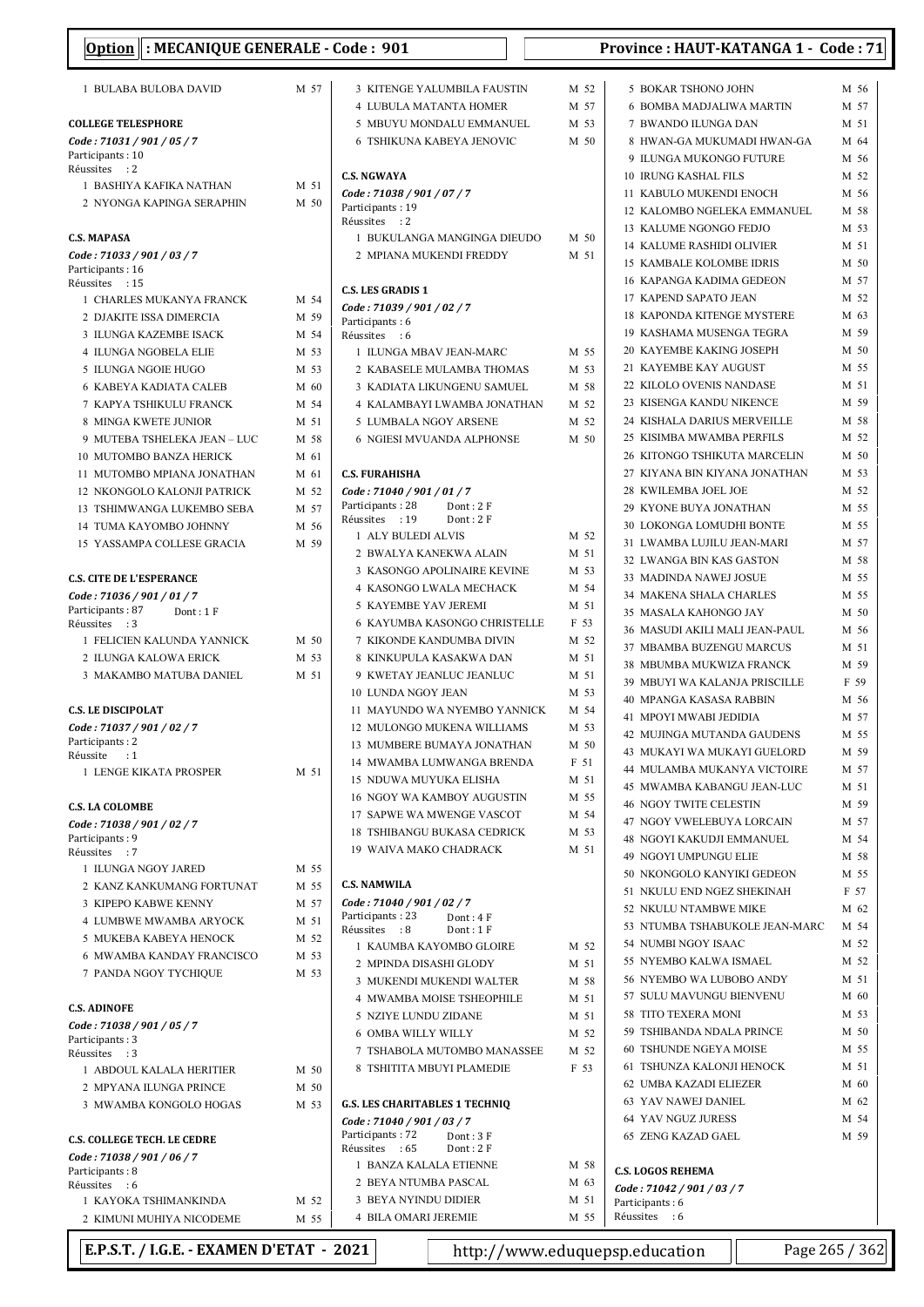| <b>I: MECANIQUE GENERALE - Code : 901</b><br><b>Option</b> |      |                                                        |      | Province: HAUT-KATANGA 1 - Code: 71            |              |
|------------------------------------------------------------|------|--------------------------------------------------------|------|------------------------------------------------|--------------|
| 1 BONDO WA MULAO JEEF                                      | M 54 | 1 NYEMBO BUSHIRI DJEEF                                 | M 52 | 3 KALUNDA MUSASA JURE                          | M 52         |
| 2 KALALA BIAYA FISTON                                      | M 53 |                                                        |      | <b>4 KAZADI NDALA CHRIS</b>                    | M 50         |
| 3 KASONGO KAYEMBE MOISE                                    | M 54 | <b>C.S. LES BARONS 2</b>                               |      | 5 KIMBILA MWAPE MICHAEL                        | M 52         |
| <b>4 KATWAL YAV MALACHIE</b>                               | M 58 | Code: 71051 / 901 / 01 / 7                             |      | <b>6 LUPETE NDOMBE CHRISTIAN</b>               | M 52         |
| 5 KIPATE DAYMOND INESSE                                    | M 52 | Participants: 20<br>Dont: 1F                           |      | 7 MANDA KABENGELE DIDIER                       | M 51         |
| <b>6 NGOY KAMULETE DAN</b>                                 | M 60 | Réussites : 2                                          |      | 8 MULOPWE TSHANGALA JAMES                      | M 52         |
|                                                            |      | 1 KAJAM ITAL JEREMIE                                   | M 58 | 9 NGALULA LUNGENYI GUELORD                     | M 51         |
| <b>C.S. MA GLOIRE</b>                                      |      | 2 MUKADI MUKADI EPHRAIM                                | M 57 |                                                |              |
| Code: 71043 / 901 / 02 / 7                                 |      |                                                        |      | <b>C.S. LES NOVATEURS</b>                      |              |
| Participants: 2                                            |      | <b>C.S. LES TROIS MAGES D'ORIENT</b>                   |      | Code: 71052 / 901 / 07 / 7                     |              |
| Réussites : 2                                              |      | Code: 71051 / 901 / 03 / 7                             |      | Participants: 27                               |              |
| 1 MUJINGA MWANABUTE DJO                                    | M 56 | Participants: 15<br>Réussites : 6                      |      | Réussites : 15                                 |              |
| 2 NSHIMBA BANZA GARCEL                                     | M 53 | 1 KITENGE MUTWALE PASCAL                               | M 50 | 1 BADIAMBILA MALWANO JEAN MARC M 52            |              |
|                                                            |      | 2 KONGA MUTUTSHI ANDRE                                 | M 54 | 2 BANZA MUKONTA MARC                           | M 53         |
| <b>COLLEGE MODERNE MARATHA</b>                             |      | 3 KYUNGU TSHIYOYO CHRISTIAN                            | M 55 | 3 ILUNGA MBOLELA LEON                          | M 53         |
| Code: 71045 / 901 / 02 / 7<br>Participants: 5<br>Dont: 1 F |      | 4 MADIMBA KABEYA THEOPHILE                             | M 52 | <b>4 KABUND SAKAY RUBEN</b>                    | M 52         |
| Réussites : 3<br>Dont:1F                                   |      | 5 NGELEKA BIAYI LEBON                                  | M 52 | 5 KASANGA SALEH YUMA                           | M 52         |
| 1 DIKUYI KALALA JEANCY                                     | M 52 | <b>6 TETEKA KAKUND DANIEL</b>                          | M 57 | 6 KASEYA RAMAZANI DANIEL                       | M 57         |
| 2 MALANGO KASONGO EMMANUEL                                 | M 51 |                                                        |      | 7 KIMBALA JULIEN JULIEN                        | M 57         |
| 3 MILOLO KASSONGA DINA                                     | F 52 | <b>C.S. PIERRE VIVANTE</b>                             |      | 8 LUMBWE MULEKA SAM<br>9 MABENGI BITONDE FRANC | M 50         |
|                                                            |      | Code: 71051 / 901 / 04 / 7                             |      | 10 MBUYAMBA MPIANA KEVIN                       | M 53<br>M 52 |
| <b>C.S. ANDJELA</b>                                        |      | Participants: 7<br>Dont: 1F                            |      | 11 MUKWEMBA MUKUMBA JOHNY                      | M 52         |
| Code: 71046 / 901 / 01 / 7                                 |      | Réussites : 4<br>Dont: 1F<br>1 KABEDI LUNKUSHA MECHACK | M 53 | <b>12 NDJIBU NDJIBU MERVEIL</b>                | M 54         |
| Participants: 7                                            |      |                                                        | M 57 | 13 NGOY KASANDA CHRISTIAN                      | M 52         |
| Réussites : 7<br>1 KAPENDA KUNWIJ ELISEE                   | M 58 | 2 MBULWE KYUNGU DANIEL<br>3 MPALANGA MBUYI REGINE      | F 58 | 14 TSHINKOBO MUKADI MARDOCHE                   | M 51         |
| 2 MALANGO LULEBA RICHARD                                   | M 56 | 4 MWANZA KABONGO BONHEUR                               | M 57 | 15 WAMBUBA MUGASA JACQUES                      | M 56         |
| 3 MFIKA KAYIJ SAMY                                         | M 58 |                                                        |      |                                                |              |
| 4 MUKAZ-A-MBAZ ELIE                                        | M 58 | <b>C.S. LA VERACITE</b>                                |      | <b>C.S. LE PARISIEN 2</b>                      |              |
| 5 MUKENGE TSHIPAMBA FRANCK                                 | M 55 | Code: 71051 / 901 / 06 / 7                             |      | Code: 71053 / 901 / 01 / 7                     |              |
| 6 NGOY WA NUMBI MICHEL                                     | M 57 | Participants: 6                                        |      | Participants: 5                                |              |
| 7 SANGWA KINGOMBE ENOCK                                    | M 59 | Réussites : 3                                          |      | Réussites : 2                                  |              |
|                                                            |      | 1 ILUNGA WA KAPINGA OBED                               | M 50 | 1 KATALA KEMBO JACK                            | M 55         |
| <b>C.S. LA ROSEE DE L'HERMON/K'MB</b>                      |      | 2 KABESE BINENE GIRESSE                                | M 50 | 2 NGUMBA KINUNGU JULES                         | M 51         |
| Code: 71046 / 901 / 02 / 7                                 |      | 3 KAZADI MPOYO MOISE                                   | M 51 |                                                |              |
| Participants: 7                                            |      |                                                        |      | <b>C.S. LE TORRENT JOJO</b>                    |              |
| Réussite<br>$\cdot$ 1                                      |      | <b>C.S. BAKULU BESU 2</b>                              |      | Code: 71053 / 901 / 02 / 7<br>Participants: 5  |              |
| 1 MPOYI ILUNGA TEGRA                                       | M 53 | Code: 71051 / 901 / 07 / 7<br>Participants: 9          |      | Réussite : 1                                   |              |
|                                                            |      | Réussite<br>$\cdot$ :1                                 |      | 1 KIZANGA MUTUMBA FRANCK                       | M 55         |
| <b>G.S. LA MARTHINE</b>                                    |      | 1 BINENE KAYEYE ELYSEE                                 | M 50 |                                                |              |
| Code: 71046 / 901 / 04 / 7<br>Participants: 17             |      |                                                        |      | <b>C.S. NEEMA 2</b>                            |              |
| Réussites : 9                                              |      | <b>C.S. SAINT EMMANUEL</b>                             |      | Code: 71053 / 901 / 04 / 7                     |              |
| 1 BANZA MAKONGA MIKE                                       | M 57 | Code: 71052 / 901 / 01 / 7                             |      | Participants: 15<br>Réussites : 2              |              |
| 2 ILUNGA BANZA DOUGLASSE                                   | M 59 | Participants: 4                                        |      | 1 BANZA KABONGO JEAN                           | M 52         |
| 3 ILUNGA KUMWIMBA GHISLAIN                                 | M 53 | Réussites : 2<br>1 MUNUNGA LUFUMA GUELORD              | M 52 | 2 JEAN CLAUDE KIMBALANGA                       | M 50         |
| <b>4 KALUMBA DILENG PRINCE</b>                             | M 50 | 2 TSHIBANDA TSHIBANDA JEAN                             | M 53 |                                                |              |
| 5 MAKWIZA NDONGALA ESPOIR                                  | M 50 |                                                        |      | <b>C.S. VIE NOUVELLE</b>                       |              |
| 6 MILAMBO NKITA ROGER                                      | M 55 | <b>C.S. SHAMEC</b>                                     |      | Code: 71053 / 901 / 07 / 7                     |              |
| 7 MULONZA MULOMBA DENIS                                    | M 52 | Code: 71052 / 901 / 03 / 7                             |      | Participants: 7                                |              |
| 8 MUNDA FUPA HENOCK                                        | M 51 | Participants: 10                                       |      | Réussite<br>$\cdots$                           |              |
| 9 NAWEJ JOSEPH                                             | M 53 | Réussites : 8                                          |      | 1 KONGWAWA KALENGA BEN                         | M 55         |
|                                                            |      | 1 BITALA KATOMPA EMMANUEL                              | M 50 |                                                |              |
| <b>C.S. LE BERCEAU</b>                                     |      | 2 DIKONDA LUBOYA GAEL                                  | M 50 | <b>C.S. BEAU METIER 1</b>                      |              |
| Code: 71046 / 901 / 05 / 7<br>Participants: 8<br>Dont: 1 F |      | 3 KAJINGU MUDIMBA FELIX                                | M 57 | Code: 71053 / 901 / 09 / 7<br>Participants: 8  |              |
| Réussites : 6<br>Dont: $1 F$                               |      | 4 KASONGO KASONGO MICKE                                | M 55 | Réussite<br>$\cdots$                           |              |
| 1 KASONGO KALUMBA YOUNG                                    | M 53 | 5 MABIMBI WA MBUYU JEANCY                              | M 54 | 1 LUTSHUMBA SHUNGU PIERRE                      | M 51         |
| 2 MBUYI TSHIBWABWA LAURANT                                 | M 56 | 6 MBAYO MASANGU GLOIRE                                 | M 55 |                                                |              |
| 3 MWAKA KALUNGA DINA                                       | F 52 | 7 MUSENGE KAVUMBU JONATHAN                             | M 52 | <b>C.S. LA PROVIDENCE DE LA RUASH</b>          |              |
| 4 MWIKA MIKOMBE BERTIN                                     | M 55 | 8 NGOY LUKUNKU MARC                                    | M 53 | Code: 71053 / 901 / 10 / 7                     |              |
| 5 NKULU BANZA KALUMBA BENSON                               | M 54 | <b>C.S. TELA MATUTINA 2</b>                            |      | Participants: 5<br>Dont: 1F                    |              |
| 6 WAMBU MULOWESA WILLY                                     | M 56 | Code: 71052 / 901 / 04 / 7                             |      | Réussites : 3<br>1 BANZA WA KAKOMA PASCAL      | M 52         |
|                                                            |      | Participants: 14                                       |      | 2 KAPUMBA GEORGES ARTHUR                       | M 50         |
| <b>COLLEGE LA VICTOIRE</b>                                 |      | Réussites : 9                                          |      | 3 MUTSHIMWANA SHIMATU ARNOLD                   | M 50         |
| Code: 71046 / 901 / 09 / 7                                 |      | 1 ILUNGA MBAYO FIDELE                                  | M 54 |                                                |              |
| Participant: 1<br>Réussite : 1                             |      | 2 KABWIT KASHALA BIENVE                                | M 51 |                                                |              |

LA RUASH  $\text{at}: 1 \text{ F}$ 1 M 52  $ES$  ARTHUR M 50 HIMATU ARNOLD M 50

E.P.S.T. / I.G.E. - EXAMEN D'ETAT - 2021 http://www.eduquepsp.education Page 266 / 362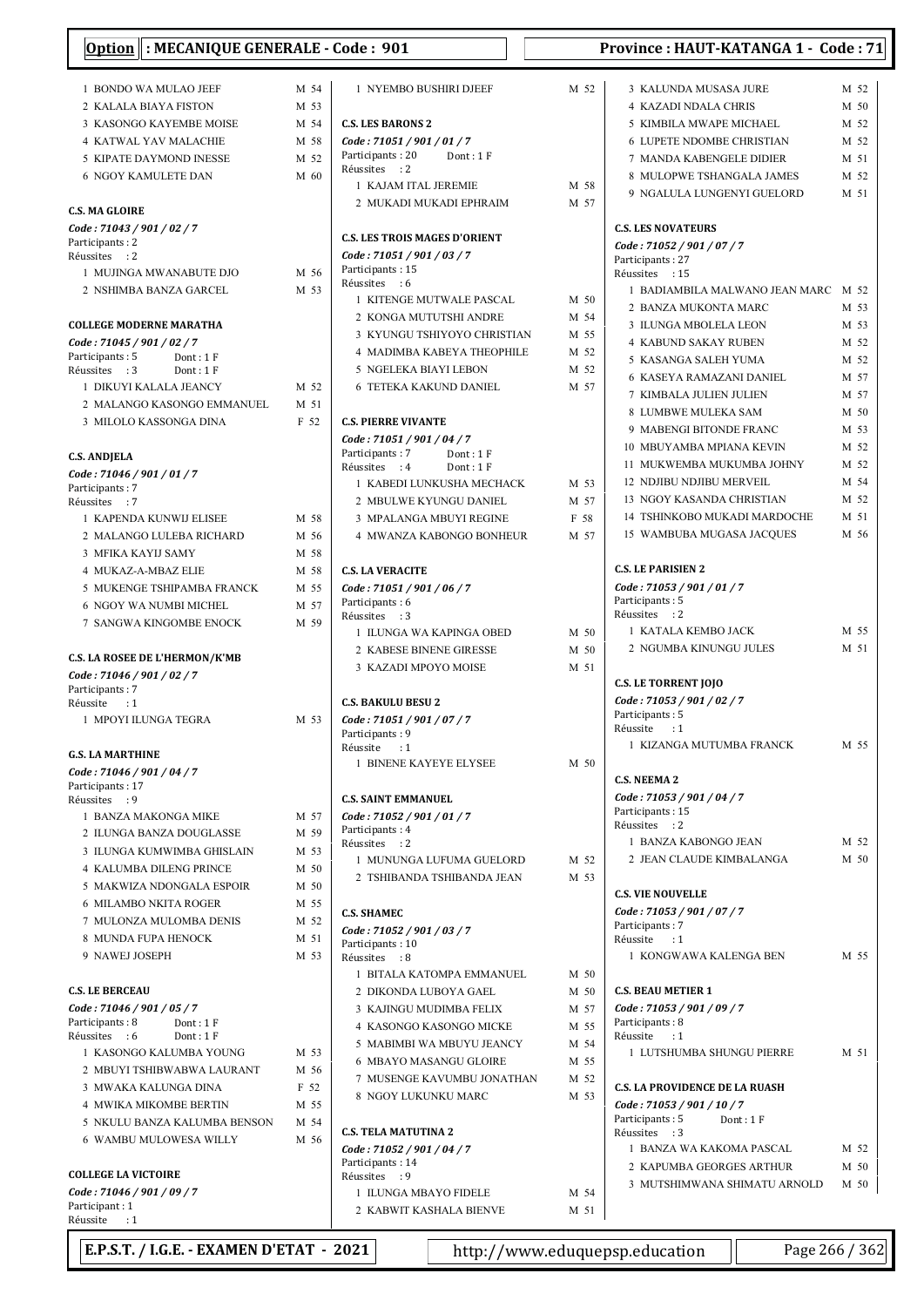## C.S. LE CONSULTANT 2 Code : 71055 / 901 / 01 / 7 Participants: 34 Réussites : 11 1 AWAZI AMISI DIDIER M 50 2 ILUNGA LENGE JONATHAN M 50 3 ILUNGA MUJINGA CHRISTIAN M 52 4 IZUMBO TSHELEKA PRECIEUX M 52 5 KALENGA NSENGA DENIS M 52 6 MAVUBA LUBENDO GUY M 56 7 MBAYO MUGANZA OLIVIER M 53 8 MBAYO SADIKI JULES M 51 9 MBWEMBWE TSHISWAKA ANDRE M 50 10 MUBENGA MAKOLO GRANEL M 51 11 SANDUKU NSULU PATRICK M 51 C.S. LES GRADIS 2 Code : 71055 / 901 / 02 / 7 Participants: 4 Dont: 1 F Réussites : 2 1 TSHIBWABWA KASHAMA JOVANI M 52 2 TSHIONYI MULOMBELA CELESTIN M 50 G.S. ARCHE DE NOE 2 Code : 71055 / 901 / 03 / 7 Participants: 5 Réussites : 3 1 KASONGO MUKODI MECHACK M 50 2 KASONGO TSHIWISA GEORGES M 51 3 LUHALWE KIZIMU PROSPERE M 50 C.S. SAINTE HELENE Code : 71055 / 901 / 05 / 7 Participants: 3 Dont: 1 F<br>Réussites : 2 Dont: 1 F Réussites : 2 1 KUTSHIRI MASINDA CHARLOTTE F 52 2 MUKENDI TSHILUMBA JEANNOT M 51 C.S. CHERAD SCHOOL Code : 71058 / 901 / 01 / 7 Participants: 44 Dont: 2 F Réussites : 20 1 BUKASA WA NKULU FRANCOIS M 50 2 BYANGA BANZE PIERRE M 50 3 ILUNGA KABALE DAN M 51 4 ILUNGA NGOIE CHRISTIAN M 51 5 M 51 KANYINDA KANYIKI LEVI 6 KAPILI MWILAMBWE FRANCK M 51 7 KASAU KAWONDI JOSUE M 52 8 KASONGO KASONGO EDOUARD M 50 9 KATSUVA KAMALIRO DEOGRACIAS M 50 10 KIPANGA KAMWANYA MARDOCHEE M 55 11 KONGOLO KAMAKOLA MECHACK M 65 12 MANAMA KAYEMBE CHRISTIAN M 53 13 MASEKA JEAN-MARIE JEAN M 51 14 MBAY A KASHAL GEDEON M 52 15 MUKUMBI BENENA DONEL M 50 16 NYEMBO SANGWA ELIAS M 56 17 SHID IRUNG ERASTE M 53 18 SUMBU RAMAZANI DIEUDONNE M 50 19 UBITE MWENE JOSUE M 60 20 WASEKA HONAL NATHAN M 50 C.S. BEL Code : 71063 / 901 / 01 / 7 Participants: 60 Dont: 5 F<br>Réussites : 55 Dont: 5 F

|        | 1 ABIYA KATANGA BERTIN                          | M 52         |
|--------|-------------------------------------------------|--------------|
|        | 2 AKILEO BIN KAYEU ACHILLE                      | M 55         |
|        | 3 BALANGANAYI KATUMBA JEAN-MAR M 52             |              |
|        | 4 ILUNGA MULAJA ELKANA                          | M 53         |
| 5      | KABEYA BIGELA MODESTE                           | M 51         |
| 6      | KABOKO WA LUPINDU HERITIER                      | M 52         |
| $\tau$ | KABOLWE TSHABALA EMMANUEL                       | M 52         |
| 8      | KAFEKE PATAÜLI EMMANUEL                         | M 58         |
| 9      | KAHILU BOMANGA ISAAC                            | M 55         |
|        | 10 KALENGA ILUNGA ABOUBAKAR                     | M 51         |
|        | 11 KAMINVU NSAKA BONIFACE                       | M 54         |
|        | <b>12 KANIKI KAPESA HENOCK</b>                  | M 56         |
|        | 13 KANKU KALOMBO KEVIN                          | M 52         |
|        | 14 KANYINDA MUTOMBO CHRIS                       | M 53         |
| 15     | KAPANDA TSHIF DIVIN                             | M 51         |
|        | <b>16 KAPANGA KYENGE JOSUE</b>                  | M 53         |
|        | 17 KASONGO DIANDA FRANCK                        | M 53         |
|        | 18 KASONGO KABAMBA JOHN                         | M 53         |
|        | 19 KASONGO KABWE JEAN-LUC                       | M 51         |
|        | 20 KASONGO SIMAMBA VICTOR                       | M 54         |
|        | 21 KATSHONA MBWEMBWA ELIE                       | M 53         |
|        | 22 KAZADI KAPUYA PRED                           | M 56         |
| 23     | KIDINDA MPUNGWE KEVIN                           | M 51         |
|        | 24 KIMPEMBA NDULUBENI PLAME                     | M 54         |
| 25     | LUNDA MULUME PRINCE                             | M 53         |
|        | 26 LWAMBA SIMAMBA FREDDY                        | M 56         |
|        | 27 MISUNGA ISIAKA CALEB                         | M 56         |
|        | 28 MPINDA MPINDA MANASSE                        | M 56         |
|        | 29 MPOYO BULOBO VAINQUEUR                       | M 54         |
|        | 30 MUGANZA KAHITE PROSPER                       | M 51         |
|        | 31 MUKASA NYOTA PRODIGE                         | F 60         |
|        | 32 MUKENDI MPINGA JIREH                         | M 50         |
| 33     | MULIMBI KAZINGUVU OBED                          | M 54         |
|        | 34 MUMBA MALILA JONATHAN                        | M 54         |
|        | 35 MUYOMBO ILUNGA MECHACK                       | M 55         |
|        | <b>36 MWADI LUBOYA KEVINE</b>                   | F 54         |
|        | 37 MWAMBA MUKALA LOUIS<br>38 MWEPU LUBASHA SAMY | M 54<br>M 53 |
|        | 39 NAMATUMB KAPEND MOISE                        | M 55         |
|        | <b>40 NAWEJ MECHACK FOUINE</b>                  | M 56         |
|        | 41 NDAY WA NGOY FALONE                          | F 53         |
|        | 42 NGOMBE MWANSA JEAN                           | M 54         |
|        | 43 NGOMBUA MULUMBA CLEMENT                      | M 55         |
|        | 44 NKULU KABOBA SAM                             | M 51         |
|        | <b>45 NKULU LUFUNGA HERITIER</b>                | M 55         |
|        | <b>46 NSENGA WA NSENGA EMMA</b>                 | M 54         |
|        | 47 NSHIMBA MUTOMBO CHRISTIVIE                   | F 51         |
|        | <b>48 NSOMP A KANYIMB GRACIA</b>                | F 58         |
|        | 49 ONOPAKA SENGA DODY                           | M 54         |
|        | 50 PONYO -BIN-NGONGO ISRAEL                     | M 60         |
|        | 51 SABWA TSHIBANDA DAVID                        | M 52         |
|        | 52 SALUMU KALONDA DILANE                        | M 54         |
|        | 53 TSHIBAMBI LUMBALA JONATHAN                   | M 55         |
|        | 54 TSHIMBALANGA MULUMBA ELIE                    | M 52         |
|        | 55 TSHUMBA LEWIS LOUIS                          | M 51         |
|        |                                                 |              |
|        | <b>C.S. LE GERMOIR</b>                          |              |
|        | Code: 71063 / 901 / 02 / 7                      |              |
|        | Participants: 15<br>Réussites : 13              |              |
|        | 1 BANZA MANDE CHRIS                             | M 60         |
|        | 2 BEYA BAKANTAMBA SYLVAIN                       | M 53         |
|        | 3 KABANGU NGOY ALAIN                            | M 54         |
|        | <b>4 KAKUDJI MBUYI GLOIRE</b>                   | M 57         |
|        | 5 KANKU MUKENDI CALEB                           | M 56         |
|        | 6 KUMWIMBA WA KUKABIKO GIRESSE M 54             |              |

| 7 MBUYI TSHIBWABWA JOSUE                                     | M 54         |
|--------------------------------------------------------------|--------------|
| 8 MITONGA ILUNGA PRINCE                                      | M 54         |
| 9 MUKALAYI KAZADI ILDEPHONSE                                 | M 54         |
| 10 MUKENGE SAKAJ JULES                                       | M 55         |
| 11 NDALA KASONGO JUNIOR                                      | M 57         |
| 12 NGALAMULUME FWAMBA                                        | M 52         |
| 13 TSHIKAND KAPEL ANGUZ MARC                                 | M 53         |
|                                                              |              |
| C.S. JOSA                                                    |              |
| Code: 71063 / 901 / 03 / 7                                   |              |
| Participants: 3                                              |              |
| Réussites : 2                                                |              |
| 1 KAZADI NGOY PATRICK                                        | M 51         |
| 2 MUKUPA LUNDA ALEXANDRE                                     | M 51         |
|                                                              |              |
| <b>C.S. NOUVELLE JERUSALEM</b>                               |              |
| Code: 71064 / 901 / 02 / 7                                   |              |
| Participants : 67<br>Dont: 2 F<br>Dont: 2F<br>Réussites : 51 |              |
| 1 ABEDI LUSUNGU DJANI                                        | M 52         |
| 2 BASOSILA MASANKA                                           | M 59         |
| 3 BEYA TSHIMANGA EDGARD                                      | M 53         |
| 4 BUKASA WA KAZADI CHADRACK                                  | M 56         |
| 5 BYAMUNGU BAGAYAMUKWI MECHA M 68                            |              |
| 6 DIYOKA TSHIMBA RICHARD                                     | M 60         |
| 7 KABALE NGOY                                                | $M$ 50       |
| 8  KABEYA NTUMBA BONIFACE                                    | M 60         |
| 9 KABUYA YAV PAUL                                            | M 58         |
| 10 KADIMA PALIENG CHADRACK                                   |              |
| 11  KALEMBA WA KALEMBA PAULIN                                | M 53<br>M 54 |
|                                                              | M 54         |
| 12 KALEND MWIN DIYAMB                                        |              |
| 13 KALOMBO DIBAYA RAY                                        | M 55         |
| 14 KANKWENDA MUTOMBO ALLY                                    | M 58         |
| 15 KAPENGA KAPENGA JEAN                                      | M 54         |
| <b>16 KAPUTU BAMWEBASU</b>                                   | M 52         |
| 17 KASEBA MECHACK HERITIER                                   | M 57         |
| <b>18 KASEMWANA POBWE LUCIEN</b>                             | M 53         |
| <b>19 KASONGO KITUMBA PATIENT</b>                            | M 54         |
| 20 KASONGO MONGA CHRISTELLE                                  | F 57<br>M 56 |
| 21 KASUBA KYEMBE JEEF                                        |              |
| 22 KATSONGERI MBUSA CLEMENT                                  | M 62         |
| 23 KAZONDO SHIKO RAPHAEL                                     | M 54         |
| 24 KIBAMBE NYENGE JOHN                                       | M 53         |
| 25 KILONDA MUNGAZA DOMICIEN                                  | M 60         |
| 26 KISINDJA UREDI STYVE                                      | M 56         |
| 27 KITENGE SOMWE DANIEL                                      | M 53         |
| 28 LUKASU ILUNGA EMMANUEL                                    | M 63         |
| 29 LUNDA NGANDU DANNY                                        | M 64         |
| 30 LWAMBA MUSUYU PIERROT                                     | M 57         |
| 31 MAKONGA UMBA GLOIRE                                       | M 66         |
| 32 MASHINGU WA MASHINGU JEAN                                 | M 52         |
| 33 MBAYO NDALA EMMANU                                        | M 60         |
| 34 MBUYI NGALULA GODELIVE                                    | F 62         |
| 35 MONGA MEDIMUKA DANIEL                                     | M 61         |
| <b>36 MPOSHI MWEMBO ETHAN</b>                                | M 58         |
| 37 MUKALAY KAKUDJI BIENFAIT                                  | M 59         |
| 38 MULEBA KADIATA EMMANJUEL                                  | M 57         |
| 39 MUNDA WA SUBIRA GLOIRE                                    | M 56         |
| 40 MUSEBWA KAYUMBA MICHAEL                                   | M 61         |
| 41 MUTOMBO LENGE JEAN LUC                                    | M 61         |
| 42 MUTOMBO LENGE PLAMEDIE                                    | M 56         |
| 43 MUTOMBO TSHINYANGU DIALO                                  | M 56         |
| 44 MWAMBA MWAMBA ANGE                                        | M 53         |
| 45 MWILA KAZEMBE FRANCIS                                     | M 57         |
| 46 NKULU MANINGA MANI                                        | M 62         |
|                                                              |              |

E.P.S.T. / I.G.E. - EXAMEN D'ETAT - 2021 http://www.eduquepsp.education  $\parallel$  Page 267 / 362

Réussites : 55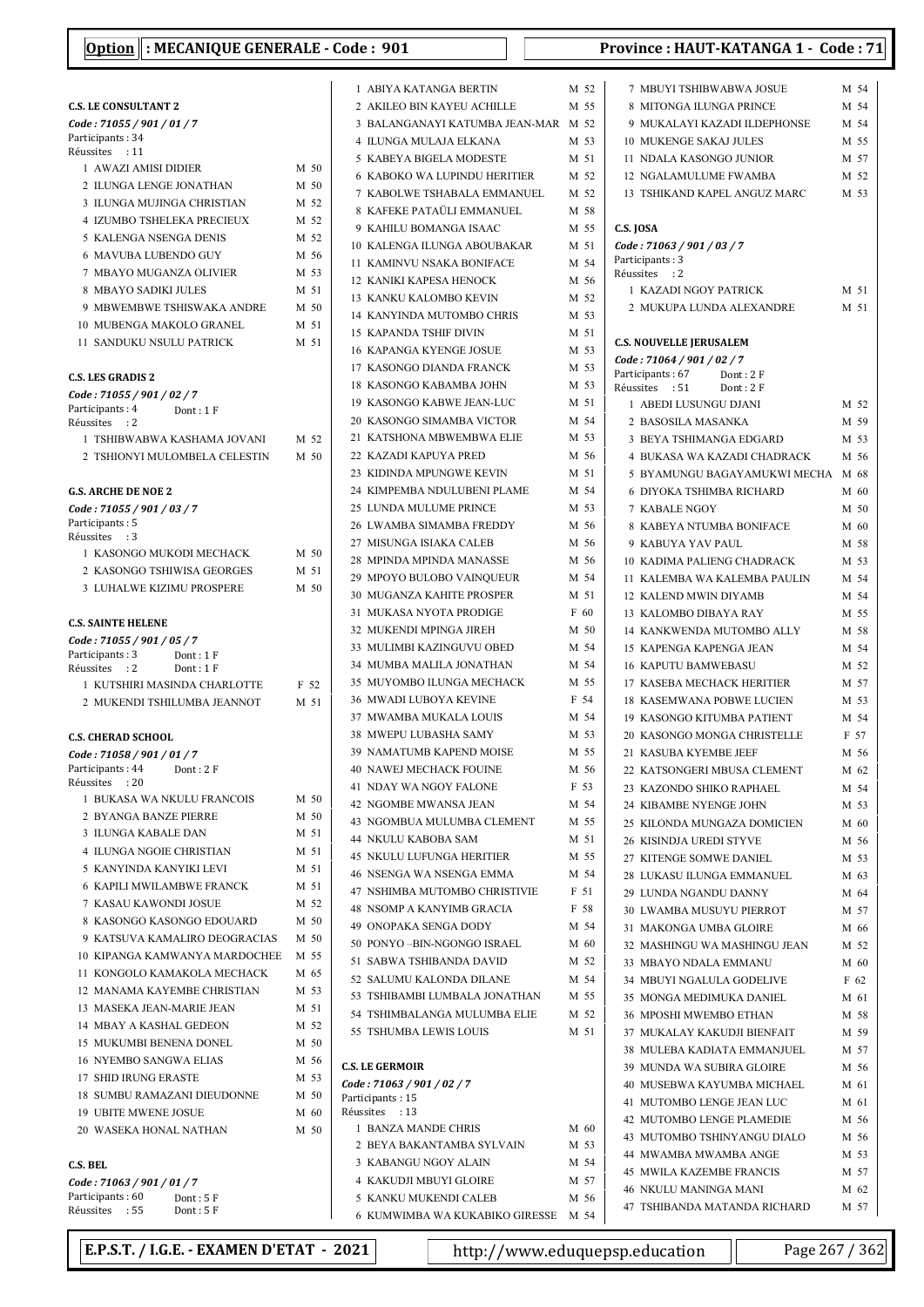| : MECANIQUE GENERALE - Code: 901<br><b>Option</b> |      |                               |      | Province: HAUT-KATANGA 1 - Code: 71 |      |
|---------------------------------------------------|------|-------------------------------|------|-------------------------------------|------|
| <b>48 TSHIBANGU KAWEL DAVID</b>                   | M 62 |                               |      |                                     |      |
| 49 TSHIKOMBA NDALA DANIEL                         | M 57 | <b>COLLEGE DIEU JUGE</b>      |      | <b>C.S. SINDA BUYA</b>              |      |
| 50 TSHITSHINGA KUTSHAMBA HENOCK M 57              |      | Code: 71068 / 901 / 04 / 7    |      | Code: 71070 / 901 / 09 / 7          |      |
| 51 TSHUNZA KALALA ELIE                            | M 53 | Participants: 7               |      | Participants: 25<br>Dont: 1F        |      |
|                                                   |      | Réussite : 1                  |      | Réussites : 6                       |      |
|                                                   |      | 1 KASEYA KAPINGA JOSUE        | M 50 | 1 BANZA KADJELE EDDY                | M 50 |
| <b>C.S. MARANATHA SOPIC</b>                       |      |                               |      | 2 ITWEVA IYULU SIMON                | M 50 |
| Code: 71065 / 901 / 01 / 7<br>Participants: 7     |      | <b>INST NAFSI</b>             |      | 3 MWAMBA MAVUMA LUC                 | M 54 |
| Réussites : 3                                     |      | Code: 71069 / 901 / 01 / 7    |      | 4 NYEMBO NYEMBO CHADRACK            | M 53 |
| 1 KAKWATA NGUZA PATRICK                           | M 50 | Participants: 4               |      | 5 TSHIKOMBA MBAULO PATIENT          | M 56 |
| 2 KALONJI TSHIMANGA EMMEN                         | M 53 | Réussites : 2                 |      | <b>6 TSHITUNGU MAZELE MARC</b>      | M 53 |
| 3 MPOYI MULOWAYI MICHEE                           | M 54 | 1 MUSASA BWANATSHING PATIENT  | M 51 |                                     |      |
|                                                   |      | 2 TSHIBELU KABWIKA FRANCK     | M 51 | <b>C.S. KNOW LEDJE KINGDOME</b>     |      |
| CS IMMAC. CONCEPT. DE LA CHARI                    |      |                               |      | Code: 71072 / 901 / 03 / 7          |      |
| Code: 71065 / 901 / 02 / 7                        |      | <b>C.S. FLEUVE D'EAU VIVE</b> |      | Participants: 5                     |      |
| Participants: 13<br>Dont: 1F                      |      | Code: 71070 / 901 / 01 / 7    |      | Réussites : 4                       |      |
| Réussites : 10                                    |      | Participants: 16<br>Dont: 2F  |      | 1 KASONGO MUFUNDE CARLE             | M 52 |
| 1 KALAMA NGONGO MARDOCHEE                         | M 52 | Réussites : 9<br>Dont: 1F     |      | 2 KITENGE KITENGE EDDY              | M 50 |
| 2 KAYA KILUNDWILA JIRES                           | M 51 | 1 ILUNGA KIYUMBA JOEL         | M 50 | 3 MPOYO WA MPOYO IDRIS              | M 50 |
| 3 KIBAMBE WA KALONDA PASCAL                       | M 54 | 2 KUNDA SUNTWE TEGRA          | M 50 | 4 OMBA WATSHANIKA MARDOCHE          | M 56 |
| 4 LWAYO WA NDALA CHRISTIAN                        | M 57 | 3 MUSAU KANDAY PRINCE         | M 53 |                                     |      |
| 5 MATANDA ZUKA HERVE                              | M 55 | 4 MUSHIMA AGNES GLORIA        | F 57 | <b>C.S. LE SAINT DES SAINTS</b>     |      |
| 6 MUKANDILA KALONJI BREL                          | M 52 | 5 MUTEB YAV YANNICK           | M 55 | Code: 71072 / 901 / 07 / 7          |      |
| 7 NDJOO TENGADI MICHEL                            | M 56 | 6 MWELWA MUJINGA MARTIN       | M 53 | Participants: 7                     |      |
| 8 NUMBI BAMUSWA BRUCE                             | M 55 | 7 NUMBI KALALA VALERY         | M 52 | Réussite<br>$\cdot:1$               |      |
|                                                   |      | 8 TATY KALOMBE KABEMBO        | M 51 | 1 MUTOMBO MIDISA ISAAC              | M 51 |
| 9 OMBA ON'OKOKO DIMERCIA                          | M 56 | 9 TSHIBEMBA ILUNGA MARCEL     | M 56 |                                     |      |
| <b>10 TSHIBASU WA TSHIBASU BENONI</b>             | M 57 |                               |      | <b>C.S. LE REDEMPTEUR 2</b>         |      |
|                                                   |      | <b>C.S. ASCENCEUR 2</b>       |      | Code: 71073 / 901 / 01 / 7          |      |
| <b>C.S. LES SOIGNEURS DES AMES</b>                |      | Code: 71070 / 901 / 02 / 7    |      | Participants: 81<br>Dont: $2 F$     |      |
| Code: 71065 / 901 / 06 / 7                        |      | Participants: 12              |      | Réussites : 4                       |      |
| Participants: 18<br>Réussites : 4                 |      | Réussites : 11                |      | 1 KABANGE KASONGO RAY               | M 50 |
| 1 BANZA MULUNDA ALPHA                             | M 53 | 1 BAELO LINYONGO FLORENT      | M 53 | 2 MUTOMBO NSHIMBI GABY              | M 50 |
| 2 ILUNGA EBONDO JACQUES                           | M 50 | 2 BARWANI MUKUNGA JEAN-LUC    | M 53 | 3 NGOY DJONGA MICHAEL               | M 50 |
| 3 NGOY KIJIKA HENOCK                              | M 51 | 3 BINENE KAZADI ELIE          | M 52 | 4 USENI WA KIZENGA ELIE             | M 50 |
| 4 YUMBA MUNGA GLOIRE                              | M 50 | <b>4 KAPEND TSHAIL JUNIOR</b> | M 55 |                                     |      |
|                                                   |      | 5 MAKOZO MUSUWA GUSTAVE       | M 52 | <b>COLL SAINT FRANCOIS XAVIER</b>   |      |
|                                                   |      | <b>6 MPOYO MUKENA GRADIS</b>  | M 52 | Code: 71073 / 901 / 02 / 7          |      |
| <b>C.S. CHERAD SCHOOL/KALUBWE</b>                 |      | 7 MUKAZO TSHIWISA AARON       | M 51 | Participants: 13<br>Dont: 1 F       |      |
| Code: 71066 / 901 / 01 / 7<br>Participants: 13    |      | 8 MWILAMBWE WA KADILO ISAAC   | M 55 | Réussites : 5                       |      |
| Réussites : 10                                    |      | 9 NTUMBA ODINGO DIEUDONNE     | M 51 | 1 BWANGA MONGA HERITIER             | M 52 |
| 1 ILUNGA UMPIKA HERITIER                          | M 55 | 10 TSHILOMBO ILUNGA FREDERICK | M 57 | 2 ILUNGA TSHINOKA KEVINE            | M 52 |
| 2 KALOMBO WA NTULMBA PATRICK                      | M 52 | 11 UMBA NDOLO PATRICK         | M 59 | 3 KAMUNGA KAMBAJI ELSHA             | M 50 |
| 3 KAMBILO MUKONKOLE ELIE                          | M 53 |                               |      | 4 MUYA MPOYI MANOAH                 | M 50 |
| 4 KYUNGU KALUME CALEB                             | M 52 | <b>C.S. JESUS LE CHEMIN 2</b> |      | 5 NTUMBA MUKENDI JACQUES            | M 51 |
| 5 MAKUNKO MUSHIDI EMMANUEL                        | M 56 | Code: 71070 / 901 / 03 / 7    |      |                                     |      |
| 6 MUKENDI NGANDU CHRISTIAN                        | M 53 | Participants: 13<br>Dont: 2F  |      | <b>COLLEGE LA REFERENCE</b>         |      |
| 7 MWEPU KYAPONGE AXEL                             | M 50 | Réussites : 6<br>Dont: 1F     |      | Code: 71073 / 901 / 04 / 7          |      |
| 8 NGOY WA NSENGA JONATHAN                         | M 52 | 1 KAPEND MUZANG JOSUE         | M 53 | Participants: 7                     |      |
| 9 NTAMBWE NTAMBWE MARC                            |      | 2 KITWA NGWELE HENOCK         | M 55 | Réussites : 6                       |      |
|                                                   | M 51 | 3 LUBABA NGOY GERVET          | M 52 | 1 KIFUTE KABOBO JONATHAN            | M 56 |
| 10 PILIPILI BIN MAKANDA JEEPH                     | M 50 | 4 NGALWE DIANGO BELANGE       | F 53 | 2 LUBAYA KAZAR ARIANE               | M 58 |
|                                                   |      | 5 TSHIBANGU NGONGO CHADRACK   | M 54 | 3 LUBOYA MBUYI REMY                 | M 56 |
| <b>C.S. MIKE 2</b>                                |      | 6 YAV BARTHELEMIE ISAAC       | M 56 | 4 MUSASA KALAMBA CREDO              | M 58 |
| Code: 71068 / 901 / 01 / 7                        |      |                               |      | 5 NGOY WA MULEKA JEAN               | M 56 |
| Participants: 4<br>Réussite<br>$\cdot$ 1          |      | <b>C.S. LA PROUESSE 2</b>     |      | <b>6 NYAMI KABOMBWE SERGE</b>       | M 58 |
| 1 KABANGU MULUMBA GLOIRE                          | M 51 | Code: 71070 / 901 / 05 / 7    |      |                                     |      |
|                                                   |      | Participants: 3               |      | <b>C.S. PRINIA SCHOOL</b>           |      |
| <b>C.S. LES GADITES</b>                           |      | Réussites : 3                 |      | Code: 71073 / 901 / 06 / 7          |      |
| Code: 71068 / 901 / 02 / 7                        |      | 1 MANDE IMBANGA CHRISTIAN     | M 53 | Participants: 10<br>Dont: 1F        |      |
| Participants: 4                                   |      | 2 MUGALU WA MUGALU GUY        | M 52 | Réussites : 2<br>Dont: $1 F$        |      |
| Réussites : 4                                     |      | 3 MUMBA MWEBE ELIAH           | M 55 | 1 BUSHABU MALESHELA ARISTOT         | M 51 |
| 1 BALETA KAYAMBA MOISE                            | M 54 |                               |      | 2 MUTOMBO BANZA EVODIE              | F 50 |
| 2 MUDUGA MPATA MARDOCHE                           | M 56 | <b>C.S. RHODE</b>             |      |                                     |      |
| 3 MUFUMBILA MBUMBA JUNIOR                         | M 52 | Code: 71070 / 901 / 08 / 7    |      | <b>C.S. LES COURAGEUX</b>           |      |
| <b>4 NUMBI KALOMBE DESIRE</b>                     | M 56 | Participants: 2               |      | Code: 71074 / 901 / 01 / 7          |      |
|                                                   |      | Réussites : 2                 |      | Participants: 23<br>Réussites : 9   |      |
|                                                   |      | 1 KANYINDA BIAYI ABEL         | M 50 | 1 BANZA MWAMBA GLOIR                | M 55 |

| T NAIVED VIA DIA LEADER. | $\mathbf{v}$ $\mathbf{v}$ |  |
|--------------------------|---------------------------|--|
| 2 MUMBA MULONDA MATTHIEU | M 52                      |  |

E.P.S.T. / I.G.E. - EXAMEN D'ETAT - 2021 http://www.eduquepsp.education Page 268 / 362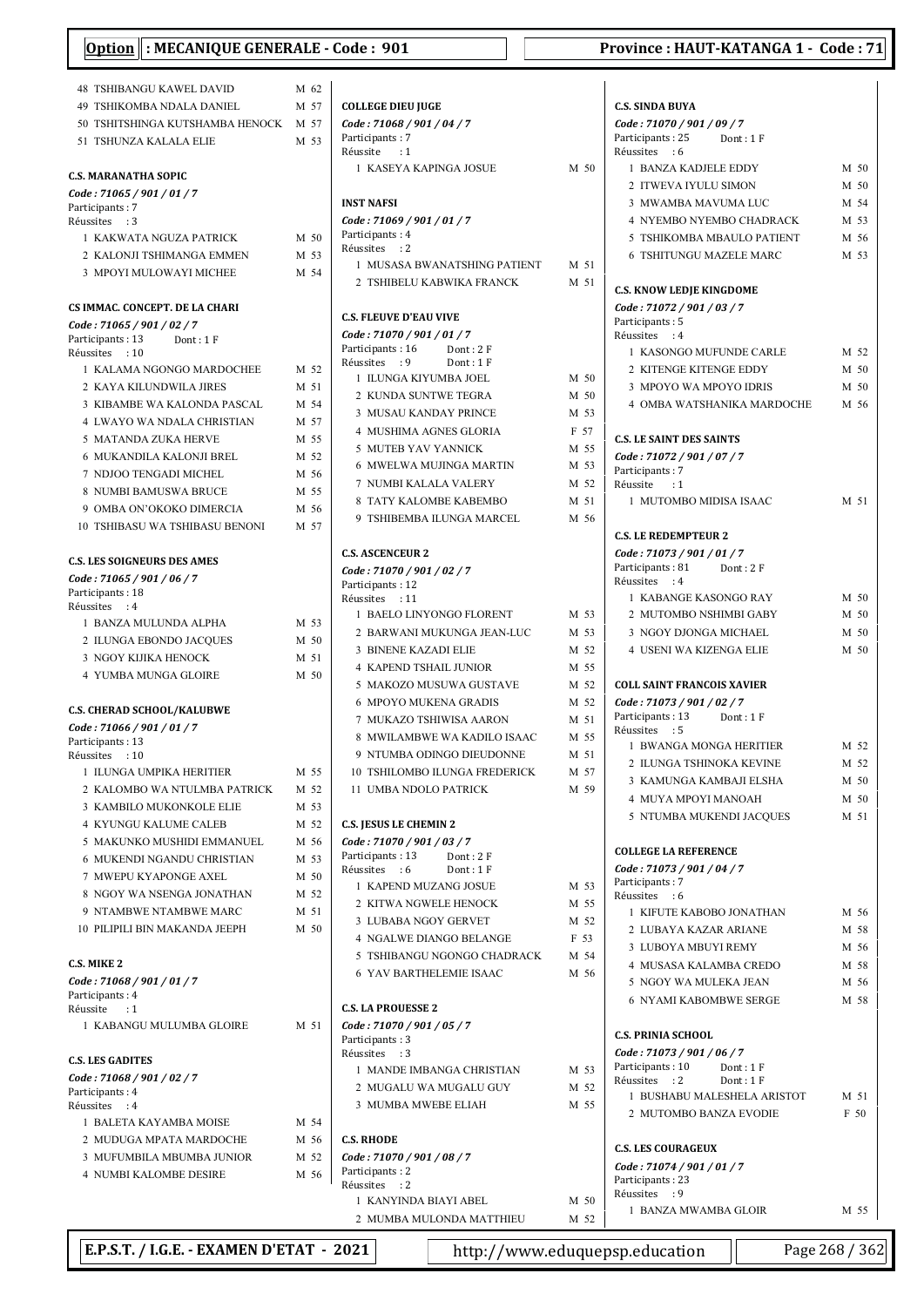| : MECANIQUE GENERALE<br><b>Option</b>                             |              |
|-------------------------------------------------------------------|--------------|
| 2 BATUTE TSHIMANGA CYRIL                                          | M 51         |
| 3 ILUNGA KATAPENA ALPHONSE                                        | M 51         |
| <b>4 ILUNGA NKULU JACOUES</b>                                     | M 54         |
| 5 ILUNGA WA ILUNGA FRADDY                                         | M 55         |
| <b>6 KABILA KASONGO FISTON</b>                                    | M 53         |
| 7 KALENGA MUSHIMBI PASCAL                                         | M 52         |
| 8 MWILA MULEBA DJO                                                | M 50         |
| 9 NGOY WA NGOY JEAN MARIE                                         | M 53         |
| <b>C.S. NSENIA</b>                                                |              |
| Code: 71076 / 901 / 02 / 7                                        |              |
| Participants: 10                                                  |              |
| Réussites : 10<br>1 BANZA KASONGO HARDI                           |              |
| 2 ILUNGA KALENGA JUNIOR                                           | M 53         |
| 3 KABWANGA TONKOLA KEVINE                                         | M 52<br>M 50 |
| <b>4 KANFWA KALUBUTA ELIE</b>                                     | M 54         |
| 5 KAPWED MABAND ARTHUR                                            | M 55         |
| <b>6 KASAMBAYI MUKULWA KEN</b>                                    | M 51         |
| 7 LONGONGO BAFULA MIKE                                            | M 52         |
| 8 MANDE NGOY NARCISSE                                             | M 53         |
| 9 MUKUTA LUMBWE MICHEL                                            | M 54         |
| 10 ONOYA OKITALODI JEAN                                           | $M$ 50       |
|                                                                   |              |
| IT SAINT GREGOIRE LE GRAND<br>Code: 71076 / 901 / 03 / 7          |              |
| Participants: 10                                                  |              |
| Réussites<br>$\cdot$ 9                                            |              |
| 1 BANZA ILUNGA DANNY                                              | M 57         |
| 2 KAMANDA KABONGO JONATHAN                                        | M 59         |
| 3 KAYEMBE TSHITENDE DAN                                           | M 55         |
| 4 MASENGO MAFUTA MELVIN                                           | M 50         |
| 5 MUKENDI KANKONDE NATHAN                                         | M 53         |
| 6 NKANDU MUSONDA DEOGRACIAS                                       | M 53         |
| 7 NKOMBA KITOBO GERVAIS                                           | M 59         |
| 8 NKONGOLO TSHIBWABWA JOURDAIN<br>9 TSHIWIZA KAKOMPE HENRY MERVEI | M 51<br>M 54 |
| <b>C.S. DIVA HANSE 2</b>                                          |              |
| Code: 71077 / 901 / 01 / 7                                        |              |
| Participants: 4                                                   |              |
| Réussites<br>$\cdot$ : 2                                          |              |
| 1 KASONGO NGOIE DANNY                                             | M 50         |
| 2 MBUYU KIBANGO EMMANUEL                                          | M 51         |
| I.T. MAADIBISHO 1                                                 |              |
| Code: 71077 / 901 / 03 / 1                                        |              |
| Participants: 22<br>Dont: 1F                                      |              |
| Réussites : 12                                                    |              |
| 1 BANZA KIBWE ELIE                                                | M 52         |
| 2 BWANA NTAMBWE DANIEL                                            | M 56         |
| 3 DIUR DISAM DIDIER                                               | M 51         |
| <b>4 ILUNGA MWANA BUTE PRINCE</b>                                 | M 51         |
| 5 KALENGA MWEPU JEREMIE                                           | M 51         |
| <b>6 KANZA NTUMBA DAVID</b>                                       | M 51         |
| 7 MULAMBA KANYINDA ENOCK                                          | M 51         |
| 8 MUTOMBO TSHALAY NARCISSE                                        | M 53         |
| 9 NGOY TSHALA PIERRE                                              | M 51         |
| 10 NTUMBA KALALA LUCKY                                            | M 54         |
| 11 NYEMBO LUTUMBA EMMACK                                          | M 55         |
| 12 SHINDANI YAMUNO MARC                                           | M 57         |
| <b>C.S. DEOGRATIAS</b>                                            |              |
| Code: 71080 / 901 / 01 / 7<br>Participants: 2                     |              |
| Réussite<br>: 1                                                   |              |
| 1 SUMBA MUSIWA PIERRE                                             | M 53         |

| <b>C.S. ARIANE SCHOOL</b>                                        |              |
|------------------------------------------------------------------|--------------|
| Code: 71081 / 901 / 01 / 7                                       |              |
| Participants: 4                                                  |              |
| Réussites : 3                                                    |              |
| 1 KASULA SEFU ISAAC                                              | M 52         |
| 2 KATONGOLA LWAMBA GOLDEN                                        | M 54         |
| 3 NSENGA NYEMBO FIDELE                                           | M 50         |
| <b>C.S. LE BERGER</b>                                            |              |
| Code: 71083 / 901 / 01 / 7<br>Participants: 24<br>Réussites : 11 |              |
| 1 CHANSA WA CHANSA JOYCE                                         | M 54         |
| 2 FUNI ILUNGA MECHACK                                            | M 53         |
| 3 KABASE KAFULA JONATHAN                                         | M 54         |
| 4 KALOMBO MUMBA JONATHAN                                         | M 50         |
| 5 MPUTU WA MPUTU SAMMY                                           | M 50         |
| 6 MUJINGA KAMBWANDJI MECHACK                                     | M 52         |
| 7 MUKENDI KADIMA BEAU                                            | M 51         |
| 8 MWIMBI LUBOYA ARTHUR                                           | M 50         |
| 9 NDAMBO NDAMBO BAUDOUIN                                         | M 54         |
| <b>10 NDAYA BEYA HERITIER</b>                                    | M 50         |
| 11 TSHIBANGU KASONGELA TSHITSHI                                  | M 53         |
| <b>C.S. BAKULU BESU</b>                                          |              |
| Code: 71083 / 901 / 02 / 7                                       |              |
| Participants: 20                                                 |              |
| Réussites : 4                                                    |              |
| 1 GABEYA MASOMBO GABRIEL                                         | M 50         |
| 2 MULUMBA KABASELE DANNY                                         | M 50<br>M 51 |
| 3 MWEMA MBUYA BRUNO<br><b>4 UTSHA RASHID CHRIS</b>               | M 50         |
|                                                                  |              |
| <b>C.S. LES HEROS</b>                                            |              |
| Code: 71084 / 901 / 01 / 7<br>Participants: 20                   |              |
| Réussites : 5                                                    |              |
| 1 BANZA MWISHA SINON                                             | M 50         |
| 2 BOLINGI MADIL DIEUDONNE                                        | M 50         |
| 3 KAHENGA ATARI FISTON                                           | M 50         |
| <b>4 KASONGO MUMBA GLOIRE</b>                                    | M 52         |
| 5 NTUMBA WA NTTMBA MIGAEL                                        | M 52         |
| <b>C.S. GRACE A L'OUEST</b>                                      |              |
| Code : 71084 / 901 / 02 / 7                                      |              |
| Participants: 7                                                  |              |
| Réussites : 4                                                    |              |
| 1 MUKANYA YOKA EMMAN                                             | M 53         |
| 2 MWAMBA LUTUMBA TEGRA                                           | M 55         |
| 3 TSHIMANGA NTAMBWE JORDI                                        | M 51         |
| <b>4 ZENG MPUTU SAMUEL</b>                                       | M 50         |
| COLLEGE ROCHER DES AGES/ KISAN                                   |              |
| Code : 71084 / 901 / 03 / 7                                      |              |
| Participants: 16<br>Réussites : 12                               |              |
| 1 ASSOUMANI LUKANDA ADRIEN                                       | M 56         |
| 2 ILUNGA KALAMBAYI RODRIGUE                                      | M 52         |
| 3 KASANGA KAPYA NATHAN                                           | M 56         |
| 4 KUMWAMBA KALAMAYI PLAMEDI                                      | M 59         |
| 5 MALANGO SAPU SAMY                                              | M 56         |
| 6 MISANU TSHIKWAKWA DOLAIN                                       | M 53         |
| 7 MUKANJILA MBUYA CORNEILLE                                      | M 51         |
| 8 NGANDU MUKENDI GRACE                                           | M 53         |
| 9 NGELEKA MUTOMBO JONAS                                          | M 56         |
|                                                                  |              |
| 10 NGOIE LONGO GLOIRE                                            | M 58         |

| 12 TSHANI KALENGA DAN                                       | M 52 |
|-------------------------------------------------------------|------|
| <b>C.S. LA TRINITE</b>                                      |      |
| Code: 71084 / 901 / 06 / 7<br>Participant: 1                |      |
| Réussite : 1                                                |      |
| 1 MATONDO MASHATA CHRIS                                     | M 58 |
| <b>C.S. LA PROSPERITE DE LULLET 1</b>                       |      |
| Code: 71086 / 901 / 01 / 7<br>Participants: 15<br>Dont: 2 F |      |
| Réussites : 13<br>Dont: 2F                                  |      |
| 1 BATOBO MUJINGA GLOIRE                                     | M 57 |
| 2 ILUNGA KUMWIMBA AUGUSTIN                                  | M 54 |
| 3 KASONGO KANTU CHADRACK                                    | M 54 |
| <b>4 KAYEYA MAWEJA EMSI</b>                                 | M 53 |
| 5 KAZADI MAKALASHI JENOVIC                                  | M 53 |
| <b>6 KWADI KASONGO FRANCK</b>                               | M 55 |
| 7 LENGE KALUBI DANIELLA                                     | F 56 |
| 8 LOSA KAMBAYLIOSUE                                         | M 55 |
| 9 MBUMBILA KABEYA VICKY                                     | M 53 |
| 10 MUJINGA LUVUNGU NAOMIE                                   | F 52 |
| 11 MUSEWA MPANGA FRANCOIS                                   | M 53 |
| 12 NGANDU NGOY LIONNEL                                      | M 55 |
| 13 NGUZA NTAMBWE JEAN                                       | M 50 |
| <b>C.S. SAINT MIKE YUMBA</b>                                |      |
| Code: 71086 / 901 / 02 / 7                                  |      |
| Participants: 5<br>Réussites : 3                            |      |
| 1 ILUNGA MWANA FIKA                                         | M 52 |
| 2 KASONGO MBAYA GAEL                                        | M 55 |
| 3 NGOY RAMAZANI HENOCK                                      | M 54 |
| <b>C.S. NAMWILA 2</b>                                       |      |
| Code: 71086 / 901 / 03 / 7<br>Participants: 3               |      |
| Réussites : 2                                               |      |
| 1 KABEYA BAMPELA ABUNA                                      | M 59 |
| 2 KANGEND GASTON BIENVENUE                                  | M 55 |
| <b>C.S. SAINT MICHEL NZAM 2</b>                             |      |
| Code: 71086 / 901 / 04 / 7                                  |      |
| Participants: 6                                             |      |
| Réussites<br>$\cdot$ : 2<br>1 KIPALA NKULU ABEL             | M 53 |
| 2 MULABA KALALA JUNIOR                                      | M 50 |
|                                                             |      |
| <b>C.S. TANTINE MARTHE</b><br>Code: 71086 / 901 / 05 / 7    |      |
| Participants: 25                                            |      |
| Réussites : 25                                              |      |
| 1 DITU NDALA ELIE                                           | M 59 |
| 2 KABAMBE NKULU JOACHIM                                     | M 54 |
| 3 KABISHI BUKASA FELLY                                      | M 57 |
| 4 KABONGO NGANGA CHRINES                                    | M 59 |
| 5 KADIMA TSHIKAYA JUNIOR                                    | M 61 |
| <b>6 KALONJI MBAYA PATIENT</b>                              | M 52 |
| 7 KANGULUNGU SANGWA PATIENT                                 | M 62 |
| 8 KANKA TSHIKA AMISI                                        | M 55 |
| 9 KAYOMBO WA KAYOMBO CHRINOVI                               | M 62 |
| <b>10 KYUNGU KABILA DAN</b>                                 | M 54 |
| 11 LUBOYA MASIMANGO BEN                                     | M 53 |
| <b>12 LUVUNZO TWITE LADDY</b>                               | M 62 |
| 13 MARTIN PUTA SUDI                                         | M 60 |
| 14 MATUKA IWINO JOSLAIN                                     | M 51 |
| 15 MPOYO KAMBILU VERCKIS                                    | M 50 |
| 16 MUKANYA BERNARD CHRINOVIC                                | M 56 |

E.P.S.T. / I.G.E. - EXAMEN D'ETAT - 2021 http://www.eduquepsp.education Page 269 / 362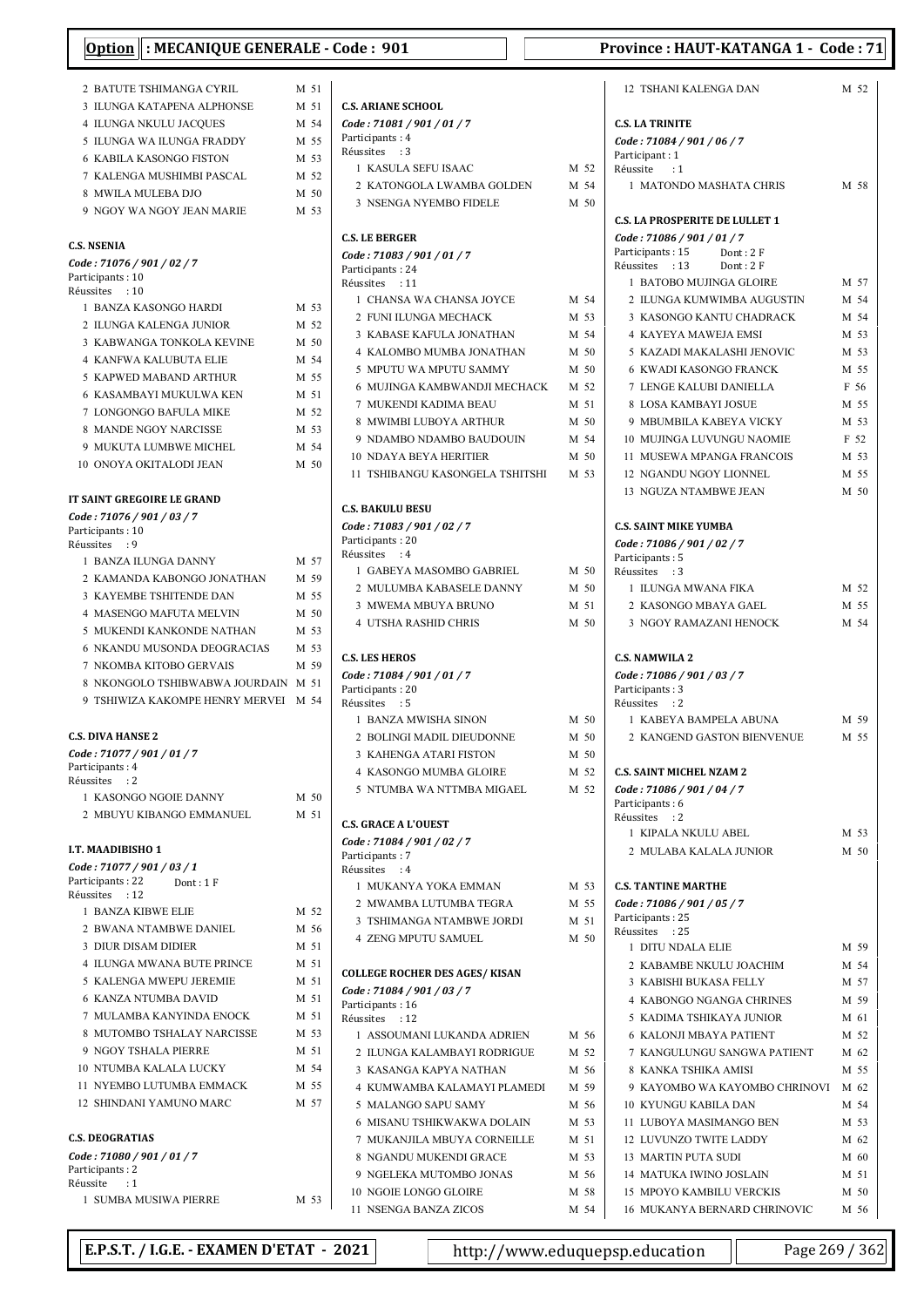| Option : MECANIQUE GENERALE - Code : 901              |              | Province: HAUT-KATANGA 1 - Code: 71                  |              |                                                      |                 |
|-------------------------------------------------------|--------------|------------------------------------------------------|--------------|------------------------------------------------------|-----------------|
| 17 MULENGI KALONJI NICK                               | M 60         | 13 NKULU MUTOMBO IDRISS                              | M 53         | 9 KASONGO KAZADI BOLIVARD                            | M 61            |
| 18 MUNGA MPIANA PLAMEDI                               | M 59         | <b>14 NRANG NDAY GAUTHIER</b>                        | M 54         | 10 KAYEMBE KAYEMBE CHIGUEL                           | M 56            |
| <b>19 MWEPU KANYATA NIXON</b>                         | M 61         | <b>15 NSANGA NORBERT ETIENNE</b>                     | M 52         | 11 LUSEBA FAZIL HENOC                                | M 58            |
| 20 NGOBA KAKUMBI GILBA                                | M 56         | <b>16 TSHIWEWA NAWEJ GRADY</b>                       | M 50         | 12 MUMBILE MUKOMBA PASCAL                            | M 59            |
| 21 NONDA KITUNGWA PHYZY                               | M 56         |                                                      |              | 13 NGOIE KABANGO METOUSCHELA                         | M 56            |
| 22 NUMBI MWENZE JOURDAIN                              | M 61         | <b>C.S. SOURCE DE PAIX</b>                           |              | 14 NGOIE KAPENDA JOSUE                               | M 59            |
| 23 SANGWA LWAMBA ONES                                 | M 55         | Code: 71090 / 901 / 02 / 7<br>Participants: 21       |              | 15 NTAMBWE MUSANGU JOSUE                             | M 55            |
| 24 TSHAL KATSHOT GAEL                                 | M 50         | Dont: $1 F$<br>Réussites : 12<br>Dont: 1F            |              | <b>16 NTUMBA ODIA HENOC</b>                          | M 53            |
| 25 TSHIBANGU TSHUNZA PRINCE                           | M 52         | 1 KABAMB TSHIAZ FREDDY                               | M 59         | 17 OKITA NGONGE ELIE                                 | M 64<br>M 59    |
| <b>C.S. MA TENDRESSE</b>                              |              | 2 KANGU LUPATSHI NATHAN                              | M 56         | 18 SAMBA MANGI AKIM<br>19 TSHASUMA PANU BUKOLE RODDY | M 62            |
| Code: 71086 / 901 / 06 / 7                            |              | 3 KASAKA MUKE ELIE                                   | M 54         | 20 TSHISHIME BIN MUNGANGA ANDRE                      | M 56            |
| Participants: 2                                       |              | 4 KASONGO LUKUNKO ACHILLE                            | M 50         |                                                      |                 |
| Réussite<br>$\cdot$ :1                                |              | 5 KYUNGU MUKALAYI JEAN CLAUDE                        | M 52         | <b>INST TECH MAPENDO</b>                             |                 |
| 1 KAPONGO ILUNGA SAMUEL                               | M 50         | 6 LUMBALA MWEHU CORNEILLE                            | M 50         | Code: 71091 / 901 / 02 / 7                           |                 |
|                                                       |              | 7 MBUYI LUKUSA PATRICK                               | M 55<br>M 50 | Participants: 58<br>Dont: 4 F                        |                 |
| <b>C.S. TUPENDANE</b><br>Code: 71088 / 901 / 01 / 7   |              | 8 MWANZA KYAMA GLOIRE<br>9 NTUMBA KAYEMBE FABIEN     | M 54         | Réussites : 53<br>Dont: 3F<br>1 BWABWA KABEYA JOSE   | M 55            |
| Participants: 11                                      |              | <b>10 NUMBI MITONGA KELVIN</b>                       | M 51         | 2 EKUNGU MANASSE EMMANUEL                            | M 50            |
| Réussites : 10                                        |              | 11 SAPU BEYA TEDDY                                   | M 50         | 3 ILUNGA MUJINGA CHRISTOPHE                          | M 53            |
| 1 DIYOKA MUKANDU ISRAEL                               | M 51         | 12 SHIMBA NGANGOLE ANGEL                             | F 50         | 4  KABAMBI KENDE MARCK                               | M 53            |
| 2 KASOYA MAHONGO DANIEL                               | M 57         |                                                      |              | 5 KABANGA KATENDE ELISEE                             | M 53            |
| 3 MALABA KALALA JONATHAN                              | M 53         | <b>INSTITUT TUTUMIKE</b>                             |              | <b>6 KABENGELE MALOJI PRINCE</b>                     | M 52            |
| 4 MALUBANI LUMBALA PRINCE                             | M 52<br>M 58 | Code: 71090 / 901 / 03 / 7                           |              | 7 KABONGO TSHIMBALANGA OUZIEL                        | M 54            |
| 5 MAMBWE LUFUNE GLOIRE<br>6 MULAMBA MUKADI JOSEPH     | M 58         | Participants: 28<br>Dont: 1F                         |              | 8 KAHITE MWARABU GAEL                                | M 59            |
| 7 MUTEBA MBAKA CHRISTIAN                              | M 57         | Réussites : 28<br>Dont: 1F<br>1 BIRUSHA NTIBA PIERRE | M 57         | 9 KAJINGU MUDIMBA ELIEZER                            | M 51            |
| 8 NGOIE MALANGO BEN                                   | M 52         | 2 BWEBWA KANYANA DEOGRACIAS                          | M 61         | <b>10 KALAMBAY NGOIE IDRISS</b>                      | M 59            |
| 9 TSHIKUTA KAPENDA PATIENT                            | M 63         | 3 KALENDA KABUYA MESHACK                             | M 59         | 11 KALOMBO KAILUNGA HERITIER                         | M 53            |
| 10 TSHISUMPA WA TSHABOLA JONATHA M 62                 |              | 4 KALENGA MALEMB GABRIEL                             | M 51         | 12 KALWELE KAWEME STEPHANE                           | M 61            |
|                                                       |              | 5 KALENGA MULONGO MICHEE                             | M 60         | 13 KAMENGA ZECH NATHAN                               | M 56<br>M 64    |
| <b>COLLEGE EVANNY</b>                                 |              | 6 KAMBWANDJ MUTOMB OBED                              | M 59         | 14 KAPUSA MWEPU GUEDALY<br>15 KASONGO KITOBO MARC    | M 54            |
| Code: 71088 / 901 / 03 / 7                            |              | 7 KAMIMBI KITENTA HERVE                              | M 54         | 16 KASONGO MUJINGA MARC                              | M 63            |
| Participants: 7<br>Dont: 1F<br>Réussites : 5          |              | 8 KASONGO MBUYU ENOCK                                | M 58         | <b>17 KAYEMBE TETUSA FRANCK</b>                      | M 53            |
| 1 MULAJI KABAMBA GRACE                                | M 53         | 9 KAZADI KABENGELE IDRISS                            | M 50         | 18 KETA KAZADI SEPHORA                               | F 56            |
| 2 MUNYA MBAMBA HENOCK                                 | M 50         | <b>10 KAZADI KAPWELO SHEKINAH</b>                    | F 56         | <b>19 KILEKWA KIBWE AMOS</b>                         | M 56            |
| 3 TSHIKWEJ MUNTUMPEKE ELIE                            | M 52         | 11 KOMBA WA LUPETE FRANCK                            | M 52         | 20 KILENGA SITUMONAMO TRESOR                         | M 61            |
| 4 TSHITENGA KONGOLO FRANCK                            | M 55         | 12 MAKONGA KABIKO JOSEPH<br>13 MBUYU MWENZE JEPHTE   | M 56         | 21 KITENGE NGOY TEGRA                                | $\mathbf{M}$ 66 |
| 5 TSHITENGE KABAMBA BERTIN                            | M 56         | 14 MPUNDU MWENZE ANICET                              | M 56<br>M 58 | 22 KOTA KABEYA JOSUE                                 | M 66            |
|                                                       |              | 15 MUFUTA KAYEMBE PAUL                               | M 54         | 23 KYEMBE WA KYEMBE CLAUDE                           | M 57            |
| <b>COLLEGE PEPINIERE</b>                              |              | <b>16 MUKENDI BUKASA HERITIER</b>                    | M 57         | 24 LEZA MUNDEMBA PRINCE                              | M 54            |
| Code: 71089 / 901 / 01 / 7<br>Participants: 11        |              | 17 MULUMBA MPELA LOUIS                               | M 59         | 25 MANDA KIMPINDE JONATHAN                           | M 57            |
| Réussites : 6                                         |              | 18 MUSANGU KAFWATA EMMANUEL                          | M 59         | 26 MIKOMBE KALOMBO MICKY                             | M 58            |
| 1 ASENGE FANANDO ARSENE                               | M 51         | 19 MUTOMB MASUMBA CHRIS                              | M 59         | 27 MUHEMBA MWAMBA ANDRE<br>28 MUJINGA IGELIN ROBERT  | M 53<br>M 59    |
| 2 MUKORI KIFITA DAMIEN                                | M 51         | 20 MUTOMBO KASONGO RICHARD                           | M 58         | 29 MUJINGA MUTUNDA ELISEE                            | M 53            |
| 3 MULUMBWA MUNYANGE FRANCK                            | M 50         | 21 MWENGE KILANGA MILORD                             | M 59         | 30 MUKASA KINDENGA JEAN PIERRE                       | M 56            |
| 4 NGOY MUYUMBA ANICET                                 | M 50         | 22 NGOIE BANZA DEOGRACIAS                            | M 60         | 31 MUKULIMA KIWELE OBADIYA                           | M 52            |
| 5 SAMBA LUBAMBA GASTON                                | M 51         | 23 NGOIE KABEYA MAGLOIRE                             | M 57         | 32 MULUNDA KAZADI ELOHIC                             | M 57            |
| 6 ZUYA TUPA ROHO MAZZAR                               | M 51         | 24 NGOIE WA MULUNDA ISAAC                            | M 57         | 33 MUSONGELA YABEMBELE FLORY                         | M 54            |
|                                                       |              | 25 NGWEJ MUHONG PRINCE                               | M 58         | 34 MUTABI KIMPINDE SYNTYCHE                          | F 56            |
| <b>C.S. DON DE DIEU</b><br>Code: 71090 / 901 / 01 / 7 |              | 26 NKUSU MBUYI ENOCK<br>27 NUMBI NKULU MICHEL        | M 58<br>M 63 | 35 MUTAMBA KALOKA ELVIS                              | M 56            |
| Participants: 25<br>Dont: 1 F                         |              | 28 YANGE KABEMBA JOHN                                | M 63         | 36 MWAPE DAVID DAVID                                 | M 51            |
| Réussites : 16<br>Dont: 1 F                           |              |                                                      |              | 37 MWEPU SANZA JENOVIC                               | M 60            |
| 1 ILUNGA MONGA MATTHIEU                               | M 53         | <b>C.S. LES VAINQUEURS</b>                           |              | 38 MWILA LISTA PLAMEDIE                              | F 56            |
| 2 KABAMBA TSHONI MOISE                                | M 53         | Code: 71090 / 901 / 04 / 7                           |              | 39 MWILU MWENDA EDEN                                 | M 59            |
| 3 KABONGO KABWITA JONATHAN                            | M 50         | Participants: 24<br>Dont: 1F                         |              | 40 NGOIE DIBUNDA JOSUE                               | M 57            |
| 4 KABONGO NKWADI NATHAN                               | M 54         | Réussites : 20                                       | M 59         | 41 NGOIE KIMPINDE ISAAC<br>42 NGOIE KISULA NATHAN    | M 55<br>M 61    |
| 5 KAKUDJI ILUNGA SAMUEL                               | M 56         | 1 ITOND SANGANGA MAURICE<br>2 KABAMBI MUSOKO ARSENE  | M 57         | 43 NGOIE TSHIKALA ARCEL                              | M 54            |
| 6 LUKANGA KITENGE DAN<br>7 MASHIND MUKATSHIND HENRY   | M 51<br>M 51 | 3 KABIKA KASONGO EMMANUEL                            | M 55         | 44 NGOY MITONGA CHADRACK                             | M 54            |
| 8 MAZUNZE KALUNGA LUCIEN                              | M 50         | 4 KAFINDO KAMBIDJI JONATHA                           | M 52         | <b>45 SABU CHARLES MARDOCHEE</b>                     | M 65            |
| 9 MUJINGA NGOIE BEATRICE                              | F 53         | 5 KAHOZI MALELA JAMES                                | M 55         | <b>46 SENGA LUTULA ARNICK</b>                        | M 57            |
| 10 MUTAMBAY JIBIKILA SHEKINAH                         | M 54         | 6 KAMPALA NDIANDA NATHAN                             | M 53         | 47 SHIMBA KANONGA CEPHAS                             | M 56            |
| 11 MUTEBA KAJIBA RICHARD                              | M 51         | 7 KANYINDA KALUBI NEHEMIE                            | M 61         | <b>48 TSHIBAMBE KITALA JEANVION</b>                  | M 53            |
| 12 NGOIE KASENGA ACHILLE                              | M 55         | 8 KASONGE MUSEBA ABEL                                | M 55         | 49 TSHIBANDA KANUMBI JAPHET                          | M 56            |

|  | 9  KASONGO KAZADI BOLIVARD      | M 61 |      |
|--|---------------------------------|------|------|
|  | 10 KAYEMBE KAYEMBE CHIGUEL      |      | M 56 |
|  | 11 LUSEBA FAZIL HENOC           |      | M 58 |
|  | 12. MUMBILE MUKOMBA PASCAL      |      | M 59 |
|  | 13 NGOIE KABANGO METOUSCHELA    |      | M 56 |
|  | 14 NGOIE KAPENDA IOSUE          |      | M 59 |
|  | 15 NTAMBWE MUSANGU JOSUE        |      | M 55 |
|  | 16 NTUMBA ODIA HENOC            | M 53 |      |
|  | 17 OKITA NGONGE ELIE            |      | M 64 |
|  | 18 SAMBA MANGI AKIM             |      | M 59 |
|  | 19 TSHASUMA PANU BUKOLE RODDY   |      | M 62 |
|  | 20 TSHISHIME BIN MUNGANGA ANDRE |      | M 56 |
|  |                                 |      |      |

### INST TECH MAPENDO

| Code: 71091 / 901 / 02 / 7                             |      |
|--------------------------------------------------------|------|
| Participants: 58 Dont: 4 F<br>Réussites : 53 Dont: 3 F |      |
| 1 BWABWA KABEYA JOSE                                   | M 55 |
| 2 EKUNGU MANASSE EMMANUEL                              | M 50 |
| 3 ILUNGA MUJINGA CHRISTOPHE                            | M 53 |
| <b>4 KABAMBI KENDE MARCK</b>                           | M 53 |
| 5 KABANGA KATENDE ELISEE                               | M 53 |
| 6 KABENGELE MALOJI PRINCE                              | M 52 |
| 7 KABONGO TSHIMBALANGA OUZIEL                          | M 54 |
| 8 KAHITE MWARABU GAEL                                  | M 59 |
| 9 KAJINGU MUDIMBA ELIEZER                              | M 51 |
| <b>10 KALAMBAY NGOIE IDRISS</b>                        | M 59 |
| 11 KALOMBO KAILUNGA HERITIER                           | M 53 |
| 12 KALWELE KAWEME STEPHANE                             | M 61 |
| <b>13 KAMENGA ZECH NATHAN</b>                          | M 56 |
| 14 KAPUSA MWEPU GUEDALY                                | M 64 |
| 15 KASONGO KITOBO MARC                                 | M 54 |
| 16 KASONGO MUJINGA MARC                                | M 63 |
| 17 KAYEMBE TETUSA FRANCK                               | M 53 |
| <b>18 KETA KAZADI SEPHORA</b>                          | F 56 |
| <b>19 KILEKWA KIBWE AMOS</b>                           | M 56 |
| 20 KILENGA SITUMONAMO TRESOR                           | M 61 |
| 21 KITENGE NGOY TEGRA                                  | M 66 |
| 22 KOTA KABEYA JOSUE                                   | M 66 |
| 23 KYEMBE WA KYEMBE CLAUDE                             | M 57 |
| 24 LEZA MUNDEMBA PRINCE                                | M 54 |
| 25 MANDA KIMPINDE JONATHAN                             | M 57 |
| 26 MIKOMBE KALOMBO MICKY                               | M 58 |
| 27 MUHEMBA MWAMBA ANDRE                                | M 53 |
| 28 MUJINGA IGELIN ROBERT                               | M 59 |
| 29 MUJINGA MUTUNDA ELISEE                              | M 53 |
| 30 MUKASA KINDENGA JEAN PIERRE                         | M 56 |
| 31 MUKULIMA KIWELE OBADIYA                             | M 52 |
| 32 MULUNDA KAZADI ELOHIC                               | M 57 |
| 33 MUSONGELA YABEMBELE FLORY M 54                      |      |
| 34 MUTABI KIMPINDE SYNTYCHE                            | F 56 |
| 35 MUTAMBA KALOKA ELVIS                                | M 56 |
| 36 MWAPE DAVID DAVID                                   | M 51 |
| 37 MWEPU SANZA JENOVIC                                 | M 60 |
| 38 MWILA LISTA PLAMEDIE                                | F 56 |
| 39 MWILU MWENDA EDEN                                   | M 59 |
| <b>40 NGOIE DIBUNDA JOSUE</b>                          | M 57 |
| <b>41 NGOIE KIMPINDE ISAAC</b>                         | M 55 |
| <b>42 NGOIE KISULA NATHAN</b>                          | M 61 |
| <b>43 NGOIE TSHIKALA ARCEL</b>                         | M 54 |
| 44 NGOY MITONGA CHADRACK                               | M 54 |
| <b>45 SABU CHARLES MARDOCHEE</b>                       | M 65 |
| <b>46 SENGA LUTULA ARNICK</b>                          | M 57 |
| <b>47 SHIMBA KANONGA CEPHAS</b>                        | M 56 |
| <b>48 TSHIBAMBE KITALA JEANVION</b>                    | M 53 |
| 49 TSHIBANDA KANUMBI JAPHET                            | M 56 |

E.P.S.T. / I.G.E. - EXAMEN D'ETAT - 2021 http://www.eduquepsp.education Page 270 / 362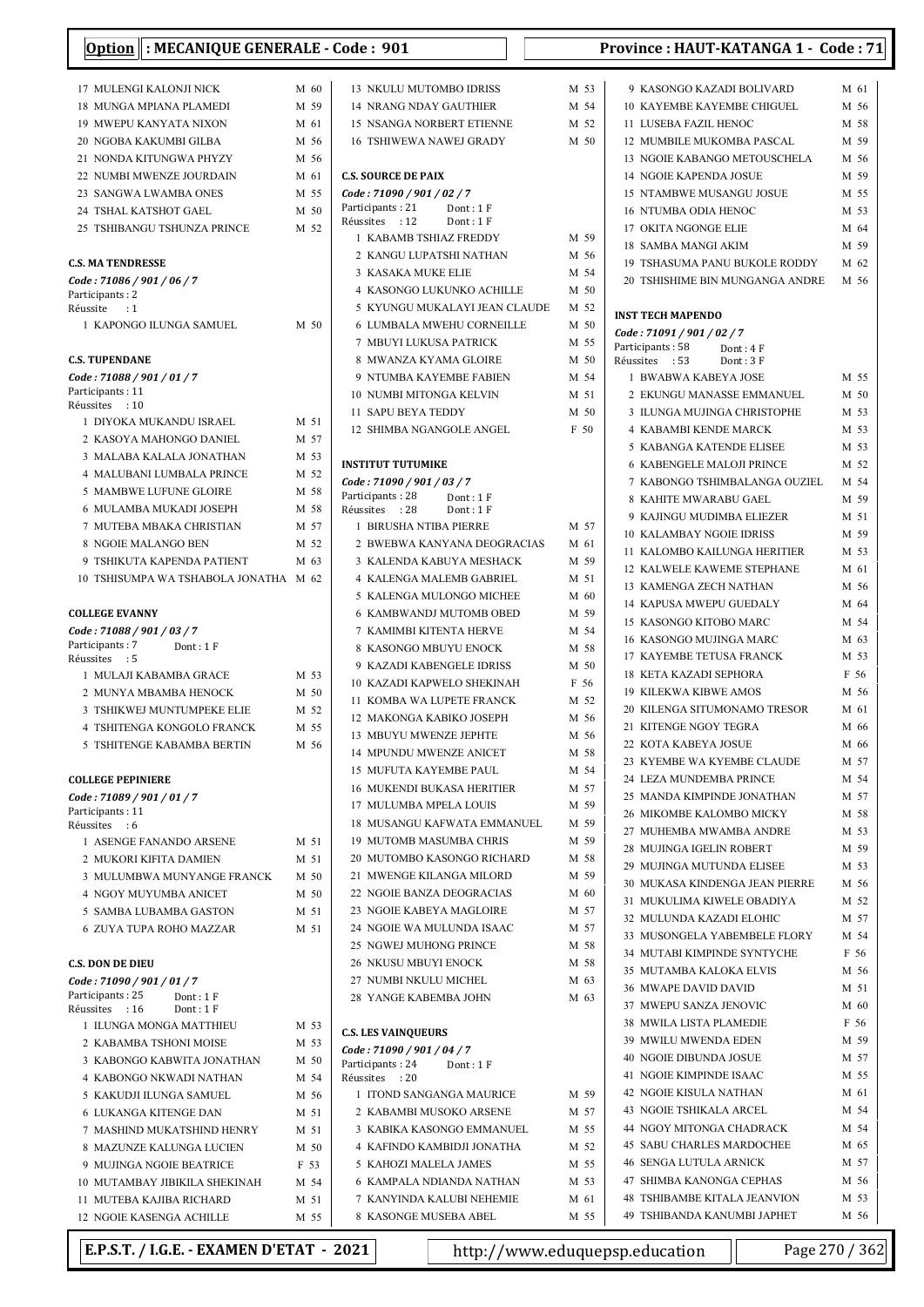| Option : MECANIQUE GENERALE - Code : 901<br>Province: HAUT-KATANGA 1 - Code: 71 |      |                                                            |      |                                                       |              |
|---------------------------------------------------------------------------------|------|------------------------------------------------------------|------|-------------------------------------------------------|--------------|
| 50 TSHIBANGU BINENE JONATHAN                                                    | M 61 |                                                            |      | 8 MWAMBA MWEPELA                                      | M 51         |
| 51 TSHIBUYI YOMBO CHADRACK                                                      | M 56 | <b>C.S. TECH. KABEKAS</b>                                  |      |                                                       |              |
| 52 TSHUNZA KABEYA SERGE                                                         | M 63 | Code: 71093 / 901 / 01 / 7                                 |      | <b>C.S. DON DIVIN 2</b>                               |              |
| 53 ZONGOLA MUTEMBA GLODI                                                        | M 65 | Participants: 13                                           |      | Code: 71093 / 901 / 08 / 7                            |              |
|                                                                                 |      | Réussites : 7                                              |      | Participants: 32<br>Dont: 1F                          |              |
| <b>INSTITUT MAKIMBILIZO</b>                                                     |      | 1 ELEMBA MPOYO ENOCK                                       | M 54 | Réussite<br>$\cdot$ :1                                |              |
| Code: 71092 / 901 / 01 / 2                                                      |      | 2 KABENGELE WA KABENGELE DOMINI M 55                       |      | 1 TSHITE KASONGO HERITIER                             | M 61         |
| Participants: 18                                                                |      | 3 KALENGA NTAMBWE JUNIOR                                   | M 53 |                                                       |              |
| Réussites : 14                                                                  |      | <b>4 KASONGO WA NKINDA FABRICE</b>                         | M 50 | <b>C.S. LA BONNE SEMENCE</b>                          |              |
| 1 IBAL KAYOMBO JORDI                                                            | M 52 | 5 MUKOLE KABEMBA JOHN                                      | M 52 | Code: 71094 / 901 / 01 / 7                            |              |
| 2 ILUMBELI PANYEME MICHAEL                                                      | M 51 | 6 MULUMBA WA KANDA NESTOR                                  | M 50 | Participants: 12<br>Réussites : 8                     |              |
| 3 ILUNGA NDAYI JEAN                                                             | M 50 | 7 NGOYI BADIBENGI DORSIN                                   | M 55 | 1 KABULO KANJUNGU FRANCOIS                            | M 55         |
| 4 KABANGE MASAMBA AUGUSTIN                                                      | M 50 |                                                            |      | 2 KAYEMBE KALONJI ROBESCKY                            | M 54         |
| 5 KAKA KIBAMBE JACQUES                                                          | M 53 | <b>C.S. LA VIE 1</b>                                       |      | 3 KAZADI WA NGOYI BENE                                | M 51         |
| 6 KAKOMPE WA KALIMA ALIANCE                                                     | M 51 | Code: 71093 / 901 / 02 / 7                                 |      | 4 MAYONDE TSHIKOMWASHI SYLVAIN                        | M 51         |
| 7 KATENDE MUKENDI FABRICE                                                       | M 52 | Participants: 41<br>Dont: 3F<br>Réussites : 16<br>Dont: 2F |      | 5 MBANGU MBUYAMBA JEANNOT                             | M 52         |
| 8 LUMBU MUYUMBA BILGA                                                           | M 51 | 1 ABUNDI SONGELA DANIEL                                    | M 59 | 6 MUKADI MUTONJI AARON                                | M 52         |
| 9 MUYOMBO TSHAWA MECHACK                                                        | M 53 | 2 ILUNG TSHIKAL JEAN-LUC                                   | M 50 | 7 MULENGA LUBA ELIE                                   | M 52         |
| <b>10 MWENZE KAZADI NARCISSE</b>                                                | M 53 |                                                            | M 56 | 8 MWEMA LWIPA GABRIEL                                 | M 52         |
| 11 NDONYO SHIKUNDA ANTOINE                                                      | M 56 | 3 KALOMBO KASHINDA JACQUES<br>4 KALUNGA MUSUMBU JEAN       | M 57 |                                                       |              |
| <b>12 NGOIE MWELWA GLOIRE</b>                                                   | M 55 |                                                            |      |                                                       |              |
| 13 NKULU DJESE FELIX                                                            | M 50 | 5 LWABEYA KASONGO CHADRACK                                 | M 53 | <b>C.S. LA VISION</b>                                 |              |
| <b>14 TSHINKOBO THEOPHILE CHADRACK</b>                                          | M 53 | 6 MASHINDA SONY JONATHAN                                   | M 52 | Code: 71094 / 901 / 03 / 7<br>Participants: 10        |              |
|                                                                                 |      | 7 MBUYI MULOKO ESTHER                                      | F 51 | Réussites : 9                                         |              |
| <b>C.S. JORDANIE</b>                                                            |      | 8 MUTOMB IRUNG                                             | M 61 | 1 BADIBANGA KANYINDA JOEL                             | M 51         |
| Code: 71092 / 901 / 03 / 7                                                      |      | 9 MWAMINAYI KABOKO FORTUNA                                 | M 50 | 2 ILUNGA BONDO JOSEPH                                 | M 52         |
| Participants: 14<br>Dont: 2F                                                    |      | 10 MWANDABALA JEAN                                         | M 53 | 3 KABOZA MBAYA ALBERT                                 | M 50         |
| Dont: 2F<br>Réussites : 6                                                       |      | 11 NGOIE BANZA RUTH                                        | F 52 | 4 KALENGA ILUNGA MOISE                                | M 56         |
| 1 KABEY TSHIBWIL JOSEPH                                                         | M 58 | 12 SENGA AFANDE STEPHANE                                   | M 54 | 5 KAZUMBA NGOYI VICTOIRE                              | M 51         |
| 2 KADILA MUNDEMBA SARAH                                                         | F 59 | 13 TSHIBANGU WA MWAMBA                                     | M 55 | 6 LUBANDA KALUNGA GRACIA                              | M 50         |
| 3 KAMBALA CIABUKOLA CEDRICK                                                     | M 52 | <b>14 TSHIKOYI BADINANYI</b>                               | M 55 | 7 MUKUNA MUKUNA HONORE                                | M 52         |
| 4 KAMWANYA MUSEKWA ADOLPHE                                                      | M 56 | <b>15 TSHITENGA TSHITENGA MARCEL</b>                       | M 59 | 8 MWIKA MUJINGA NOE                                   | M 51         |
| 5 KIRERU MASANGU WANDY                                                          | M 52 | <b>16 WILUNGULA SAIDI</b>                                  | M 55 | 9 NSHIMBI KABAMBA ALBERT                              | M 52         |
| <b>6 KYANDO KAPENDA STEPHANIE</b>                                               | F 53 |                                                            |      |                                                       |              |
|                                                                                 |      | <b>C.S. BON BERGER 1</b>                                   |      | <b>C.S. LA VIE 3</b>                                  |              |
| <b>INSTITUT KITOTWE</b>                                                         |      | Code: 71093 / 901 / 03 / 7                                 |      | Code: 71094 / 901 / 05 / 7                            |              |
| Code: 71092 / 901 / 04 / 1                                                      |      | Participants: 23<br>Réussites : 11                         |      | Participants: 18                                      |              |
| Participants: 10<br>Réussites : 3                                               |      | 1 BONDO DJEMO JOSEPH                                       | M 54 | Réussites : 11                                        |              |
| 1 MUKANDA ZEKA SCHADRACK                                                        | M 50 | 2 ILUNGA KADIATA PAPY                                      | M 51 | 1 BUKASA BINENE MICHEL                                | M 52         |
| 2 NUMBI YAV ANDRE                                                               | M 56 | 3 ILUNGA NGOY UGAIN                                        | M 55 | 2 KALWISHA MWAPE BILI                                 | M 51         |
| 3 SENSELE WA BANZA GASTON                                                       | M 54 | <b>4 KABEMBA KABALA PETER</b>                              | M 52 | 3 LUBO MPIANA MARC                                    | M 54         |
|                                                                                 |      | 5 KABESA MWILA CONSOLA                                     | M 52 | 4 LUKOJI KAZADI FIDEL                                 | M 56         |
| <b>C.S. SIMBIZI</b>                                                             |      | 6 KALAMBAYI TSHIMPANGA KEN                                 | M 52 | 5 MBUYI MULAJA ADOLPHE                                | M 52         |
| Code: 71092 / 901 / 07 / 7                                                      |      | 7 KAMONA KYANZA RICEL                                      | M 50 | 6 MUKENDI LUSHIKU ESDRAS                              | M 56         |
| Participants: 7<br>Dont: 3 F                                                    |      | 8 KANYINDA MUTOMBO GEDEON                                  | M 51 | 7 MUKUNA KUBESA MIKE                                  | M 60         |
| Réussites : 6<br>Dont: $3F$                                                     |      | 9 KONGOLO NGOY CHARLI                                      | M 50 | 8 MUMBA KANUKA THEOPHILE                              | M 52         |
| 1 KABEDI MWIMUNA KETIA                                                          | F 59 | 10 NSENGA MASANGU NEVILLE                                  | M 51 | 9 MWABA MALAMA JOSAPHATE                              | M 53         |
| 2 KABOLE WA MUZENGA HERITIER                                                    | M 61 | 11 TSHISOLA MUTAPILA SAMUEL                                | M 52 | 10 NGELEKA TSHIVUILA JEAN                             | M 58         |
| 3 KAPINGA MUKADI SARAH                                                          | F 57 |                                                            |      | 11 SOLASOLA MWELAISHA RUBEN                           | M 53         |
| <b>4 KARUMB DIUR MAGNIFIQUE</b>                                                 | F 56 | <b>C.S. SAMETHA</b>                                        |      |                                                       |              |
| 5 LUMAMI TSHIKALA NICK                                                          | M 59 | Code: 71093 / 901 / 04 / 7                                 |      | <b>INSTITUT KALUNGA</b>                               |              |
| <b>6 YAV TSHINYAM NICOLAS</b>                                                   | M 51 | Participants: 8                                            |      | Code: 71098 / 901 / 01 / 7                            |              |
|                                                                                 |      | Réussites : 2                                              |      | Participants: 25<br>Dont: 1F                          |              |
| <b>C.S. MON AMI</b>                                                             |      | 1 KABAWU KABONGO ELISEE                                    | M 52 | Réussites : 21                                        |              |
| Code: 71092 / 901 / 08 / 7                                                      |      | 2 TSHIMANGA TSHIVUILA GEDEON                               | M 52 | 1 ILUNGA NGOY JEAN-CLAUDE<br>2 ILUNGA TSHISHINGA ELIE | M 53<br>M 53 |
| Participants: 19                                                                |      |                                                            |      | 3 KAMANGU KANDOLO SAM                                 | M 53         |
| Réussites : 3<br>1 KABEMBA MANDE JOSUE                                          | M 53 | <b>C.S. LA VIE 2</b>                                       |      | 4 KAPANGA MANGEJI MESHACK                             | M 58         |
| 2 MILAMBO BINENE MOISE                                                          | M 54 | Code: 71093 / 901 / 07 / 7                                 |      | 5 KASHOBA MUJINGA NONO                                | M 55         |
|                                                                                 |      | Participants: 9                                            |      | 6 KATUMBWE KISHABONGO HENOCK                          |              |
| 3 NKAMBA TSHIKUNA ISAAC                                                         | M 52 | Réussites : 8                                              | M 52 | 7 KAUMBA ILUNGA DIDIER                                | M 55<br>M 55 |
|                                                                                 |      | 1 BEYA BIDUAYA JENOVIC                                     |      |                                                       |              |
| <b>C.S. LA VICTOIRE 1</b>                                                       |      | 2 KABENGELE NGANDU ALBERT                                  | M 52 | 8 KAUNDA GASTON MARCUS                                | M 54         |
| Code: 71092 / 901 / 09 / 7<br>Participants: 17                                  |      | 3 KABUYA SHAMBUYI                                          | M 53 | 9 KAYEMBE MWADIANVITA AINE                            | M 54         |
| Réussite<br>$\cdot$ :1                                                          |      | 4 KABWE MUSAMPA FRANCK                                     | M 57 | 10 KIVUNGI MECHACK MECHACK                            | M 54         |
| 1 MUSWIL NAWEJ WILLY                                                            | M 52 | 5 KALAMBAYI KALAMBAYI MATTHIEU                             | M 54 | 11 LUBOYA MWAMBA ETIENNE                              | M 53         |
|                                                                                 |      | <b>6 MANDE BANZA HERITIER</b>                              | M 51 | 12 LUKENA NSENGA FREDDY                               | M 53         |
|                                                                                 |      | 7 MUKEBA MUTOMBO KENEDY                                    | M 55 | 13 MATINDI MUSEMA JOHNATHAN                           | M 57         |

E.P.S.T. / I.G.E. - EXAMEN D'ETAT - 2021 http://www.eduquepsp.education Page 271 / 362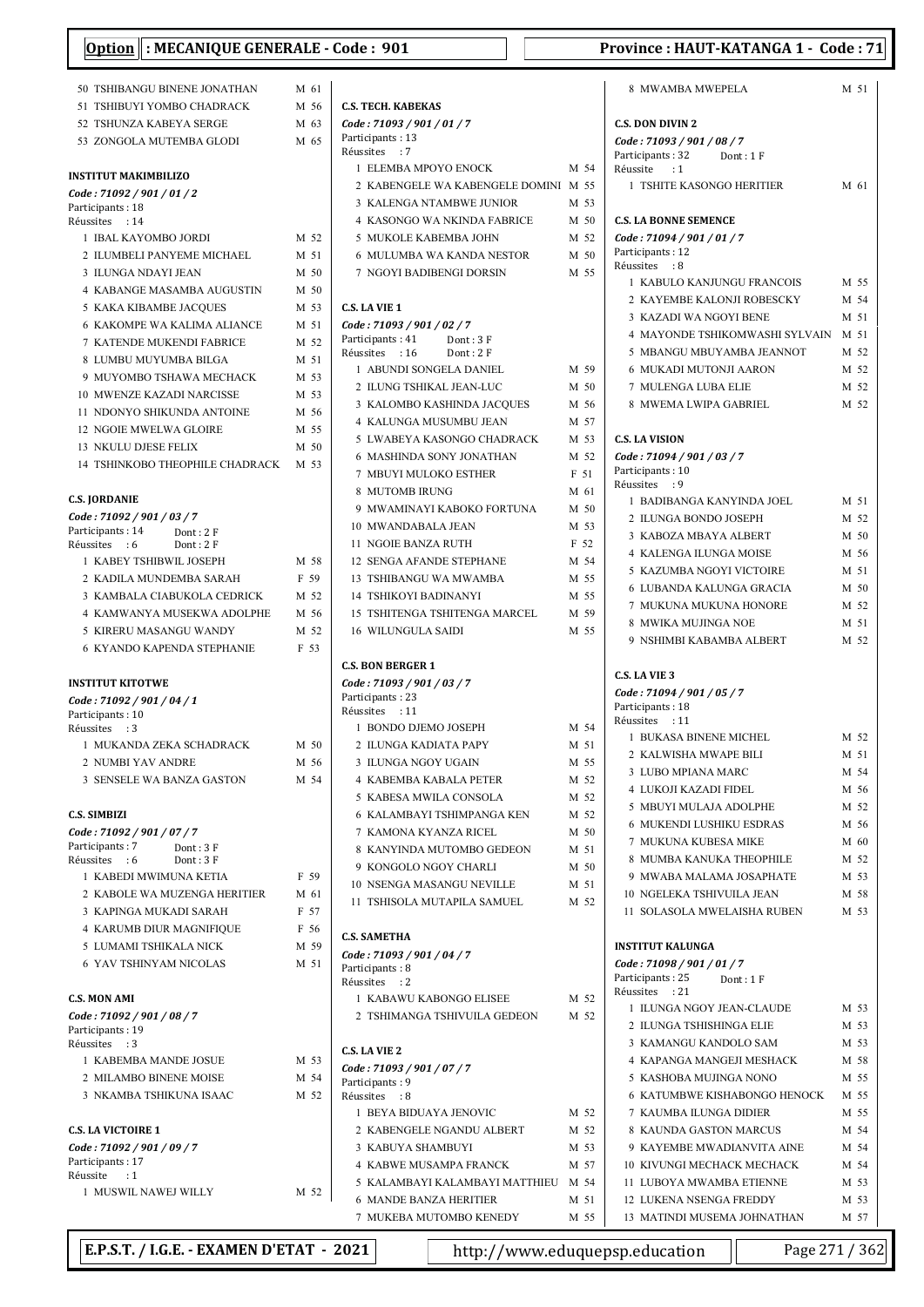| J L                                                           |              |                                  |
|---------------------------------------------------------------|--------------|----------------------------------|
| 14 MBANGU BIN MUZANGA SYLVAIN                                 | M 54         |                                  |
| <b>15 MUJINGA YAV ARTHUR</b>                                  | M 54         | INSTI                            |
| 16 NADIYONDI TSHITEKA ESTUME                                  | M 55         | Code                             |
| 17 NGOMBE KALELE SCOTT                                        | M 54         | Partic                           |
| <b>18 NTAMBWE FAZIL SAMUEL</b>                                | M 57         | Réuss<br>$1$ .                   |
| <b>19 TSHITENGA NGOY MALACHIE</b>                             | M 59         | $2^{\circ}$                      |
| 20 TSHIZANGA LUKOJI MARDOCHEE                                 | M 55         | 3 <sup>1</sup>                   |
| 21 UMBA KYAMITALA GABRIEL                                     | M 56         | 4 <sup>1</sup>                   |
|                                                               |              | $5^{\circ}$                      |
| <b>AUTODIDACTES</b><br>Code : 71098 / 901 / 02 / 0            |              | 6                                |
| Participants : 5                                              |              | 7 <sup>1</sup>                   |
| Réussite<br>: 1                                               |              | 8                                |
| 1 MIKOMBE MUKALAY FLORIBERT                                   | M 54         | 9 <sup>1</sup>                   |
| C.S. LES ELOGES 1                                             |              | $10^{\circ}$<br>11 1             |
| Code : 71101 / 901 / 01 / 7                                   |              | 12                               |
| Participants: 26                                              |              | 13 <sup>2</sup>                  |
| Réussites : 20                                                |              | 14                               |
| 1 ANTOINE MUZEMBE IRENEE                                      | M 64         | 15                               |
| 2 BANZA MUJINGA AARON                                         | M 60         | 16 <sup>2</sup>                  |
| <b>3 BEYA KAYEMBE CALEB</b><br><b>4 ILANI MUNGANI PATRICK</b> | M 58<br>M 54 | 17 <sup>2</sup>                  |
| 5 ISAZU MUJINGA AARON                                         | M 52         | 18 <sup>2</sup>                  |
| <b>6 KABEYA MUSANGU SERAPHIN</b>                              | M 59         | 19                               |
| 7 KAMOTO MUNUNGA MICKERS                                      | M 55         | 20 <sup>2</sup>                  |
| 8 KATELANI MALALE PRINCE                                      | M 54         | 21                               |
| 9 KAYUMBA KAZADI JEREMIE                                      | M 59         | 22'                              |
| <b>10 KITUMBO KAILA LOUIS</b>                                 | M 54         | 23                               |
| 11 LEMBE MUKAYA JOSUE                                         | M 58         | C.S. T                           |
| 12 LOKOLA LALOKOLA PIERRE                                     | M 57         | Code                             |
| 13 MADIKA KAYEMBE OBED                                        | M 58         | Partic                           |
| <b>14 MALAIKA LUKANU RUBEN</b>                                | M 62         | Réuss                            |
| <b>15 MBISI MBANGU RIDY</b>                                   | M 54         | $\mathbf{1}$                     |
| 16 MOMA WA MOMA JEAN – JACQUES                                | M 59         | $2^{\circ}$                      |
| 17 MUKALAYI SUPUNI SABIN                                      | M 56         | 3 <sup>1</sup>                   |
| 18 MUKOSAYI YASHA CONSOLAT<br>19 MUPENDA BYALWAMBA MOISE      | M 58<br>M 58 | 4 <sup>1</sup><br>5 <sup>1</sup> |
| 20 TSHOVA MUSHID ARCEL                                        | M 57         | 6                                |
|                                                               |              | 7 <sup>1</sup>                   |
| INSTITUT LES QUATRE ELS                                       |              | 8                                |
| Code : 71101 / 901 / 02 / 7                                   |              | 9 <sup>1</sup>                   |
| Participants : 28                                             |              | $10^{-1}$                        |
| Réussites :23<br>1 ILUNGA SENGA MARC                          | M 60         | 11 1                             |
| 2 JOSEPH BADIBANGA ELIE                                       | M 57         | 12                               |
| 3 KAFILU MUTEBA PACIFIQUE                                     | M 54         | 13 <sup>1</sup>                  |
| <b>4 KALAMBAY KAMU JUNIOR</b>                                 | M 55         |                                  |
| 5 KAPUNDA SAKISA GLOIRE                                       | M 54         | C.S. L.                          |
| <b>6 KAPYAMBA BWIKILA JOSKAR</b>                              | M 51         | Code<br>Partic                   |
| 7 KASONGO KAYEMBE JACQUES                                     | M 56         | Réuss                            |
| 8 KASONGO MUTOMBO JONATHAN                                    | M 60         | $1$ .                            |
| 9 KILANGA MUTOMBO ENOCK                                       | M 59         | 2 <sup>1</sup>                   |
| <b>10 LUBOYA KABAO FRANCK</b>                                 | M 60         | 3 <sup>1</sup>                   |
| 11 LUVENDE TSHIHAMBA NATHAN                                   | M 55         | 4 <sup>1</sup>                   |
| 12 MASENGO MWENZE JIRESSE                                     | M 58         | $5^{\circ}$                      |
| <b>13 MATSHAY KABWIT PRINCE</b><br>14 MPEMBA MIJI MECHACK     | M 59<br>M 56 | 6<br>7 <sup>1</sup>              |
| 15 MWANZA MWADIANVITA DAVID                                   | M 52         | 8                                |
| <b>16 NGOIE MBONGE DANIEL</b>                                 | M 59         | 9                                |
| <b>17 NGOY KABWE ELIE</b>                                     | M 59         | $10^{-1}$                        |
| 18 NYEMBO KILONGOZI RODRIGUE                                  | M 55         | 11 1                             |
| <b>19 SAMBU MUKE MACK</b>                                     | M 55         | 12                               |
| 20 SANGWA BEYA SAMY                                           | M 52         | 13                               |
| 21 SHIMBA MWIKA HUR                                           | M 59         | 14                               |
| 22 SHUKRANI SALOMON JONATHAN                                  | M 62         | 15 :                             |
| 23 TSHIBANGU KABEYA GLOIRE                                    | M 57         | 16 <sup>1</sup>                  |

| <b>INSTITUT USAFI</b>                                         |                 |
|---------------------------------------------------------------|-----------------|
| Code: 71101 / 901 / 03 / 7                                    |                 |
| Participants: 26<br>Dont: 1F<br>Réussites : 23<br>Dont: $1 F$ |                 |
| 1 BULOBO NGOIE JOSUE                                          | M 57            |
| 2 DIKASHI KAYOMBO CHADRACK                                    | M 57            |
| 3 ILUNGA NUMBI GLOIRE                                         | M 60            |
| <b>4 ITOND KAPEND JOEL</b>                                    | M 52            |
| 5 KABEYA MUKANDAY ELISEE                                      | M 51            |
| <b>6 KABULO KABEYA GLOVIS</b>                                 | M 54            |
| 7 KALALA KABANGA MISKA                                        | M 50            |
| 8 KASANDA WA KASANDA                                          | M 52            |
| 9 KAYOMBO GASTON NATHAN                                       | M 60            |
| <b>10 KAZADI GLOIRE GLOIRE</b>                                | M 59            |
| 11 KIPATA KALENGA VICTOIRE                                    | M 56            |
| 12 MALANGU KABANGU JONATHAN                                   | M 56            |
| <b>13 MANDA KAMBA PRINCE</b>                                  | M 54            |
| 14 MATEMB NYANGUVU IMMACULEE                                  | F 52            |
| 15 MAZANGA KALENDA ABEL                                       | M 59            |
| <b>16 MBUMB DITEND FRANCK</b>                                 | M 55            |
| 17 MUMBA TSHAOZE PITCHOU                                      | M <sub>60</sub> |
| 18 MUTOMBO NKONGOLO ACHILE                                    | M 54            |
| <b>19 MWENZE WA KALAU OLIVIER</b>                             | M 59            |
| 20 MWEPU KYAYO ALPHA                                          | M 55            |
| 21 NGABU MUJINGA GLORIS                                       | M 57            |
| 22 TSHITAV WA LUSAMBO JOEL                                    | M 56            |
| 23 TSHIYATA MAZAMBA LEVIC                                     | M 54            |
|                                                               |                 |
| <b>C.S. TERRE PROMISE</b>                                     |                 |
| Code: 71104 / 901 / 01 / 7                                    |                 |
| Participants: 57                                              |                 |
| Réussites : 13                                                |                 |
| 1 BANZA NGOIE DIEUMERCI                                       | M 52            |
| 2 BONDO NDUBA GAEL                                            | M 50            |
| 3 ILUNGA NGANDU LEVI<br><b>4 KAKUDJI KALALA MECHACK</b>       | M 52            |
| 5 KAPWEKE KITENGA                                             | M 51<br>M 51    |
| 6 KASONGO KILUBA JOHN                                         | M 53            |
| 7 KAYEMBE MUSA JOHN                                           | M 52            |
| 8 KIBUNGA NGAFAMA TRESOR                                      | M 50            |
| 9 KYABU KASANSAYIKA GODENS                                    | M 52            |
| <b>10 LUMBWE KYALA FREDDY</b>                                 | M 50            |
| 11 MUKANDA KAHILU MORISE                                      | M 51            |
| 12 MWEMA WA MONGA EPATRODE                                    | M 51            |
| <b>13 SHIMBA KALENGA WISTON</b>                               | M 53            |
|                                                               |                 |
| <b>C.S. LA LOUSHOISE 1</b>                                    |                 |
| Code: 71105 / 901 / 01 / 7                                    |                 |
| Participants: 26<br>Dont: 2F                                  |                 |
| Réussites : 20<br>Dont: 2F                                    |                 |
| 1 BANZA ILUNGA SAMUEL                                         | M 59            |
| 2 BINENE BIMAYI BRINO                                         | M 53            |
| 3 BONDO MALOBA JUNIAS                                         | M 61            |
| 4 ILUNGA KALOKA HANSE                                         | M 56            |
| 5 KAKWEJI DINGOMA DINGO                                       | M 60            |
| <b>6 KAMANDA KANGURUMA</b>                                    | M 54            |
| 7 KAYEMBE MWANZA HENRY                                        | M 59            |
| 8 KAZADI TSHAKADIMA DERICK                                    | M 50            |
| 9 KONGOLO KONGOLO BENJAMAIN                                   | M 62            |
| 10 LONDO SAMUEL LAZZARD                                       | M 51            |
| 11 MASALA CHISEBO ALAIN                                       | M 58            |
| 12 MUMBA KINFULE TEGRA                                        | F 61            |
| 13 MUSOMPO MUSULE DORSAINT                                    | M 61            |
| 14 NDOBA MWANABUTE OBED                                       | M 64            |
| 15 SANYA MUJINGA PASCAL                                       | M 57            |
| 16 SONY THUNGA ANNE                                           | F 51            |

| 17 TSHIBANGU SABWA                                      | M 50         |
|---------------------------------------------------------|--------------|
| <b>18 TSHILEFU ISESA MERVEILLE</b>                      | M 57         |
| 19 TSHILOMBO MASEKA CHRISTIAN                           | M 60         |
| 20 UBIT YOZ EMMA                                        | M 54         |
|                                                         |              |
| <b>INST TECH IND SAINT FRANCOIS 2</b>                   |              |
| Code: 71106 / 901 / 01 / 2                              |              |
| Participants: 54<br>Dont: 1 F                           |              |
| Réussites<br>:53<br>Dont: 1 F                           |              |
| 1<br><b>BAKAMBO BOLA BONIFACE</b>                       | M 59         |
| 2 BAKATULOWA NJILA JUNIOR                               | M 54         |
| <b>3 BUKASA WA BUKASA JONATHAN</b>                      | M 53         |
| 4 BUZANGU KALONJI HENOC                                 | M 55         |
| <b>5 BWALYA SHEKINAH</b>                                | M 60         |
| <b>6 CARDOSO BAKANA</b><br><b>ILUNGA BINENE LAURENE</b> | M 57         |
| 7<br>ILUNGA MBUTWILE RUDDY<br>8                         | F 54         |
| 9 ILUNGA YAKANA JEPHTHE                                 | M 52<br>M 54 |
| <b>10 KABANGE FUMWESA ROMAIN</b>                        | M 59         |
| KABANGU MUTOMBO JEAN-LUC<br>11                          | M 63         |
| 12 KABWE TSHILOMBO JEAN LUC                             | M 55         |
| <b>13 KABWENDE MULEYA DIDIER</b>                        | M 57         |
| 14 KALENGA KYAMUNDA NELSON                              | M 64         |
| 15 KALENGA MUTEKENYA AMOS                               | M 56         |
| 16 KALONDA MBALA THIERY                                 | M 60         |
| 17 KALONJI KATEMBWA JOE                                 | M 52         |
| 18 KALONJI MUKADI GUELORD                               | M 56         |
| <b>19 KALUMBA TSHAMALA NEEMA</b>                        | M 58         |
| 20 KALUMBU JEREMIE                                      | M 62         |
| 21<br>KALUNGA LUMUNA FRANCK                             | M 61         |
| 22 KAMWANGA WA NYEMBO SHEKINA                           | M 53         |
| 23 KAMWANYA MULUNDA TOUSSAINT                           | M 56         |
| 24 KAPONGO KIMWANGA HYACINTHE                           | M 59         |
| 25 KASEYA WA KISWA JEAN MARC                            | M 55         |
| 26 KASONGO ELUMBA ELKANA                                | M 56         |
| 27 KIPEMBA PEPESUKA JOUNATHAN                           | M 57         |
| 28 KITAMBALA KALIA ELIE                                 | M 54         |
| 29 KONGOLO KAZADI ELISEE                                | M 59         |
| <b>30 KONI TSHIBAMBA OBED</b>                           | M 58         |
| KUBELWA BANZE GLODI<br>31                               | M 56         |
| 32 MAMBWE SANGATILE IBRAHIM                             | M 59         |
| 33 MANDONA MURIATA TEGRA                                | M 55         |
| 34 MASENGO KYAMULEMBA FREDERIC M 58                     |              |
| 35 MATAMBA ILUNGA PARFAIT                               | M 71         |
| 36 MBUKU LUSALA KALUNGA JONATHA M 57                    |              |
| 37 MITEO KALAMBAYI CHRIS                                | M 60         |
| 38 MITONGA NUMBI JOSIAS                                 | M 60         |
| 39 MONGA KILUMBA ADADJA                                 | M 57         |
| 40 MUKENDI NTUMBA JONATHAN                              | M 58         |
| 41 MULEMBWE KITENGE ENOCH                               | M 60         |
| 42 MUSIMPA NDUBA EMMANUEL                               | M 55         |
| 43 MUTOMBO NTUMBA DANY                                  | M 58         |
| 44 MUTOMBO WA MUTOMBO TRESOR                            | M 59         |
| 45 MUTUNDA KASUBA VINCENT                               | M 53         |
| 46 MUTWALE KABANGO JONATHAN                             | M 58         |
| 47 MWAMBA BWANA KITOKO BERGER M 62                      |              |
| 48 MWANSA JOSUE                                         | M 60         |
| 49 NGOY KISANSO NICOLAS                                 | M 56         |
| 50 NSENDA NSANGA ARSENE                                 | M 57         |
| 51 SHAOLINDE KABANGU JONATHAN                           | M 59         |
| 52 SHIMBI FWANDU JUVENAL                                | M 55         |
| 53 UMBA WA UMBA RUSEL                                   | M 50         |
|                                                         |              |

E.P.S.T. / I.G.E. - EXAMEN D'ETAT - 2021 http://www.eduquepsp.education Page 272 / 362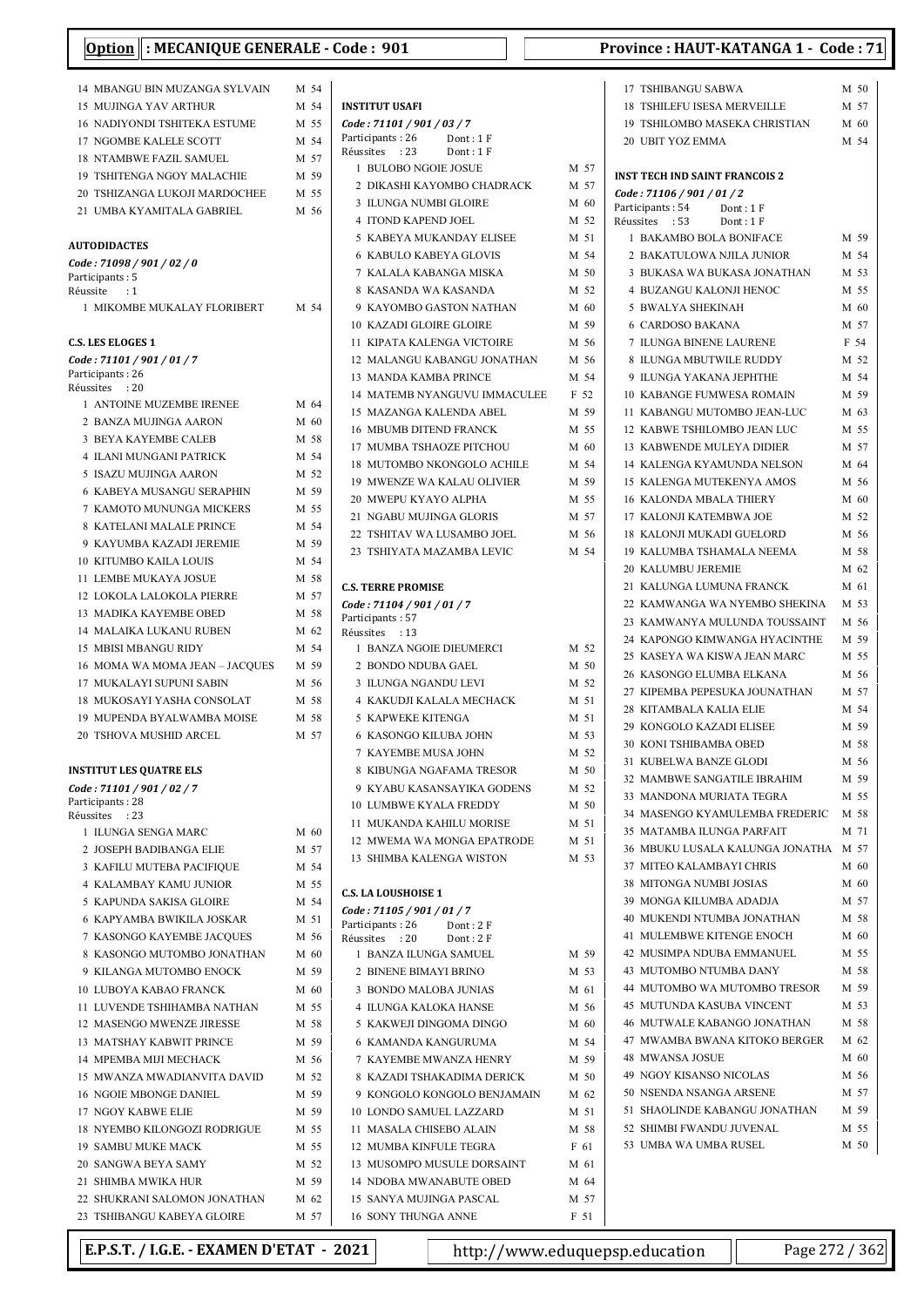|                                                              |              | 5 K                                                                                                                                                                                                                                     |
|--------------------------------------------------------------|--------------|-----------------------------------------------------------------------------------------------------------------------------------------------------------------------------------------------------------------------------------------|
| <b>C.S. LES MOINEAUX</b>                                     |              | 6 K                                                                                                                                                                                                                                     |
| Code: 71106 / 901 / 02 / 7                                   |              | 7 K                                                                                                                                                                                                                                     |
| Participants: 11<br>Réussites<br>$\cdot$ : 6                 |              | 8 K                                                                                                                                                                                                                                     |
| 1 AMANI KYUNGU MIRADI                                        | M 58         | 9 K                                                                                                                                                                                                                                     |
| 2 ILUNGA MBAYO JONATHAN                                      | M 58         | 10K<br>11 L                                                                                                                                                                                                                             |
| 3 KALENGA NDALAMBA RENO                                      | M 56         | 12 <sub>1</sub>                                                                                                                                                                                                                         |
| 4 MBUYA WA ILUNGA MARCO                                      | M 51         | 13 N                                                                                                                                                                                                                                    |
| 5 NGOY WA NGOY ABDIAS                                        | M 55         | 14 N                                                                                                                                                                                                                                    |
| <b>6 NKULU KITENDAHERITIER</b>                               | M 60         | 15 N                                                                                                                                                                                                                                    |
| <b>INSTITUT EPIPHANIE 2</b>                                  |              | 16 N                                                                                                                                                                                                                                    |
| Code: 71107 / 901 / 02 / 7                                   |              | 17 <sub>1</sub>                                                                                                                                                                                                                         |
| Participants: 3                                              |              | 18 T                                                                                                                                                                                                                                    |
| Réussites : 2                                                |              | 19 T                                                                                                                                                                                                                                    |
| 1 MINGA KWETE NATHAN                                         | M 56<br>M 54 | INST.                                                                                                                                                                                                                                   |
| 2 MUMBA MULANDU ELIAKIM                                      |              | Code :                                                                                                                                                                                                                                  |
| <b>COMPLEXE SCOLAIRE MALAIKA</b>                             |              | Partici                                                                                                                                                                                                                                 |
| Code: 71107 / 901 / 03 / 7                                   |              | Réussi                                                                                                                                                                                                                                  |
| Participants: 12                                             |              | $1 \neq$                                                                                                                                                                                                                                |
| Réussites<br>$\cdot$ 11<br>1 CARLE KAYOMBO ERGIL             | M 56         | 2 E<br>3 F                                                                                                                                                                                                                              |
| 2 KABANGA ALPHANE DIDI                                       | M 61         | 4 F                                                                                                                                                                                                                                     |
| 3 KALONJI MPUNGA EZECHIEL                                    | M 56         | 5 I                                                                                                                                                                                                                                     |
| <b>4 KONI GASPARD DANY</b>                                   | M 59         | 6 K                                                                                                                                                                                                                                     |
| 5 MAMBWE MAKELA DIEUDONNE                                    | M 50         | 7 K                                                                                                                                                                                                                                     |
| 6 MOMA BANZA JEEF                                            | M 51         | 8 K                                                                                                                                                                                                                                     |
| 7 MUSEKA MUTEBA FRANCK                                       | M 61         | 9 K                                                                                                                                                                                                                                     |
| 8 MUTAMBA KIBAMBE MICHAEL                                    | M 56         | 10K                                                                                                                                                                                                                                     |
| 9 MUTOMBO NGOY GUSTAVE                                       | M 56         | 11K                                                                                                                                                                                                                                     |
| <b>10 NGOY TAIFANE JOSPIN</b>                                | M 51         | 12K                                                                                                                                                                                                                                     |
| <b>11 TSHIMANGA MPIBWE LIONEL</b>                            | M 67         | 13 K                                                                                                                                                                                                                                    |
|                                                              |              | 14 K<br>15K                                                                                                                                                                                                                             |
| <b>INSTITUT MASANGA</b><br>Code: 71107 / 901 / 04 / 7        |              | 16 K                                                                                                                                                                                                                                    |
|                                                              |              |                                                                                                                                                                                                                                         |
| Participants: 12                                             |              |                                                                                                                                                                                                                                         |
| Réussites : 12                                               |              |                                                                                                                                                                                                                                         |
| 1 ILUNGA KASONGO JOEL                                        | M 56         |                                                                                                                                                                                                                                         |
| 2 KIBALWE DIKUKU EMMANUEL                                    | M 57         |                                                                                                                                                                                                                                         |
| 3 LUKINDE KIBIBI ARLICK                                      | M 50         |                                                                                                                                                                                                                                         |
| 4 MAHUNDA LAISHI JOHANNES                                    | M 54         |                                                                                                                                                                                                                                         |
| 5 MBUYI MAKENGA HENOCK                                       | M 51         |                                                                                                                                                                                                                                         |
| <b>6 MUKANDA KONA DJERRY</b><br>7 MWAMBA TSHIWALA JENOVIC    | M 51<br>M 50 |                                                                                                                                                                                                                                         |
| 8 NGANDU BINENE BINE                                         | M 52         |                                                                                                                                                                                                                                         |
| 9 NKOLOMONI KOLELA BONEIGE                                   | M 53         |                                                                                                                                                                                                                                         |
| 10 SONY TSHELEKA GLOIRE                                      | M 51         |                                                                                                                                                                                                                                         |
| 11 SUMBA BARUTI SAMUEL                                       | M 58         |                                                                                                                                                                                                                                         |
| 12 USOKO KABEYA ALVIN                                        | M 50         |                                                                                                                                                                                                                                         |
|                                                              |              |                                                                                                                                                                                                                                         |
| <b>COMPLEXE SCOLAIRE LA LUMIERE</b>                          |              |                                                                                                                                                                                                                                         |
| Code: 71107 / 901 / 05 / 7<br>Participants: 26<br>Dont: 2F   |              |                                                                                                                                                                                                                                         |
| Réussites<br>Dont: 1F<br>$\cdot$ : 3                         |              |                                                                                                                                                                                                                                         |
| 1 MBAYO BWANAMESO JONATHAN                                   | M 52         |                                                                                                                                                                                                                                         |
| 2 MBWAMB CHING NCHEY EDDY                                    | M 52         |                                                                                                                                                                                                                                         |
| 3 MUKOJ BERTHE BETHY                                         | F 51         |                                                                                                                                                                                                                                         |
|                                                              |              |                                                                                                                                                                                                                                         |
| <b>INSTITUT TECHNIQUE PANDA</b>                              |              |                                                                                                                                                                                                                                         |
| Code: 71107 / 901 / 06 / 1<br>Participants: 20               |              |                                                                                                                                                                                                                                         |
| Réussites : 19                                               |              |                                                                                                                                                                                                                                         |
| 1 ABEDI DJUMAINI                                             | M 51         |                                                                                                                                                                                                                                         |
| 2 BANZA MUTOMBO JEAN-LUC                                     | M 53         |                                                                                                                                                                                                                                         |
| <b>3 EJIBA MIKE JEROME</b><br><b>4 KAJOBA KYAVWALA JULES</b> | M 56<br>M 62 | 17 L<br>18 L<br>19 N<br>20 <sub>0</sub><br>21 N<br>22 N<br>23 N<br>24 N<br>25 S<br>26 1<br>27 T<br>28 <sub>1</sub><br>C.S. M<br>Code:<br>Partici<br>Réussi<br>1 L<br>2 N<br>3 N<br>C.S. CA<br>Code :<br>Partici<br>Réussi<br>1 F<br>2 N |

| 5 KASENDWE LUKAHA ELISEE                           | M 55         |
|----------------------------------------------------|--------------|
| 6 KASHALA NKOLE FRANCK                             | M 56         |
| 7 KATWAMBA MAKONGA ARISTOTE                        | M 59         |
| 8 KAUMBA KITATSHI GUY                              | M 54         |
| 9 KIBENDE KOLALA CHRISTIAN                         | M 55         |
| 10 KISIMBA LWAMBA                                  | M 52         |
| 11<br>LENGE NTAMBWE MESCHACK                       | M 55         |
| 12 MBUYI KALALA KEN                                | M 54         |
| 13 MULUNDA KATONGA ELIE                            | M 53         |
| 14 MUSUMBA KALALA BEN                              | M 53         |
| 15 MUTOMBO TSHIBANGU ELISEE                        | M 57         |
| <b>16 MWANZA MUKENA RUPHIN</b>                     | M 53         |
| 17 NGOIE WA NUMBI JOHN                             | M 53         |
| 18 TSHIBANDA AMUNAZO SAM                           | M 52         |
| 19 TSHISOLA KAUNDA JIMMY                           | M 55         |
| INST. TECHN. PROFESSIONNEL USA                     |              |
| Code: 71107 / 901 / 07 / 7                         |              |
| Participants: 28                                   |              |
| Réussites : 28                                     |              |
| 1 ATAL KABWIT MENDOZA                              | M 66         |
| 2 BADIBANGA MWAKA NICOLAS                          | M 65         |
| <b>3 BALEKE TAMBWE MAINEL</b>                      | M 66         |
| 4 BIDWAYA MUSEKA MIKE                              | M 64         |
| 5 DIKUMBO MWABO SERMON                             | M 65         |
| 6 KABWITA MWANSHA MOISE                            | M 69         |
| 7 KADIATA NZENGEJI ANIS                            | M 83         |
| 8 KALALA KANYEBA ELIE                              | M 67         |
| 9 KALENGA NTITA YANN                               | M 66         |
| 10 KALONJI KABONGO DAN                             | M 70         |
| 11 KALONJI NTAMBWE DJAMY                           | M 68         |
| 12 KAMUNGA MWAPE JUDE                              | M 67         |
| 13 KAMWENU MUKENDI ELIE                            | M 70         |
| <b>14 KATOMBE KANADA MARC</b>                      | M 75         |
| 15 KAZADI MULENDA GLOIRE                           | M 68         |
| 16 KISESA KAINDA DANIEL                            | M 64         |
| 17 LUHATA MOMBWE EGIDE                             | M 64         |
| 18 LUNGA MALOBA GAD                                | M 66         |
| 19 MPIBALE BOLA GLODI                              | M 67         |
| 20 MPUMPI NKOMBA JEREMIE                           | M 68         |
| 21 MUBENGA KATUBADI DIEME                          | M 71         |
| 22 MUKEBO MWELWA PRINCE                            | M 70         |
| 23 MUTOMBO KIBAWA JULES                            | M 68         |
| 24 MWEPU KASONGO GEDEON                            | M 70         |
| 25 SENGI TSHABULA PATRICK<br>26 TSHABU ELEMBE OBED | M 67<br>M 68 |
| 27 TSHIBELU KATUMBAYI SAVE                         | M 66         |
| 28 YAMUKANDU KITENGE JOSEPH                        | M 81         |
|                                                    |              |
| <b>C.S. MONT DES OLIVIERS</b>                      |              |
| Code: 71107 / 901 / 08 / 7                         |              |
| Participants: 8                                    |              |
| Réussites : 3<br>1 LAMBERT KIBUNGILA LAURENT       | M 52         |
| 2 MUKUTA MONDWE FELICIEN                           | M 53         |
| 3 NKATUBU MWANABUTE KALUMBA                        | M 57         |
|                                                    |              |
| <b>C.S. CARITAS 4</b>                              |              |
| Code: 71108 / 901 / 01 / 7                         |              |
| Participants: 5                                    |              |
| Réussites : 2<br>1 BAJANI KAHANGA                  | M 52         |
| 2 NGOY MUTAMBA PAUL                                | M 50         |
|                                                    |              |
|                                                    |              |
|                                                    |              |

| 6              | <b>C.S. LES CHANDELIERS KEBA</b> |      |
|----------------|----------------------------------|------|
| 9              | Code: 71108 / 901 / 02 / 7       |      |
| 4              | Participants: 34<br>Dont : 1 F   |      |
|                | Réussites : 25<br>Dont: 1F       |      |
| 5              | 1 BANZA NGOY FABRICE             | M 59 |
| 2              | 2 ILUNGA MUTOMBO DELPHIN         | M 55 |
| 5              | <b>3 KABULO JEAN PIERRE</b>      | M 59 |
| 4              | <b>4 KABWELA STEPHANE STIVE</b>  | M 57 |
| 3              | 5 KALAU TSHIKIND MOISE           | M 55 |
| 3              | 6 KALONDA BAMPETA LUMIERE        | M 52 |
| 7              | 7 KALUNGA KIYANA MARCO           | M 57 |
| 3              | 8 KATENDE KYUNGU DORCIN          | M 57 |
| 3              | 9 KAYUMBA FUMULUKI JOHN          | M 58 |
| 2              |                                  |      |
| 5              | 10 KAZADI WA MUKALA PAUL         | M 53 |
|                | 11 MANGA MUSHINGENU CHRISTIAN    | M 56 |
|                | 12 MBUYI TSHOSHA DANIEL          | M 58 |
|                | <b>13 MEDY NGOIE TIRCIA</b>      | F 52 |
|                | 14 MIYOWA MWANZA JUNIOR          | M 60 |
|                | 15 MOUSSA MUNUMIBUNGA MOISE      | M 54 |
| 6              | <b>16 MUHONGO UTA NATHAN</b>     | M 54 |
| 5              | 17 MULONGO KAULU GUILLAUME       | M 52 |
| 6              | 18 MULUMBA NSENDA JALBA          | M 50 |
| 4              | <b>19 MUNANA KITENGE SAM</b>     | M 51 |
| 5              | <b>20 NGOIE ILUNGA ESAIE</b>     | M 53 |
| 9              | 21 NKULU MWENZE MARLON           | M 55 |
| 3              | 22 TSHILUMBA LUPAKA JENOVICK     | M 52 |
| 7              | 23 TSHIMWANGA KAHUNG HUGUE       | M 57 |
| 6              | 24 TWITE BULIMWENGU JEAN JACQUES | M 54 |
| 0              | 25 TWITE KATEKELA YVES           | M 53 |
| 8              |                                  |      |
| 7              | <b>COLLEGE LES ELITES 2</b>      |      |
| 0              | Code: 71108 / 901 / 03 / 7       |      |
| 5              | Participants: 12                 |      |
| 8              | Réussites : 12                   |      |
| 4              | 1 KASAMA KANDULWE LIONNEL        | M 54 |
| 4              | 2 KASANGA TSHIBANGU EBEN-EZER    | M 58 |
|                | 3 KAWAWA FURY JONATHAN           | M 58 |
| 6              | 4 MUKAMBA BAKATUMANA YANNICK     | M 57 |
| 7              | 5 NGOIE KALUNGA RUBEN            | M 61 |
| 8              | 6 NGOIE KASONGO MARCEL           | M 56 |
| l              | 7 OKENGE BIGOMOKERO BEN          | M 60 |
| 0              | 8 SABRA NAWEZI HASSAN            | M 54 |
| 8              | 9 SALUKANGA TSHITAMBA BENNEDI    | M 53 |
| 0              | 10 SALUMU NGANDU SALVA           | M 52 |
| 7              | 11 TSHILENGE MUTOMBO NATHAN      | M 54 |
| 8              | 12 TSHINYAMA MUSOMBO             | M 51 |
| 6              |                                  |      |
| l              | <b>C.S. KANU LA CHARITE</b>      |      |
|                | Code: 71108 / 901 / 04 / 7       |      |
|                | Participants: 34                 |      |
|                | Réussites<br>: 5                 |      |
|                | 1 KIFUKA MWANZA EMMANUEL         | M 54 |
|                | 2 MUKAZA ZEKEU HERITIER          | M 52 |
| $\overline{c}$ | 3 MULONGO MALOBA CALEB           | M 54 |
| 3              | <b>4 NGOIE BANZA DANNY</b>       | M 54 |
| 7              | 5 TSHILONGO MWAKU MODESTE        | M 51 |
|                |                                  |      |
|                | <b>C.S. BORA</b>                 |      |
|                | Code : 71109 / 901 / 01 / 7      |      |
|                | Participants: 20<br>Dont: 2F     |      |
| 2              | Réussites<br>$\cdot$ :3          |      |
| 0              | 1 MASEO KASONGO DJOHNNY          | M 53 |
|                | 2 MBIKA MARCEL LUMIERE           | M 50 |
|                | 3 NDJUNGU MUTEBA IBRAH           | M 50 |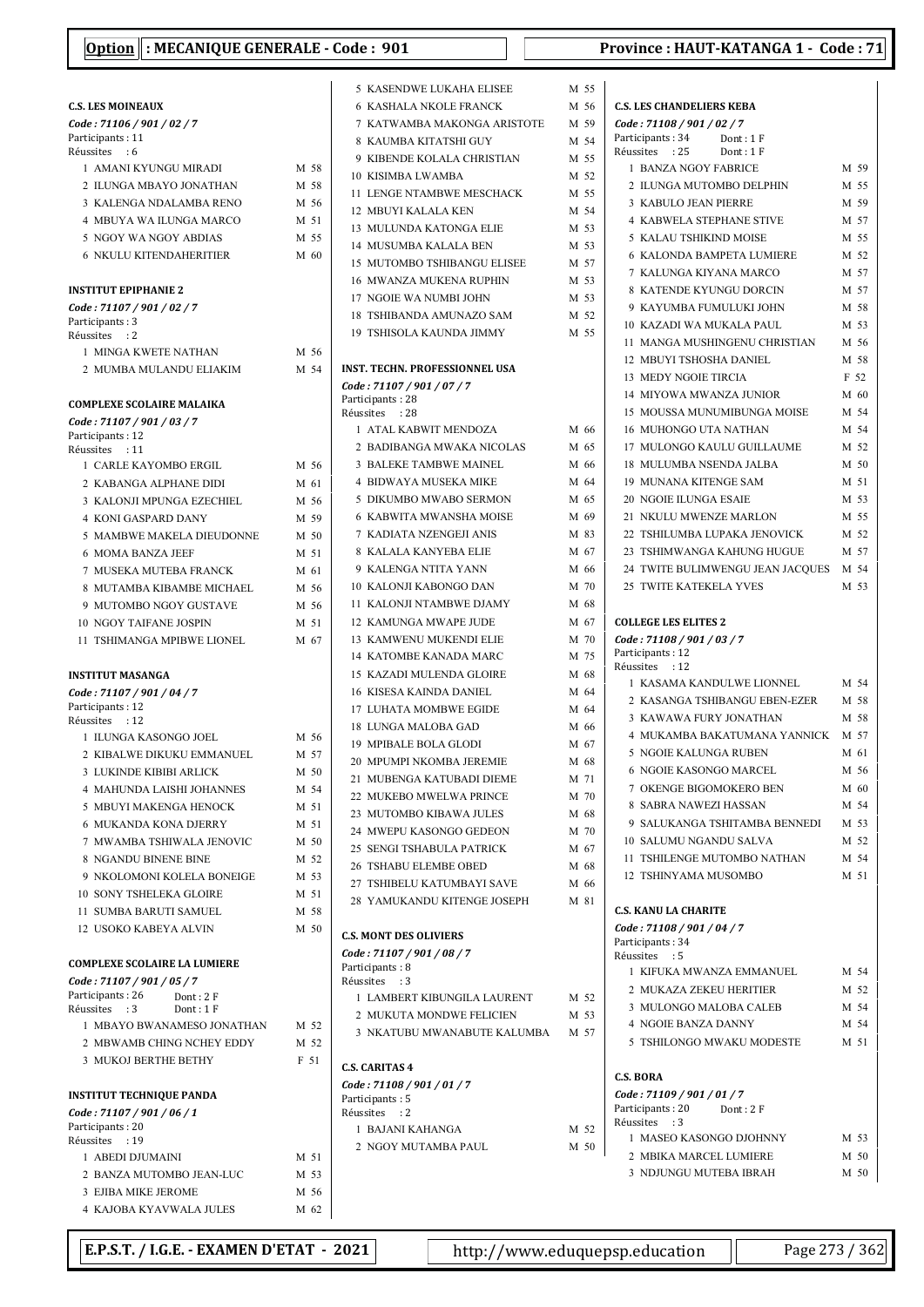| INSTITUT LA LUMIERE DU CHRIST                  |      |
|------------------------------------------------|------|
| Code: 71109 / 901 / 02 / 7<br>Participants: 24 |      |
| Dont: 2F<br>Réussites : 16<br>Dont: 2F         |      |
| 1 BASEKELA KABEYA GABRIEL                      | M 55 |
| 2 DIBWE MBUYU AURELIE                          | F 57 |
| 3 KAHIRIRI NGANDU MESHACK                      | M 58 |
| <b>4 KAKEZA MUWILA COSMAS</b>                  | M 57 |
| 5 KASALA KATSHINDA FRENCH                      | M 52 |
| <b>6 KITENGE WAKIABALA MICHAEL</b>             | M 55 |
| <b>7 KYEMBE MBUYA HENRI</b>                    | M 52 |
| 8 KYUNGU SONGA EMMANUEL                        | M 57 |
| 9 MULUMBA MUKENDI DANIELS                      | M 56 |
|                                                |      |
| <b>10 MWALE NGOMBE LEA</b>                     | F 53 |
| 11 MWAMBA NGOY MATHIAS                         | M 50 |
| 12 MWAMBENU MUSEKELENU JUDI                    | M 58 |
| 13 NGOY MUTONKOLE AMPHILOKOS                   | M 50 |
| <b>14 NKULU WA NSENGA PETER</b>                | M 50 |
| 15 TSHUKA KANUNGU MARCELIN                     | M 55 |
| <b>16 YAV KASESE HENOCK</b>                    | M 52 |
| <b>INSTITUT LA SOUMISSION</b>                  |      |
| Code: 71109 / 901 / 03 / 7                     |      |
| Participants: 20<br>Réussite<br>$\cdot$ :1     |      |
| 1 ILUNGA KABWE HENOCK                          | M 53 |
|                                                |      |
| <b>INSTITUT MYAMBA</b>                         |      |
| Code: 71110 / 901 / 01 / 7                     |      |
| Participants: 36                               |      |
| Réussites : 24                                 |      |
| 1 BANZA EMILE                                  | M 61 |
| 2 DIAKESE ALPHONSE CLED                        | M 52 |
| 3 ILAMIKIZA MANANGA MECHACK                    | M 55 |
| 4 ILUNGA MALOBA STANNY                         | M 54 |
| 5 ILUNGA MBIDI SAMUEL                          | M 54 |
| 6 KALALA MUTAMBAYI FRANCK                      | M 57 |
| 7 KAPEMBA INABANZA ARSEL                       | M 58 |
| 8 KAPYA MUSOKA BRIALY                          | M 59 |
| 9 KASELA MWEWA ALEXIE                          | M 55 |
| 10 KASONGO NSEYA GAD                           | M 50 |
| 11 KASONGO TSHIKALA                            | M 59 |
| 12 KATEKWE KABINGANDU NEEMA                    | M 58 |
| 13 MAKASA WA MAKASA ARTHUR                     | M 52 |
| <b>14 MASUDI BOLIA PRINCE</b>                  | M 58 |
| 15 MAYUNDU MULUMBA DANIEL                      | M 57 |
| <b>16 MUKOBE RAPHAEL HERITIER</b>              | M 50 |
| 17 MUKUMBI MEDARD                              | M 58 |
| 18 MUTEBA WA KUTELA PATRICK                    | M 52 |
| <b>19 MUTELA TSHIZENA MECHACK</b>              | M 50 |
| <b>20 NGOIE LOVIDO ELIE</b>                    | M 53 |
| 21 NUMBI KASONGO                               | M 54 |
| 22 TSHIBANDA KABWE DEO                         | M 56 |
| 23 TSHIMPALANGA SAMY GABRIEL                   | M 57 |
| 24 TSHINGA KAZEMBE PLACIDE                     | M 57 |
|                                                |      |
| <b>C.S. GRAND BAOBAB</b>                       |      |
| Code: 71111 / 901 / 01 / 7                     |      |
| Participants: 8<br>Réussites : 5               |      |
| 1 KANYAMA MWALE DEGAULE                        | M 62 |
| 2 KUMWIMBA NGOY JUNIOR                         | M 59 |
| 3 MAKUKA KANDOLO BERTIN                        | M 59 |
| 4 MANGI WA MANGI GUSTAVE                       | M 63 |
|                                                |      |

| ITI UFUNDI                                                 |      |
|------------------------------------------------------------|------|
| Code : 71111 / 901 / 03 / 1                                |      |
| Participants : 24                                          |      |
| Réussites<br>: 13<br>1 KABEYA LUBAMBA PHILIPPE             | M 51 |
| 2 KALAMBAY NTAMBWE MESHACK                                 | M 51 |
|                                                            |      |
| <b>3 KALUMBA TSHOF CHADRACK</b>                            | M 53 |
| <b>4 KAMFWA KYUNGU JEAN MARIE</b>                          | M 51 |
| 5 KATAWA KABAMBA CEDRICK                                   | M 57 |
| <b>6 KONGOLO MWAMBA JOVANI</b>                             | M 57 |
| <b>7 KYUNGU MAYEBA GIRESSE</b>                             | M 53 |
| 8 LUMBALA LUBIAYI LUCIEN                                   | M 55 |
| 9 MUSWASWA KISIMBA DAN                                     | M 54 |
| 10 MWEMEDI FARIALA MWAMEDI                                 | M 50 |
| 11 NGOY WA ILUNGA PATIENT                                  | M 56 |
| <b>12 NSUNGU KAYEMBE JOHN</b>                              | M 56 |
| 13 TSHIMANGA KALALA CHADRACK                               | M 50 |
|                                                            |      |
| ITI SNCC                                                   |      |
| Code : 71111 / 901 / 04 / 7                                |      |
| Participants: 43<br>Dont: 2F<br>Dont: 2F<br>Réussites : 43 |      |
| 1 BUKASA TWENDENGELE BEN                                   | M 62 |
| 2 EJIBA LUMANDE JEAN                                       | M 55 |
| 3 FWAMBA NGOIE FERDINAND                                   | M 61 |
| 4 KABUYA LUBANDA MAEL                                      | M 60 |
| 5 KABWE MUTAPWATA JACQUES                                  | M 58 |
| 6 KAHOZI MUSOLO BARUCK                                     | M 63 |
| 7 KAKOMPE MUTWAMANYEZE BENNE                               |      |
|                                                            | M 54 |
| 8 KALALA KABUYA RATRISKA                                   | M 57 |
| 9 KAPONDA MATENDE PENIEL                                   | M 55 |
| <b>10 KASAMA GLOIRE GLOIRE</b>                             | M 56 |
| 11 KATSHAN SWAN MAYOND TRESOR                              | M 52 |
| 12 KAVULA NDALA HORACE                                     | M 55 |
| <b>13 KAYEMBE KABWE JEAN CLAUDE</b>                        | M 58 |
| 14 KAYEMBE MULUNDA MICHEL                                  | M 58 |
| <b>15 KAZADI MUKEBO PLAMS</b>                              | M 60 |
| 16 KILUMBA TSHIBINKUFWA DAN                                | M 60 |
| 17 KITENTA WA NKUWA YVES                                   | M 62 |
| 18 KONGOLO KABANGU JEAN PAUL                               | M 62 |
| 19 KONGOLO NGOY SIMPLICE                                   | M 56 |
| 20 LENGE MULAY ELISEE                                      | M 66 |
| 21 LWISHIYA MWINAMINAYI EMMANUE M 58                       |      |
| 22 MAKANDWE MWAPE HERMANN                                  | M 63 |
| 23 MBAYO BANZA JOHN                                        | M 63 |
| 24 MINGA MULAKWA INES                                      | F 60 |
| 25 MITONGA KAZADI JEAN                                     | M 61 |
| 26 MPALANGA JACQUES JEAN-LUC                               | M 62 |
| 27 MUSASA ILUNGA EMMANUEL                                  | M 61 |
| 28 MUTEBA MUJINGA JONATHAN                                 | M 64 |
| 29 MUYEY MUKOJ DEO                                         | M 59 |
| 30 MUYUMBA MWARABU NEVILLE                                 | M 64 |
| 31 MWANZA KABUYANA BONIFACE                                | M 56 |
| 32 MWENGWE MUKASA VAINQUEUR                                | M 79 |
| 33 NDONDJI MUNTUMBUNGU ARCEL                               | M 62 |
| 34 NDUWA KOJ JEAN-LUC                                      | M 61 |
| 35 NGOIE BWANGA JONAS                                      | M 57 |
| 36 NUMBI MUTOMBO NOELLA                                    | F 62 |
| 37 NZAILA WA MUMBA JOSEPH                                  | M 65 |
| 38 RACHIDI MUGALU BOAZ                                     | M 59 |
| 39 TAMBWE LUKABWE JACQUES                                  | M 61 |
| 40 TSHIBANDA KABWE VAINQUEUR                               | M 66 |
| 41 TSHIKALA MALANGO CHADRACK                               | M 61 |
| 42 TSHISHI KANONGE JEAN-LUC                                | M 63 |
| 43 YUMBA MUKEMA ARMAND                                     | M 57 |

| <b>INSTITUT SAINT LUC</b>                          |              |
|----------------------------------------------------|--------------|
| Code: 71111 / 901 / 05 / 7                         |              |
| Participants: 5                                    |              |
| Réussites : 5<br>1 JEAN NGWEWA BAPTISTE            | M 56         |
| 2 KABAMBA LUKABA GLOIRE                            | M 64         |
| 3 KANENGO MUJINGA JOHANNES                         | M 61         |
| 4 MUFUNGA WA MUFUNGA GERMAIN M 64                  |              |
| 5 MUSOKA MPANGWE GRACIA                            | M 58         |
|                                                    |              |
| <b>INSTITUT UFUNDI</b>                             |              |
| Code: 71112 / 901 / 01 / 1                         |              |
| Participants: 5                                    |              |
| Réussites : 5<br>1 DIUR KAPEND JOSEPH              | M 64         |
| 2 KALUME MBAL CLEMENT                              | M 57         |
| 3 KAMBA KAIJ NATHANAEL                             | M 56         |
| <b>4 KIBAWA LUMINGU JOSUE</b>                      | M 56         |
| 5 NSHID A NAWEJ CHADRACK                           | M 55         |
|                                                    |              |
| <b>C.S. LE MESSAGER 1</b>                          |              |
| Code: 71112 / 901 / 02 / 7                         |              |
| Participants: 22<br>Réussites : 14                 |              |
| 1 KALENGA LUKONGA DAVID                            | M 56         |
| 2 KAMPASHA LUPEMBA DANIEL                          | M 58         |
| 3 KASEMWANA SANGO JOSUE                            | M 56         |
| 4 KONGOLO KALUKALU PATIENT                         | M 55         |
| 5 KONGOLO MWAMBA ASHIL                             | M 54         |
| <b>6 KOWA NTSHIKALA JOSEPH</b>                     | M 60         |
| 7 KYUNGU NGOY DIEUBENIE                            | M 54         |
| 8 MOKE MWENGE DIVIN                                | M 55         |
| 9 MUHUNGA NDAY SERGE                               | M 51         |
| 10 MWAMBILA KIJIBA CHRISTIAN                       | M 54         |
| 11 MWANGALALO KAHUMBU ENOCK                        | M 56         |
| 12 NDALAMBA BANZA JOSUE                            | M 52         |
| <b>13 NGOIE KAZADI JULES</b>                       | M 54         |
| <b>14 NGOMBE KYONI PIERRE</b>                      | M 57         |
| <b>INSTITUT LWANGA</b>                             |              |
| Code: 71112 / 901 / 04 / 2                         |              |
| Participants: 3                                    |              |
| Réussites<br>: 2                                   |              |
| 1  KAPUMBA MWAMBENU EDDY                           | M 58         |
| 2 POPA NDUMBA SERAPHIN                             | M 60         |
| <b>I.T.I. VYOMBO</b>                               |              |
| Code: 71113 / 901 / 02 / 1                         |              |
| Participants: 54                                   |              |
| Réussites : 54                                     |              |
| 1 BADIAMBI MPUTU EMMANUEL<br>2 BANZA BWAKIBA IDRIS | M 58<br>M 62 |
| <b>3 BANZA MUKALAY DESIRE</b>                      | M 56         |
| <b>4 BASENGELA JOHN JOHN</b>                       | M 57         |
| 5 ILUNGA MAKOKA GAUTHIER                           | M 62         |
| <b>6 ILUNGA MAKONGA FRANCK</b>                     | M 63         |
| 7 ILUNGA MAWA ALIDE                                | M 58         |
| 8 ILUNGA MONGA FABIEN                              | M 61         |
| 9 ISSA BIN DJUMA                                   | M 60         |
| <b>10 KALONDA KAKAYA PETER</b>                     | M 57         |
| 11 KAMEYA MWATSHIFI MERVEILLE                      | M 56         |
| 12 KASONGO WA NDAY HONORE                          | M 54         |
| 13 KAUMB MWANGAL BEL                               | M 60         |
| 14 KAUME KINYANTA CHRISTOPHER                      | M 59         |
| 15 KAWANGU MUJINGA DAN                             | M 56         |

5 MWIKA CEDRICK CEDRICK M 63

16 KAYANA VICTOR VICTOIR M 57 17 KAZEMBE WA MWANDWE AMON M 53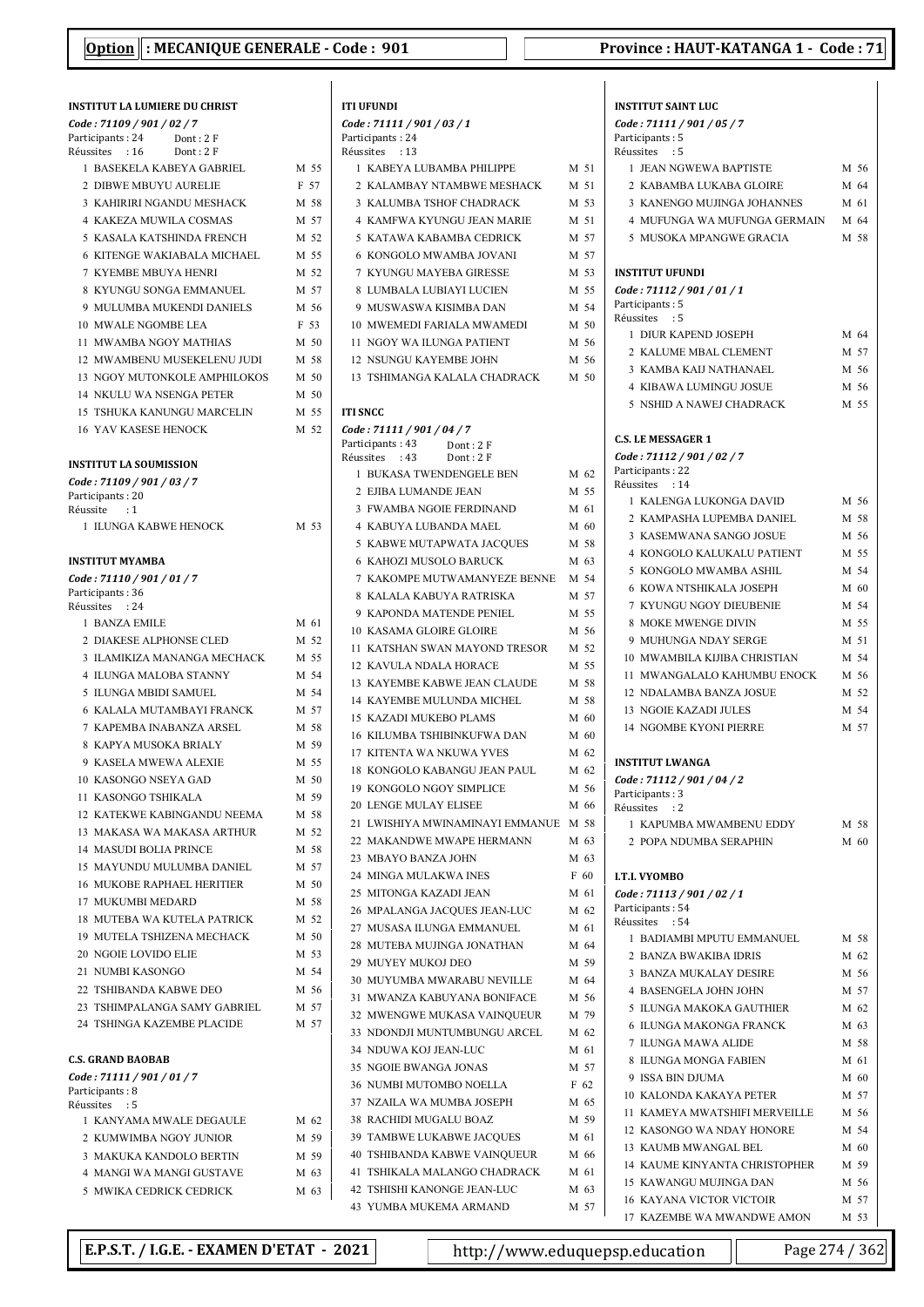| ונ־                                                            |      |
|----------------------------------------------------------------|------|
| <b>18 KIJIBA IKUNDU ELIE</b>                                   | M 53 |
| <b>19 KITENGE KYEMBE DAVID</b>                                 | M 60 |
| 20 KUNWIJI ZWAO HANS                                           | M 61 |
| 21 KYEMBE MUTWALE LANDRY                                       | M 60 |
| 22 KYUNGU PUMUZA DAVID                                         | M 63 |
| 23 LUMBALA MUKATE DANIEL                                       | M 54 |
| 24 LUMBU KIBONGE CHRISTIAN                                     | M 61 |
| 25 MAKONGA MATANGA MATHURIN                                    | M 56 |
| 26 MAKUYA MUKEYA ISRAEL                                        | M 61 |
| 27 MANASE MUSOLE MANASSE                                       | M 58 |
| 28 MBUYA NSENGA JACQU'ABDIEL                                   | M 58 |
| 29 MPWILA KAHIVA BONIFACE                                      | M 53 |
| 30 MUHUNGA SHILI ROBERT                                        | M 52 |
| 31 MWANGA KIMANGANYA EZECHIEL                                  | M 52 |
| 32 MWANGAL MASIP JUDE                                          | M 55 |
| 33 MWENSHI CHUNSU ABEL                                         | M 57 |
| 34 MWENZE MONGA ELIEZER                                        | M 59 |
| 35 NDAY MUKUMBI MICHEL                                         | M 64 |
| <b>36 NGOIE KODI FRANCK</b>                                    | M 59 |
| 37 NGOY KASONGO CALEB                                          | M 59 |
| <b>38 NGOY KATUNDU HERITIER</b>                                | M 60 |
| 39 NGOY KIMANKINDA MOISE                                       | M 54 |
| <b>40 NGWEJ MUSUNG TARCISSE</b>                                | M 57 |
| <b>41 NKULU NUMBI MARTIN</b>                                   | M 56 |
| 42 NSHIKI KALALA GLODEI                                        | M 57 |
| 43 NSHIMBA NDALA DESIRE                                        | M 57 |
| 44 NUMBI KABANGE SYLVAIN                                       | M 54 |
| 45 NUMBI WA LENGE SAM                                          | M 58 |
| 46 NUMBI WA NGOY DELPHIN                                       | M 57 |
| 47 NYENGWA LWITALIKA PATIENT                                   | M 59 |
| 48 PANDA MUKOLE GREVISSE                                       | M 62 |
| 49 SEYA MWILOMBELE JOSSAN                                      | M 57 |
| 50 TSHAMALA NGOIE SAMY                                         | M 57 |
| 51 TSHIBAMB KABUMB MARC                                        | M 55 |
| 52 TSHIKONDO MANAYI EMERY<br>53 TSHOMBELA KONGOLO CHARLES M 52 | M 52 |
| 54 TSHOTSHO MUNUNGA DECROLY M 59                               |      |
|                                                                |      |
| <b>C.S. HERITAGE COLLEGE</b>                                   |      |
| Code: 71113 / 901 / 03 / 7                                     |      |
| Participants: 8                                                |      |
| Réussite : 1                                                   |      |
| 1 MUSA SADIKI MOISE                                            | M 53 |
|                                                                |      |
| <b>C.S. LA SOUMISSION 2</b>                                    |      |
| Code: 71113 / 901 / 05 / 7<br>Participants: 15                 |      |
| Réussites<br>$\cdot$ 6                                         |      |
| 1 KASEYA KALALA RUFIN                                          | M 51 |
| 2 LUMBALA WA LUMBALA JHON                                      | M 53 |
| 3 MUTOMBO BEYA SARRIVE                                         | M 57 |
| 4 MUTOMBO KAZADI VICTOR                                        | M 51 |
| 5 MWAMBA KABASELE GUERSHOM                                     | M 50 |
| <b>6 PANGA MUKUNE DJO</b>                                      | M 53 |
|                                                                |      |
| <b>C.S. LE MESSAGER 2</b>                                      |      |
| Code: 71113 / 901 / 06 / 7<br>Participants: 10                 |      |
| Réussites : 6                                                  |      |
| 1 KAUMBA JOSEPH VICTOIRE                                       | M 52 |
| 2 KYUNGU BAUDOUIN KYSS                                         | M 55 |
| 3 LENGE WA FUMU MOISE                                          | M 51 |
| <b>4 MUNDINGAYI TSHALA JEREMIE</b>                             | M 50 |
| 5 MWANZA JERCEL JERCEL                                         | M 54 |
| <b>6 TSHIBASU ILUNGA HERITIER</b>                              | M 50 |
|                                                                |      |

| <b>INSTITUT MIKUBA</b>                                      |      |        |
|-------------------------------------------------------------|------|--------|
| Code: 71114 / 901 / 01 / 2                                  |      |        |
| Participants: 17<br>Dont: 1 F<br>Réussites : 10<br>Dont: 1F |      |        |
| 1 ILUNGA KIFIKWA GASPARD                                    |      | M 58   |
| 2 KAILU TSHAMBI PRINCE                                      |      | M 57   |
| 3 KANAMA KITENGE JEREMIE                                    |      | M 59   |
| <b>4 LWAMBA LISASI GAUTIER</b>                              |      | M 56   |
| 5 MUKAZA YA MUNO GLOIRE                                     |      | M 58   |
| 6 MUKUNA KAJINGULU CHERUBIN                                 |      | M 61   |
| 7 MUTEBA WA NYEMBO MANASSE                                  |      | M 52   |
| 8 NDAY KASONGO SAMUEL                                       |      | M 53   |
| <b>9 TSHIKOMB YAV GEORGES</b>                               |      | M 50   |
| <b>10 TSHOMBA TAMBI DORCAS</b>                              |      | F 51   |
|                                                             |      |        |
| <b>C.S. LES PACIFIQUES 1</b>                                |      |        |
| Code: 71114 / 901 / 03 / 7                                  |      |        |
| Participants: 3<br>Réussite                                 |      |        |
| $\cdots$<br>1 KAYA WA LUMBU ROGATIEN                        |      | $M$ 50 |
|                                                             |      |        |
| <b>C.S. MODERNE</b>                                         |      |        |
| Code: 71114 / 901 / 04 / 7                                  |      |        |
| Participants: 3                                             |      |        |
| Réussite : 1                                                |      |        |
| 1 MAYUNGI KAZADI AIME                                       |      | M 54   |
|                                                             |      |        |
| <b>INSTITUT MAFINGE</b>                                     |      |        |
| Code: 71115 / 901 / 01 / 7<br>Participants: 6               |      |        |
| Réussites : 6                                               |      |        |
| 1 ILUNGA NGOY FRAYDON                                       |      | M 63   |
| 2 KAHONGO MUSELEMA LANDRY                                   |      | M 60   |
| 3 LONJ WA LONJ ABUBAKAR                                     |      | M 57   |
| 4 LUKANDA KALOMBO GABRIEL                                   |      | M 55   |
| <b>5 MPIANA KABWIKA DEDALE</b>                              |      | M 60   |
| 6 MWAMBA SALUMU CEDRICK                                     |      | M 54   |
|                                                             |      |        |
| <b>I.T. SACRE COEUR</b>                                     |      |        |
| Code: 71115 / 901 / 03 / 7                                  |      |        |
| Participants: 75<br>Dont: 1F<br>: 71<br>Réussites           |      |        |
| 1 ABOUBAKAR BAKEBABA FISTON                                 |      | M 60   |
| 2 BANZA MUKALAYI JUNIOR                                     |      | M 56   |
| 3<br><b>BANZA MULEKA GABRIEL</b>                            |      | M 67   |
| 4 BUKASA KABWANGA RUPHIN                                    |      | M 61   |
| 5<br><b>IKUMA SHIKU DRADIR</b>                              |      | M 50   |
| ILUNGA KABWIBA JOSUE<br>6                                   |      | M 61   |
| 7 ILUNGA KASHIMBO JEAN-MARC                                 |      | M 59   |
| 8 ILUNGA MUKOYA GAEL                                        |      | M 59   |
| 9 ILUNGA NKULU JULIEN                                       |      | M 55   |
| 10 ILUNGA WA ILUNGA ARNAULD                                 |      | M 53   |
| 11 KABAMBA BISHIMBA ELISEE                                  |      | M 64   |
| 12 KABULO MWENGWE JEAN-PAUL                                 | M 63 |        |
| 13 KABUYA TSHILAMBO VICTOIRE                                |      | M 59   |
| 14 KAHILU UPALE DAVIN                                       |      | M 60   |
| 15 KAHOZI WA NYEMBO JONATHAN                                |      | M 58   |
| 16 KALAPWE KALENGA CHRISTIAN                                |      | M 68   |
| 17 KALONJI BISHIYA MECHACK                                  |      | M 56   |
| 18 KAMIL TSHINGOMBE MECHACK                                 |      | M 58   |
| <b>19 KAPUNG WADIM CHADRACK</b>                             |      | M 61   |
| 20 KASONGO KAPAYA TOUSSAINT                                 |      | M 62   |
| 21 KASONGO MWADIANVITA DIEU-MER                             | M 63 |        |
| 22 KATHOBA KANENE SETH                                      |      | M 59   |
| 23 KAYAMBA KASOMPE ELIE                                     |      | M 54   |
| 24 KAYANDA KABOLE JEAN-PIERRE                               |      | M 61   |
| 25 KAYUMBA NDJIBU JUNIOR                                    |      | M 61   |

| 26 KAZABA WA KASAMWA DANIEL          | M 64 |
|--------------------------------------|------|
| 27 KAZAD MUKENG JONTHAN              | M 63 |
| 28 KAZADI NTAMBA CHADRACK M 60       |      |
| 29 KAZADI WAMILUMBU GRACE            | M 57 |
| 30 KAZINGU NGOY CONSOLAT             | M 67 |
| 31 KOJ AKILIMALI LUCK                | M 65 |
| 32 KONGOLO MWAMBA PATRICK            | M 65 |
|                                      |      |
| 33 KYALA MWANDAMA DELLY              | M 58 |
| <b>34 KYUNGU ILUNGA JULES</b>        | M 60 |
| 35 KYUNGU MASENGO IDRICE             | M 62 |
| 36 LUKUNKU MUKONKOLE DAVID           | M 55 |
| 37 MALUNGA KILUMBA JOSUE             | M 64 |
| 38 MASENGO WA LEZA EMMANUEL          | M 70 |
| 39 MASHIBA COSMAS IGISE              | M 57 |
| 40 MASHINI KAMWANYA HERITIER         | M 58 |
| 41 MBALA AUGUSTIN AUGUSTIN           | M 63 |
| 42 MBARUKU MAMBOLEO CHRIS            | M 61 |
| 43 MBAY MALAMB OTNIEL                | M 61 |
| 44 MBUYU WA NTAMBO PRINCE            | M 56 |
|                                      |      |
| <b>45 MIJI KEKE ELDAD</b>            | M 66 |
| 46 MOMA MUGANZA ODON                 | M 66 |
| 47 MUKANDAWIRE TSHIDENDE JONATH M 52 |      |
| 48 MUKUBA BEYA CEDRICK               | M 59 |
| 49 MUMBA MOISE MOISE                 | M 56 |
| 50 MUPANG MWENZ DIEUDONNE            | M 64 |
| 51 MUYUMBA KALUNGA VALERY            | M 63 |
| 52 MWAHILA KABWIT JEAN-CLAUDE M 56   |      |
| 53 MWEPU MUTONI CHADRACK             | M 63 |
| 54 NDALA KATOMB CHADRACK             | M 54 |
| 55 NGOY KIPANGA JEAN-PAUL            | M 64 |
| 56 NKOLA MUSEU AARON                 | M 69 |
| 57 NKULU MUSHIKA FRANCK              | M 63 |
| 58 NSENGA MALOBA JENOVIC             | M 63 |
|                                      | M 62 |
| 59 NUMBI NDALA HERVE                 |      |
| 60 NYAULA KIDJOKO                    | M 60 |
| 61 PALUKU RUPANDE EMMANUEL           | M 63 |
| 62 SEBE MUTACH MALICK                | M 63 |
| 63 SIMBA MOKE GRACE                  | M 64 |
| 64 SUL MUTOMB STANI                  | M 63 |
| 65 SULA MASHIMBO GERARD              | M 59 |
| 66 TINDWA MUYUMBA JOE                | M 61 |
| 67 TSHIMWANG YAV NARCISSE            | M 65 |
| 68 TSHINYEMBA KUTSHIRI HERITIER      | M 58 |
| 69 TSHITEYA ILUNGA JOE               | M 62 |
| 70 TSHIYOMBO ANDRE CHADRACK          | M 55 |
| 71 UMBA KASONGO YANNICK              | M 57 |
|                                      |      |
| <b>C.S LES ELITES1</b>               |      |
| Code: 71115 / 901 / 04 / 7           |      |
| Participants: 14                     |      |
| Réussites : 8                        |      |
| 1 KATOLA MUKUPE HENOCK               | M 52 |
| 2 MPUNGA MUYA GUERSHOM               | M 56 |
| 3 MUKUKA ARTHUR ARTHUR               | M 57 |
| 4 MULUMBA TSHIBANGU DAN              | M 55 |
| 5 MWAMBA WA NKULU CLAUDE             | M 50 |
| <b>6 NGOIE KYAMWIMBI RUBIN</b>       | M 50 |
| 7 UMBA SHANFUMU DAVID                | M 54 |
| 8 YUMBA WA YUMBA RODRIGUE            | M 51 |
|                                      |      |
| <b>INSTITUT TUPENDANE</b>            |      |
| Code: 71115 / 901 / 05 / 5           |      |
|                                      |      |
|                                      |      |
| Participants: 5<br>Réussite : 1      |      |
| 1 NGOY LAINOSA BONHEUR               | M 52 |

E.P.S.T. / I.G.E. - EXAMEN D'ETAT - 2021 http://www.eduquepsp.education Page 275 / 362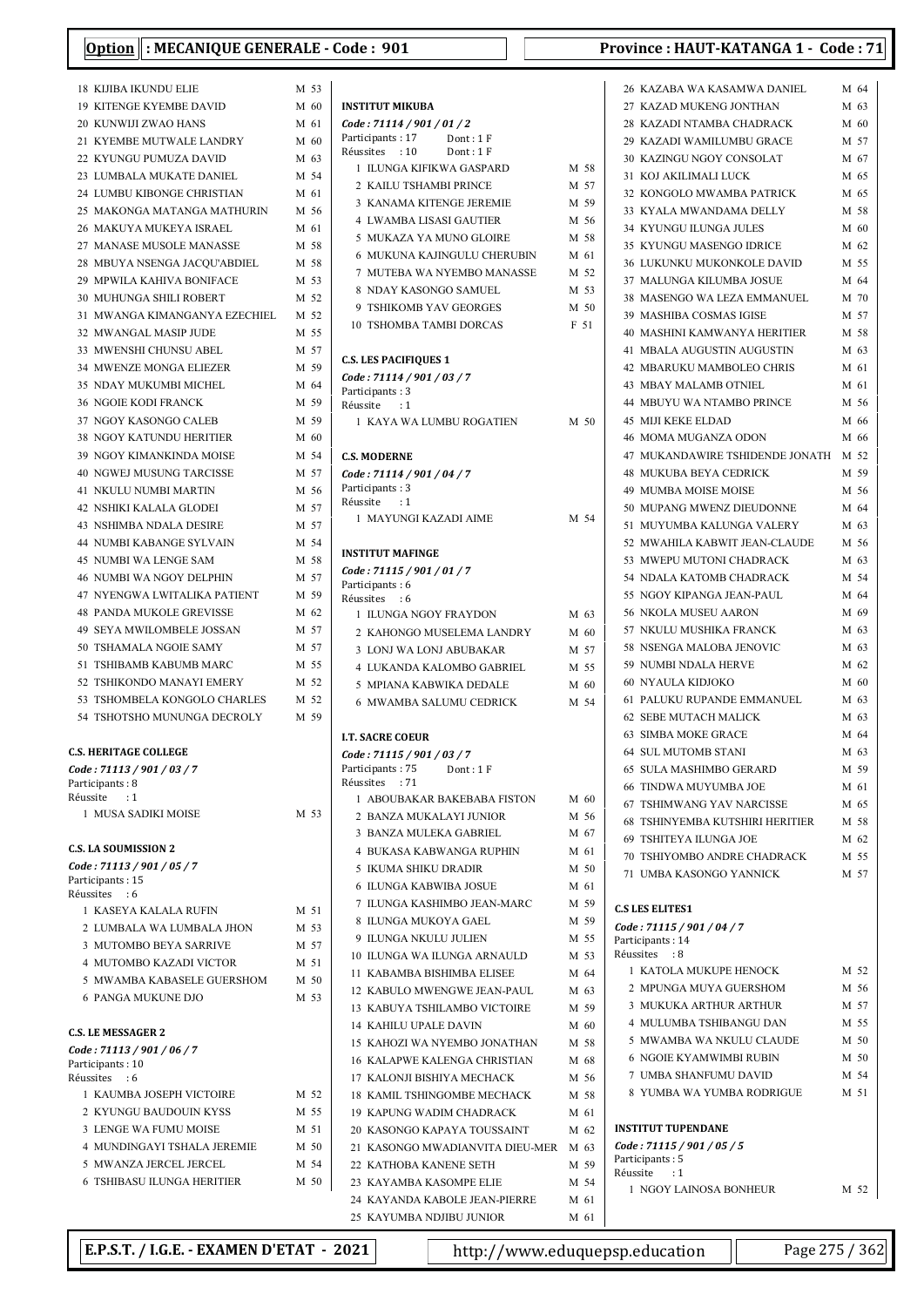$\overline{\phantom{a}}$ 

| <b>CS LA PUISS. MAIN DE L'ETERNEL</b>                   |              | П       |
|---------------------------------------------------------|--------------|---------|
| Code: 71116 / 901 / 01 / 7                              |              | C       |
| Participants: 8<br>Réussites : 2                        |              | P.<br>R |
| 1 KITWA ILUNGA ESPOIR                                   | M 54         |         |
| 2 MWENGE MONGA ISAAC                                    | M 55         |         |
|                                                         |              |         |
| <b>C.S. ARC EN CIEL</b>                                 |              |         |
| Code: 71116 / 901 / 02 / 7                              |              |         |
| Participants: 10                                        |              |         |
| Réussites : 10<br>1 INEZA ELIE ELIE                     | M 53         |         |
| 2 JACQUES MIKOMBE JACQUES                               | M 57         |         |
| 3 KABANGE NKULU DEOGRATIAS                              | M 53         |         |
| 4 MALABA KABEMBA DELPHIN                                | M 58         |         |
| <b>5 MBAYO BIENGE RUBBIN</b>                            | M 50         |         |
| 6 MOYENGO EBULU DANIEL                                  | M 51         |         |
| 7 MUKONKOLE BWANGA DANIEL                               | M 53         |         |
| 8 NGOY MUTOMBO LAURENT                                  | M 52         |         |
| 9 TSHIMANGA WA TSHIMANGA GLOIRE M 59                    |              |         |
| <b>10 TSHIYANGA MIKOMBE DANIEL</b>                      | M 57         |         |
|                                                         |              |         |
| <b>C.S. AGNEAU DE DIEU</b>                              |              |         |
| Code: 71116 / 901 / 03 / 7                              |              |         |
| Participants: 54<br>Réussites : 36                      |              |         |
| 1 BANZA BAPANGA TETE JEAN JACQUE                        | M 58         | П       |
| 2 BANZA MIJI PERCE                                      | M 50         | C       |
| 3 BEYA KAKIMA CHADRACK                                  | M 52         | P.      |
| <b>4 BEYA LUPASHA BERGER</b>                            | M 50         | R       |
| 5 DIEMO LUBINGA PITSHOU                                 | M 53         |         |
| <b>6 ILUNGA NKULU NOE</b>                               | M 54         |         |
| 7 KABEYA NGOY MOISE                                     | M 58         |         |
| 8 KABULO KILAY MOISE                                    | M 51         |         |
| 9 KAHILU KAWEL DANNY                                    | M 54         |         |
| <b>10 KALUMBA ARUNA FISTON</b>                          | M 63         |         |
| 11 KAMBWAJA ILUNGA JOHN                                 | M 53         |         |
| 12 KANINDA TSHIBANGU CHADRACK<br>13 KAPYA KILONGWA DADY | M 57<br>M 61 |         |
| 14 KAZADI WA MPANDE ARTHUR                              | M 59         |         |
| 15 KITENGE MAFULO JEAN LUC                              | M 55         |         |
| 16 KWIMA MAJIT BRANCHE                                  | M 55         |         |
| 17 KYALWE KASONGO BEBETO                                | M 54         |         |
| <b>18 MASUDI MINONGA MINOS</b>                          | M 50         |         |
| 19 MATULENGANA ANTOINE CHRIS                            | M 61         |         |
| 20 MAWAZO BANTU CHRISPIN                                | M 51         |         |
| 21 MBUYI IWINO CHADRACK                                 | M 53         |         |
| 22 MUDIANGOMBE TSHIOWA MARDOCH M 57                     |              |         |
| 23 MUJINGA MUKUMBU FREDDY                               | M 56         |         |
| 24 MUMBA NAWEJ MOISE                                    | M 65         |         |
| 25 MUTOMBO BANZA ERICK                                  | M 54         |         |
| 26 MWANZA NKONKO JONATHAN                               | M 59         |         |
| 27 MWIKA WA KALENGA DJO                                 | M 53         |         |
| 28 MWILU MUSODI RODRIGUE                                | M 62         |         |
| 29 NGONGO FATAKI NATHAN<br>30 NGOY BATENGA JOHN         | M 55<br>M 59 |         |
| 31 NGOY KATANGILE JUSTIN                                | M 56         |         |
| 32 NUMBI KAZADI REAGEN                                  | M 50         |         |
| 33 TANGA KITENGE JURESSE                                | M 60         |         |
| 34 TSHAMALA NGOY FREDDY                                 | M 58         | П       |
| 35 TSHINYEMBA MBANGU ABEDI                              | M 53         | с<br>P. |
| 36 TWABUDIA TSHAMALENGA CALEB M 55                      |              | R       |
|                                                         |              |         |
|                                                         |              |         |

| <b>INST. TECH. INDUSTRIEL MAVUNO</b>   |      |  |
|----------------------------------------|------|--|
| Code: 71117 / 901 / 01 / 7             |      |  |
| Participants: 20<br>Dont: 1 F          |      |  |
| Réussites<br>: 20<br>Dont: 1F          |      |  |
| 1 KABEMBA KIBOMBO GABRIEL              | M 52 |  |
| 2 KABEY KONG MAOVIC                    | M 54 |  |
| 3 KARANGANO SABI HESSE                 | M 55 |  |
| <b>4 KATEMO KIMBA VICTOIRE</b>         | M 59 |  |
| KYENGE NYAMABO BENJAMIN<br>5           | M 55 |  |
| 6 KYUNGU ILUNGA NOVICK                 | M 56 |  |
| <b>MBAYA MUTOBO COLIN</b><br>7         | M 54 |  |
| <b>MBUYI MUKENINAYI ELIE</b><br>8      | M 58 |  |
| 9 MBUYI MUNINGA ISAAC                  | M 58 |  |
| 10 MITONGA BERNARD MESHACK             | M 55 |  |
| MPANGA MANYONGA ATHAL<br>11            | M 57 |  |
| 12 MPIANA WA MPIANA RUBEN              | M 60 |  |
| 13 MUKENDI KADIMA JOSUE                | M 62 |  |
| 14 NGANDU MAKUMBI JEREMIE              | M 57 |  |
| <b>15 PAUNI BANZE HANSA</b>            | M 55 |  |
| <b>16 SIMBI MUTONGO ADOLPH</b>         | M 55 |  |
| SIMBI SUNGU DIEUDONNE<br>17            | M 54 |  |
| <b>18 TSHIBANVUNYA BEATRICE AGATHE</b> | F 56 |  |
| <b>19 UMEN WAYUK EXAUCE</b>            | M 61 |  |
| 20 YOMBO MULOWAYI DAN                  | M 59 |  |
|                                        |      |  |
| <b>INSTITUT ELIMU</b>                  |      |  |
| Code: 71117 / 901 / 02 / 6             |      |  |
| Participants: 32                       |      |  |
| Réussites : 28                         |      |  |
| 1 CHOLA MUKOLELWA SCHOBEL              | M 56 |  |
| 2 HERADI AMISI DANIEL                  | M 57 |  |
| 3 ILUNGA MUKAYA PRINCI                 | M 54 |  |
| 4 KABAMBA KABONGO OSCAR                | M 58 |  |
| KABULO ILUNGA DANIEL<br>5              | M 52 |  |
| <b>6 KAINDU MBUYA GILBERT</b>          | M 60 |  |
| KALENGA KANKUNUNU DANNY<br>7           | M 51 |  |
| 8 KASONGO KESAMBWE ROGER               | M 53 |  |
| 9 KAYOKA MUSAMBI MOISE                 | M 57 |  |
| 10 KIPENDA MUJINGA CLOVIS              | M 54 |  |
| 11 KUBELWA MUSAYA ABEL                 | M 51 |  |
| 12 MAMBWE NAWAMONA MOISE               | M 51 |  |
| 13 MATUNGULU MATALA SAMUEL             | M 58 |  |
| <b>14 MBANG MAKAL JULES</b>            | M 59 |  |
| 15 MBUYU KAYEMBE JONATHAN              | M 52 |  |
| 16 MUBALO KAMFWA POLYDOR               |      |  |
|                                        | M 58 |  |
| 17 MUJINGA KAINDA VICTOIRE             | M 58 |  |
| 18 MULUMBA TSHILOMBO SCHADRACK         | M 58 |  |
| 19 MUYIYA AMEDEO JONATHAN              | M 54 |  |
| 20 MWANZA MAYAMBA JONATHAN             | M 59 |  |
| 21 MWANZA WA MWANZA JOSUE              | M 52 |  |
| 22 MWELWA MAKONGA NATHANAEL            | M 55 |  |
| 23 NUMBI NKIMBA EDDY                   | M 54 |  |
| 24 SAKANYA KYEMBE TINO                 | M 53 |  |
| 25 TSHIBANDA MULAJA ALI                | M 53 |  |
| 26 TSHIDIBI MPIANA JEAN                | M 55 |  |
| 27 TSHINANGU SHALWENDO DAN             | M 60 |  |
| 28 TSHITUMBU TSHIBANGU HERITIER        | M 55 |  |
|                                        |      |  |
| <b>INSTITUT TUJENGE</b>                |      |  |
| Code: 71117 / 901 / 03 / 6             |      |  |
| Participants: 22                       |      |  |
| Réussites<br>$\cdot$ 16                |      |  |
| 1 BUKASA NZENZE FRADY                  | M 51 |  |
| 2 ILUNGA KIYANDA LEANTIS               | M 52 |  |
| 3 KABEYA WA TSHIZANGA VERDICT          | M 55 |  |
| 4 KABILA MALISAWA JONATHAN             | M 55 |  |

|                      | 5 KABONGO TSHIBANGU JURESS                                  |      | M 56         |
|----------------------|-------------------------------------------------------------|------|--------------|
|                      | <b>6 KANFWA WA UMBA JHON</b>                                |      | M 52         |
|                      | 7 KASANDA WA NGOIE MASATSHI                                 |      | M 55         |
|                      | 8 KAYEMBE TUTU JUNIOR                                       |      | M 56         |
| M 52                 | 9 KIPALU MASEKA BLAISE                                      |      | M 59         |
| M 54                 | 10 KUMBA MULOPWE RATHAMI                                    |      | M 59         |
| M 55                 | <b>11 MBAV TSHIFUTSH VAGUEN</b>                             |      | M 57         |
| M 59                 | 12 MBUYI ILUNGA DAVID                                       |      | M 58         |
| M 55                 | 13 MPALA LOBATI LUC                                         |      | M 52         |
| M 56                 | 14 MUKEMBE MWENDA AMOS                                      |      | M 57         |
| M 54                 | <b>15 MWEPU ILUNGA STONE</b>                                |      | M 56         |
| M 58                 | <b>16 MWIDIA MUNGEDI ALEXIS</b>                             |      | M 53         |
| M 58                 |                                                             |      |              |
| M 55                 | <b>INST HATARI</b>                                          |      |              |
| M 57                 | Code: 71117 / 901 / 04 / 5<br>Participants: 9<br>Dont : 1 F |      |              |
| M 60                 | Réussite : 1                                                |      |              |
| M 62                 | 1 KIBAMBI NGOIE CHRISTIAN                                   |      | M 50         |
| M 57                 |                                                             |      |              |
| M 55                 | <b>C.S. PISCINE DE VIE</b>                                  |      |              |
| M 55                 | Code: 71118 / 901 / 02 / 7                                  |      |              |
| M 54                 | Participants: 3<br>Réussites : 2                            |      |              |
| F 56                 | 1 KABULO MUKEKWA WARBIS                                     | M 56 |              |
| M 61                 | 2 NGOYI KAYUMBA STACIE                                      |      | M 54         |
| M 59                 |                                                             |      |              |
|                      | <b>INSTITUT CARITAS</b>                                     |      |              |
|                      | Code: 71119 / 901 / 01 / 2                                  |      |              |
|                      | Participants: 4                                             |      |              |
|                      | Réussites : 3<br>1 BANZA MUKALAYI                           |      | M 54         |
| M 56                 | 2 KANGONJA MULENDA DIEUDONNE                                | M 55 |              |
| M 57                 | 3 MBUYA KYAMPONGE BAUDINCE                                  | M 51 |              |
| M 54                 |                                                             |      |              |
| M 58                 | <b>INSTITUT SAINTE THERESE</b>                              |      |              |
| M 52                 | Code: 71119 / 901 / 02 / 7                                  |      |              |
| M 60<br>M 51         | Participants: 13                                            |      |              |
| M 53                 | Réussites<br>: 12                                           |      |              |
|                      | 1 AMISE BULIMWENGU FRANC                                    |      | M 57         |
|                      |                                                             |      |              |
| M 57                 | 2 BANZE NKULU DASSIN                                        |      | M 63         |
| M 54                 | 3 BUSAMBO NORBERT ELIE                                      |      | M 56         |
| M 51                 | 4 KAMBI SHABANI HASSAN                                      |      | M 52         |
| M 51<br>M 58         | 5 KAPENDA KANANDA                                           | M 59 |              |
| M 59                 | <b>6 KILUBA HENRI GUELLORD</b><br>7 KYAMBE LUENBWE JONATHAN |      | M 54<br>M 54 |
| M 52                 | 8 KYAPI MASENGI ANDRE                                       |      | M 56         |
| M 58                 | 9 MUTOMBO KANKOLONGO MAGLOIRE M 64                          |      |              |
| M 58                 | 10 NGOY MUKUNA HENRI                                        |      | M 60         |
| M 58                 | 11 TSHAKA MUSOLE TAYLOR                                     |      | M 59         |
| M 54                 | 12 TSHISOLA LUMPUNGU ELIE                                   | M 61 |              |
| M 59                 |                                                             |      |              |
| M 52                 | <b>INSTITUT SAINTE HELENE</b>                               |      |              |
| M 55                 | Code: 71120 / 901 / 01 / 2                                  |      |              |
| M 54                 | Participants: 3                                             |      |              |
| M 53                 | Réussite<br>: 1<br>1 DIHUR SAMAKAY JEAN                     |      | M 50         |
|                      |                                                             |      |              |
|                      | <b>C.S. LA LOUPIOTE</b>                                     |      |              |
| M 53<br>M 55<br>M 60 | Code: 71120 / 901 / 02 / 7                                  |      |              |
|                      | Participants: 15                                            |      |              |
|                      | Réussites<br>$\cdot$ : 7                                    |      |              |
|                      | 1 KAFUKU NGOSA GENESVIN                                     | M 53 |              |
|                      | 2 KAPONGO MISANO ALBERT                                     | M 51 |              |
|                      | 3 KASONGO NGOY FILS                                         |      | M 51         |
|                      | <b>4 KYEMBE KIRINDA PASCAL</b>                              |      | M 55         |
| M 55<br>M 51<br>M 52 | 5 MULUMBWA KITULA RUBEN                                     |      | M 58         |
| M 55<br>M 55         | <b>6 NSENGA MUKOKO FIDEL</b><br>7 PITSHI NDUWA ENOCK        |      | M 52<br>M 53 |

E.P.S.T. / I.G.E. - EXAMEN D'ETAT - 2021 http://www.eduquepsp.education Page 276 / 362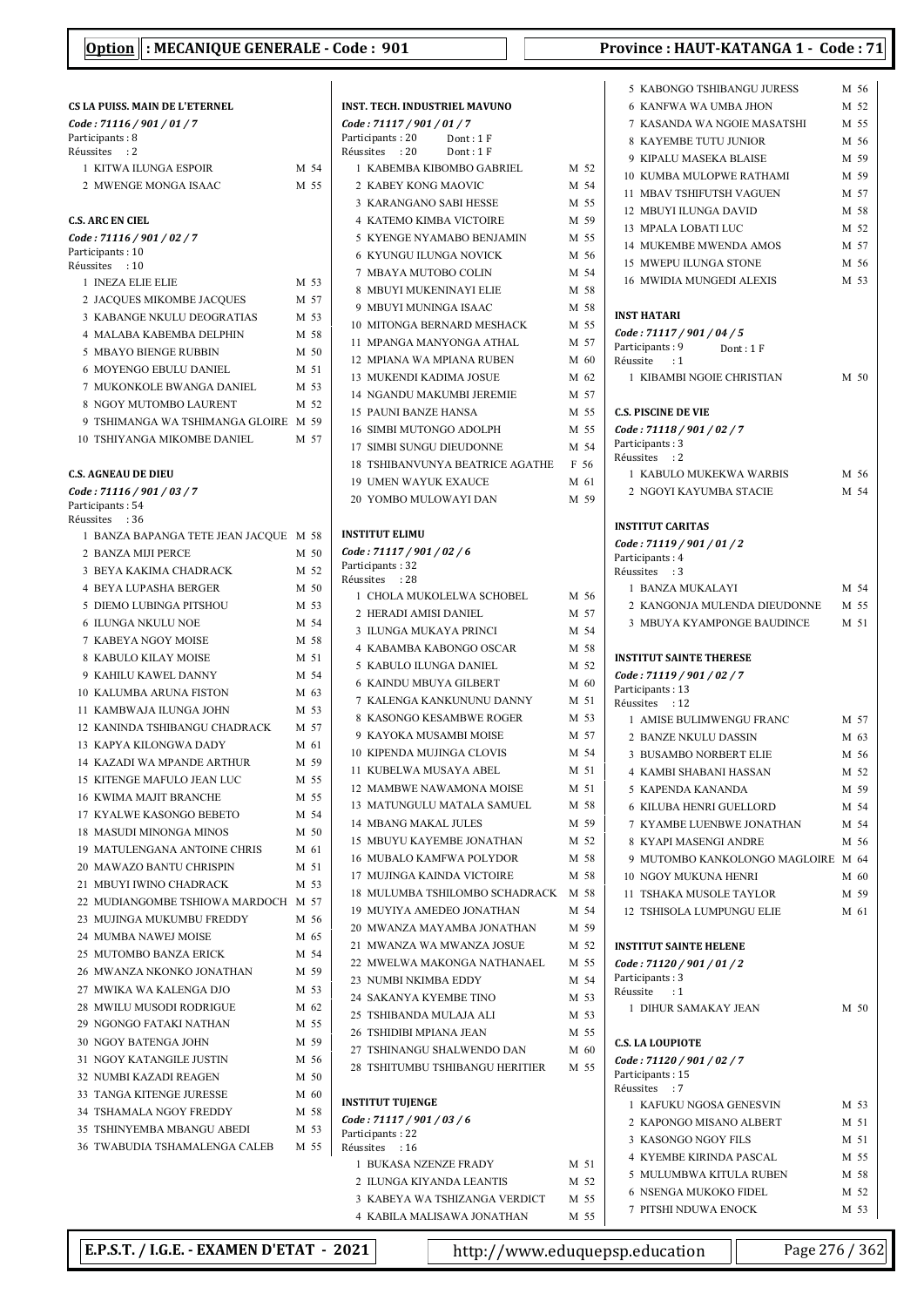## INSTITUT MWADINGUSHA Code : 71120 / 901 / 03 / 1 Participants: 15 Réussites : 13 1 ILUNGA KATAMBO BENAJA M 53 2 KAPENGE KARINKUBU GLOIRE M 51 3 KAPYA MWENDA GUELORD M 65 4 KASONGO KYOMBWE INIANCE M 54 5 KONGOLO KIHUYU MARCELLIN M 60 6 KYUNGU MAFINGE GOMARS M 54 7 MUMBA FREDERIC FREDDY M 55 8 MUNKOTO KISABO CLAVER M 58 9 MUNONGO WA MUNONGO JOHN M 59 10 ND0LELA YAMBA VICTOIRE M 51 11 SABO MATENDE FLORIBERT M 55 12 TOLWE KYAYO ALEXI M 53 13 TSHISUMBI KANTINI WIMINE M 55 INSTITUT JOVIANI Code : 71120 / 901 / 04 / 7 Participants: 16 Réussites : 2 1 KAPENDA MASHITU IRIS M 50 2 LUKANGA KYUNGU FABRICE M 51 ITI LUFIRA Code : 71120 / 901 / 05 / 1 Participants: 6 Réussite : 1 1 KAPYA NGOMBE AQUILAS M 51 C.S. SAINT PAUL JEAN AZINA Code : 71121 / 901 / 01 / 7 Participants: 11 Réussites : 6 1 AMISI ABEDI JUNIOR M 57 2 KABALA MAKONGA BIVINCE M 54 3 LUKENGU KABEYA WILLY M 52 4 MASENGO KABAMBA ALLY M 56 5 MUKADI MBAYO DJO M 58 6 MWAMBA KATOMPA ISAAC M 50 C.S. DIVA HANSE Code : 71121 / 901 / 02 / 7 Participants: 3 Dont: 1 F Réussites : 2 1 ILUNGA MWALIMU GRACE M 52 2 MUSEPI MUSUMALI HERITIER M 50 C.S. SAINT MICHEL NZAM Code : 71122 / 901 / 01 / 7 Participants: 24 Réussites : 11 1 BANZA KAYOMBO PASCAL M 52 2 KABANGU ALBERT UBRAHIM M57 3 KABONGO NFUNI NIKE M 56 4 KAPANDA KAZADI LAURENT M 52 5 KAZADI KASONGO CHRISTIAN M 51 6 MURENGA MULUMBA MATHIEU M 50 7 MULOWAY CHARMESSE GIRES M 54 8 MUVUMBU YUKA ALEXIS M 53 9 MWAMBA NORBERT JOSE M 51 10 NZASI TSHABWILA HENOCK M 50 11 SANGWA WA NYEMBO MORICE M 52

|        | <b>INSTITUT ZAWADI</b>                            |      |      |
|--------|---------------------------------------------------|------|------|
|        | Code: 71122 / 901 / 02 / 7                        |      |      |
|        | Participants: 13<br>Dont : 1 F<br>Réussites<br>:3 |      |      |
| ١      | 1 KABINGA MUTOMBO SYMPHORIEN                      | M 50 |      |
|        | 2 KASENGA KATANT CHRINOVIC                        | M 54 |      |
| 5      | 3 NYEMBO AMISI MELCHI                             |      | M 52 |
| į      |                                                   |      |      |
| )      | <b>C.S. ROYAUME DU CIEL</b>                       |      |      |
| į      | Code: 71122 / 901 / 03 / 7                        |      |      |
| 5      | Participants: 19<br>Réussites : 10                |      |      |
| ζ      | 1 AHUKA OHAMBE JOSUE                              | M 56 |      |
| )      | 2 KABEYA KONGOLO CHRISTIAN                        | M 51 |      |
| l      | 3 KABOTU TSHIANYI GEDEO                           |      | M 52 |
| 5      | <b>4 KINYAMUKA NTAMBWE JOSEPH</b>                 | M 51 |      |
| 3<br>5 | 5 KYUNGU KADIMA EZECHIEL                          |      | M 54 |
|        | <b>6 MAFWIKA KATAMBWE GEDEON</b>                  |      | M 56 |
|        | 7 MWAMBA KALENGA CHRISTIAN                        | M 54 |      |
|        | 8 MWANZA NSHIMBA JEAN                             |      | M 50 |
|        | 9 NAWEJ NGUZ LANDRY                               |      | M 52 |
|        | 10 NKULU ILUNGA JEAN-LUC                          |      | M 50 |
| )      |                                                   |      |      |
|        | <b>COLL SAINT VINCENT DE PAUL</b>                 |      |      |
|        | Code: 71123 / 901 / 01 / 7                        |      |      |
|        | Participants: 8<br>Réussites : 3                  |      |      |
|        | 1 LONGOMBE OMANYUNDU CHRISTIAN M 53               |      |      |
|        | 2 MPANGA WA MPANGA MITTERRAND M 54                |      |      |
|        | 3 MWAPE BWALYA ARS                                | M 60 |      |
|        |                                                   |      |      |
|        | <b>C.S. CHAPELLE DU SAVOIR 2</b>                  |      |      |
|        | Code: 71123 / 901 / 02 / 7                        |      |      |
|        | Participants: 4<br>Réussite : 1                   |      |      |
|        | 1 WOTO ONAWEMBO JULES                             | M 50 |      |
| į      |                                                   |      |      |
| ì      | <b>C.S. BARCELONE</b>                             |      |      |
| ś      | Code: 71123 / 901 / 03 / 7                        |      |      |
| ζ      | Participants: 5                                   |      |      |
| )      | Réussites : 3<br>1 IBRAHIM IDI FLORANT            |      | M 51 |
|        | 2 KABAMBA MASIKINI CHRIS                          |      | M 55 |
|        | 3 MWEWA MPAMPI BONHEUR                            |      | M 53 |
|        |                                                   |      |      |
|        | <b>COLL LES DELICES DU SAVOIR</b>                 |      |      |
| ì      | Code: 71123 / 901 / 04 / 7                        |      |      |
| )      | Participants: 14<br>Dont: 1 F                     |      |      |
|        | Réussites<br>$\cdot$ 8                            |      |      |
|        | 1 KABALA NTAMBWE PHILIPPE                         |      | M 52 |
|        | 2 KAZADI BEYA DANE                                |      | M 52 |
|        | 3 MUKONKOLE ILUNGA SYLVAIN                        |      | M 52 |
|        | 4 MWAMBA KONGOLO JOHN                             |      | M 52 |
|        | 5 MWAMBA NKULU HERITIER                           |      | M 51 |
| 7      | <b>6 MWAMBI ABEDI</b>                             |      | M 54 |
| 5      | 7 NGELEKA NKOMBA SERGE                            |      | M 54 |
| ì      | 8 NTAMBWE WA NTAMBWE                              |      | M 51 |
|        |                                                   |      |      |
| )      | <b>C.S. PRINCE NDANDANDA</b>                      |      |      |
| į      | Code: 71123 / 901 / 05 / 7<br>Participants: 2     |      |      |
| š      | Réussite<br>$\cdot$ : 1                           |      |      |
|        | 1 NSENGA LUMINA GENTIL                            |      | M 51 |
| )      |                                                   |      |      |
| Ž      | <b>C.S. LE RASSEMBLEUR</b>                        |      |      |
|        | Code: 71123 / 901 / 07 / 7                        |      |      |
|        | Participants: 21                                  |      |      |

|  |  | Province : HAUT-KATANGA 1 - Code : 71 |  |  |  |
|--|--|---------------------------------------|--|--|--|
|--|--|---------------------------------------|--|--|--|

| 1 ASSANI WASSA ASSANDE                                                                         | M 53   |
|------------------------------------------------------------------------------------------------|--------|
| 2 BIKISHA BIN BWANA BERGER                                                                     | M 53   |
| 3 DJAMBA MWAKESE JONATHAN                                                                      | M 52   |
| 4 EPOPO OKUNGU TEGRA                                                                           | M 50   |
| 5  KADIMA TSHIBANDA FRANCK                                                                     | M 53   |
| <b>6 KALONJI MAOLE GUSTAVE</b>                                                                 | M 51   |
| 7 KASONGO WA KASONGO EMMANUEL M 53                                                             |        |
| 8 KAYEMBE KAPENA GREGO                                                                         | M 50   |
| 9 KITENGE JIMBWA HYACINTHE                                                                     | M 50   |
| <b>10 MAKENGE KILO PATRICK</b>                                                                 | $M$ 50 |
| 11 MAYUMA NDALA GEITAN                                                                         | M 51   |
| 12 MUJINGA KOJ JEANNOT                                                                         | M 53   |
| 13 MULEBA MWANZA MARCEL                                                                        | M 51   |
| 14 MUSEBO WA MUSEBO JOHN                                                                       | M 52   |
| 15 MUTOMBO ILUNGA EXAUCE                                                                       | M 52   |
| 16 MUTSHANGA MUNDA SHEKINAH                                                                    | M 55   |
| <b>17 NKULU HERO HERO</b>                                                                      | M 55   |
|                                                                                                |        |
| 18 NZEMBO KINGOTOLO BENIGRACE                                                                  | M 51   |
| <b>C.S. GLOIRE/LUWOWOSHI</b><br>Code: 71123 / 901 / 09 / 7<br>Participants: 3<br>Réussites : 2 |        |
| 1  KAZADI MAKONGA GLOIRE                                                                       | M 57   |
| 2 KAZADI WA KAZADI WILSON                                                                      | M 58   |
|                                                                                                |        |
| <b>C.S. LA CANNE</b>                                                                           |        |
| Code: 71124 / 901 / 01 / 7<br>Participants: 19                                                 |        |
| Réussites : 12                                                                                 |        |
| 1 BAKUMBANE THIELA DANIEL                                                                      | M 54   |
| 2 EPEKA KADIMA PEPE                                                                            | M 56   |
| 3 KALENDA MUKUMA BENOIT                                                                        | M 54   |
| <b>4 KAMWINA BETU CHRISPIN</b>                                                                 | M 53   |
| 5 KASONGO NDALAMBA HERITIER                                                                    | M 50   |
|                                                                                                |        |
| <b>6 KASONTA KIBALE JURESS</b>                                                                 | M 50   |
| 7 KYUNGU MWINEMUSULU GILBERT                                                                   | M 51   |
| 8 MBULA ABEDI MIKE                                                                             | M 51   |
| 9 MBUMA KAZADI JOSEPH                                                                          | M 50   |
| 10 MUTEBA KASONGO GRACE                                                                        | M 56   |
| 11 NGOY MOMA JEAN-CLAUDE                                                                       | M 56   |
| 12 YANDIBU NGOY MICHEL                                                                         | M 55   |
| <b>C.S. LA ROSE</b>                                                                            |        |
| Code: 71124 / 901 / 03 / 7                                                                     |        |
| Participants: 25<br>Réussite<br>:1                                                             |        |
| 1 ILUNGA KAZADI KEVIN                                                                          | M 53   |
|                                                                                                |        |
| <b>C.S. LA RACINE IWE</b>                                                                      |        |
| Code: 71124 / 901 / 04 / 7                                                                     |        |
| Participants: 3                                                                                |        |
| Réussites<br>$\cdot$ :3                                                                        |        |
| 1 LUNKAMBA KITENGE JOSUE                                                                       | M 51   |
| 2 MADJA MWAMBA DAVID                                                                           | M 52   |
| 3 TSHIBANGU TSHIMANGA                                                                          | M 51   |
|                                                                                                |        |
| <b>C.S. LA FOI</b>                                                                             |        |
| Code: 71124 / 901 / 06 / 7                                                                     |        |
| Participants: 9<br>Dont: 1F                                                                    |        |
| Réussite<br>$\div 1$                                                                           |        |
| 1 KAHENGA FERDINAND FREDDY                                                                     | M 50   |
|                                                                                                |        |
| <b>C.S. ARIZONA 2</b>                                                                          |        |
| Code: 71124 / 901 / 10 / 7<br>Participant: 1                                                   |        |
| Réussite<br>:1                                                                                 |        |
| 1 MBIKAYI BIAYA CORNEILLE                                                                      | M 50   |

E.P.S.T. / I.G.E. - EXAMEN D'ETAT - 2021 | http://www.eduquepsp.education | Page 277 / 362

Réussites : 18